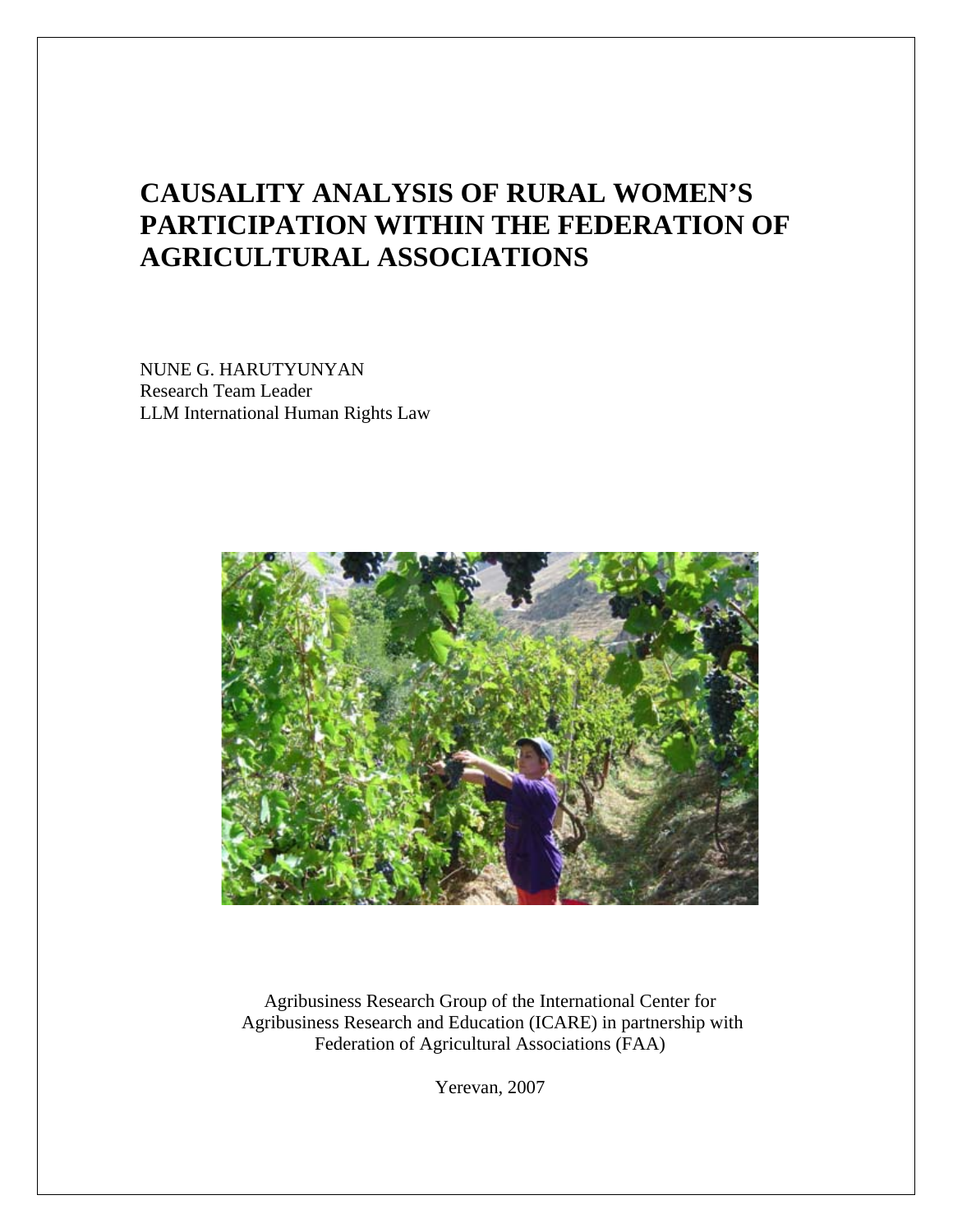#### **1. Acknowledgements**

The Agribusiness Research Group of ICARE would like to thank Federation of Agricultural Associations and its staff for support and assistance during the whole period of this project, and in particular, for organization of field visits and face-to-face interviews with representatives of farmer organizations and local community members in Yerevan, Ararat, Armavir and Vayots Dzor regions.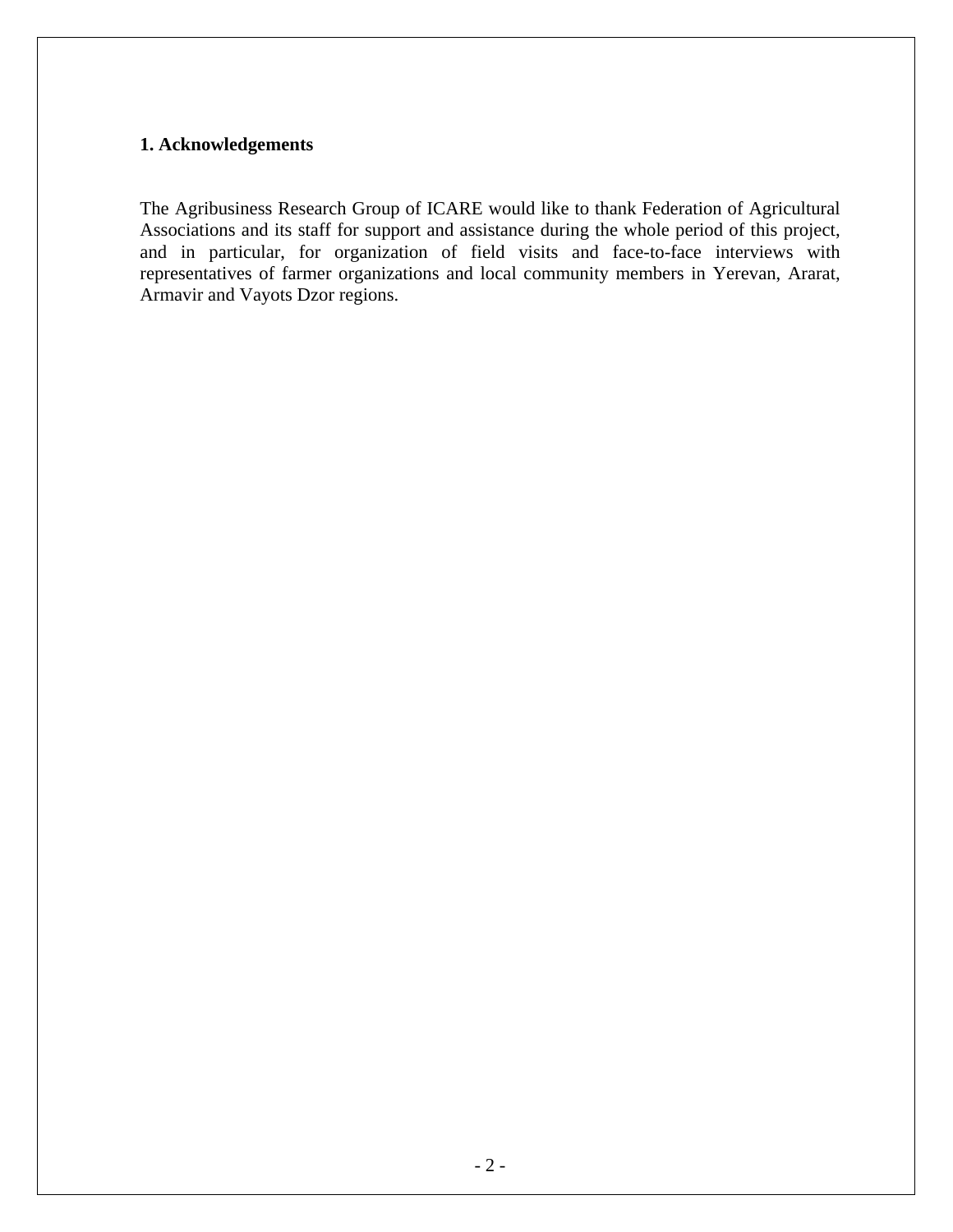## **2. Abbreviations**

| International Centre for Agribusiness Research and Education |
|--------------------------------------------------------------|
| <b>Federation of Agricultural Associations</b>               |
| Food and Agriculture Organization (UN)                       |
| World Bank                                                   |
| <b>Women FAA Members</b>                                     |
| Women FAA Non-members                                        |
| Men FAA Members                                              |
| National Statistical Service of the Republic of Armenia      |
| <b>United Nations Development Programme</b>                  |
| United Nations Fund for Women                                |
| UN Covenant on Elimination of Discrimination against Women   |
| <b>International Fund for Agricultural Development</b>       |
| International Federation of Agricultural Producers           |
| Organization for Security and Co-operation in Europe         |
| Millennium Development Goals                                 |
|                                                              |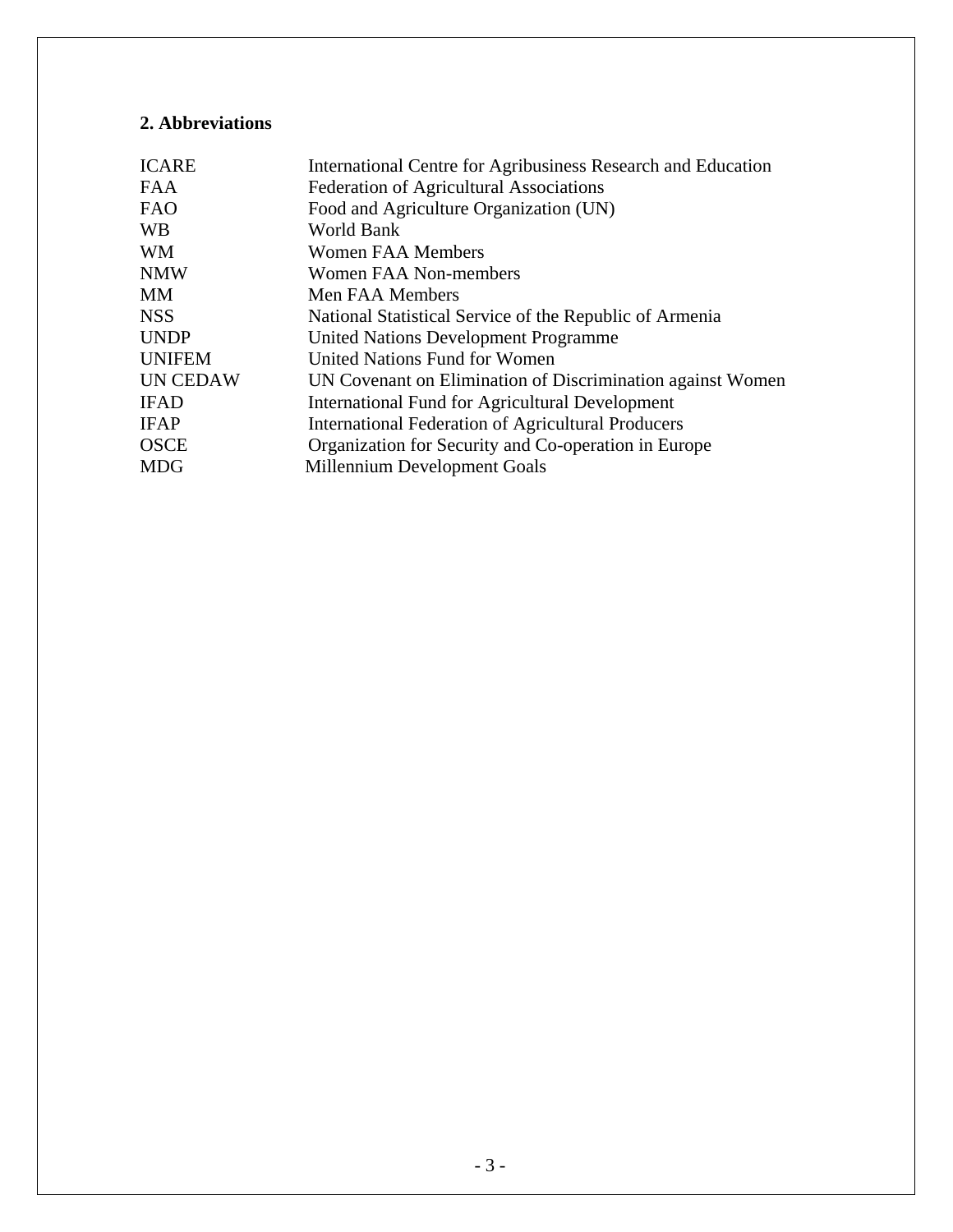## **3. Table of Contents**

| J. TADIU VI COMUNIS                                                         |                |
|-----------------------------------------------------------------------------|----------------|
| 1. Acknowledgements                                                         | 2              |
| 2. Abbreviations                                                            | 3              |
| 3. Table of Contents                                                        | $\overline{4}$ |
| 4. Introduction                                                             | 5              |
| 5. FAA and Farmer Organizations                                             | 10             |
| 5.1 Services provided by the FAA                                            | 11             |
|                                                                             |                |
| 5.2. Membership in the FAA                                                  | 11             |
| 5.3. Decision-making                                                        | 11             |
| 5.4. Gender balance within FAA                                              | 12             |
| 5.5. Gender Policies within FAA                                             | 12             |
| 5.5.1. Policy influencing                                                   | 12             |
| 5.5.2. Human Resources                                                      | 13             |
| 5.5.3. Financial Resources                                                  | 13             |
|                                                                             |                |
| 5.5.4. System, Procedures and Tools                                         | 13             |
| 5.5.5. Staffing Statistics                                                  | 13             |
| Problem definition and research topic<br>6.                                 | 13             |
| 7. Methodology                                                              | 15             |
| 8. Rural Women, Gender and Poverty                                          | 17             |
| 9. International Instruments and Mechanisms Protecting Women's Rights       | 19             |
| 9.1 International Labor Organization (ILO) Conventions                      | 20             |
|                                                                             |                |
| 9.2. UN Millennium Development Goals                                        | 20             |
| 9.3. National Mechanisms and Instruments for Promotion of Women's Rights    | 21             |
| 10. Barriers for rural women's participation                                | 22             |
| 11. Research findings                                                       | 23             |
| 11.1. Membership in the FAA co-operatives                                   | 23             |
| 11.2. Monthly income                                                        | 24             |
| 11.3. Monthly Family Income                                                 | 25             |
|                                                                             |                |
| 11.4. Management of Mobile/Immobile Assets in the Families                  | 26             |
| 11.5. Household management                                                  | 27             |
| 12. Task distribution between women and men                                 | 28             |
| 12.1. Household Management                                                  | 28             |
| 12.2. Task Distribution                                                     | 28             |
| 13. Household related decision-making                                       | 29             |
| 14. Technical assistance to the farmers                                     | 30             |
| 14.1. Sources of assistance                                                 |                |
|                                                                             | 30             |
| 15. Service provision                                                       | 32             |
| 15.1. Consultancy and training                                              | 32             |
| 16. Participation of Women and Men                                          | 33             |
| 16.1. Attitudes on Participation                                            | 33             |
| 17. Women's Rights                                                          | 35             |
| 17.1. Freedom to choose employment                                          | 35             |
|                                                                             | 36             |
| 18. Barriers for women's participation in the public and community life     |                |
| 19. Men's attitude to women's right to work                                 | 37             |
| 20. Equal pay for women and men                                             | 38             |
| 21. Equal rights within rural communities                                   | 38             |
| 22. Women's and Men's rights in the family                                  | 39             |
| 23. Management of agricultural production, income and land ownership rights | 41             |
| 24. Application of the Right to Ownership                                   | 41             |
| 25. Awareness on Human/Women Rights: ability to address violations          | 42             |
|                                                                             |                |
| 26. Discrimination within the family                                        | 44             |
| 27. Awareness on Gender Equality, Equal Rights and Opportunities            | 45             |
| 28. Women's Role in development of society and country                      | 46             |
| 29. Self esteem and Self-realization                                        | 47             |
| 29.1. Self-esteem                                                           | 47             |
| 29.2. Self-realization                                                      | 48             |
|                                                                             |                |
| 30. Skills Wanted                                                           | 49             |
| 31. Demographic analysis                                                    | 51             |
| 31.1. Member Women                                                          | 51             |
| 31.2. Non-member women                                                      | 51             |
| 32. Time Distribution among Women and Men                                   | 52             |
| 33. FAA Local Managers' Attitude to Women's Participation                   | 52             |
| 34. Government expert on rural women's participation                        | 53             |
|                                                                             |                |
| 35. Summary of Findings                                                     | 54             |
| 36. Action Plan                                                             | 56             |
| 37. List of Literature                                                      | 59             |
| 38. Annexes                                                                 | 61<br>- 4 -    |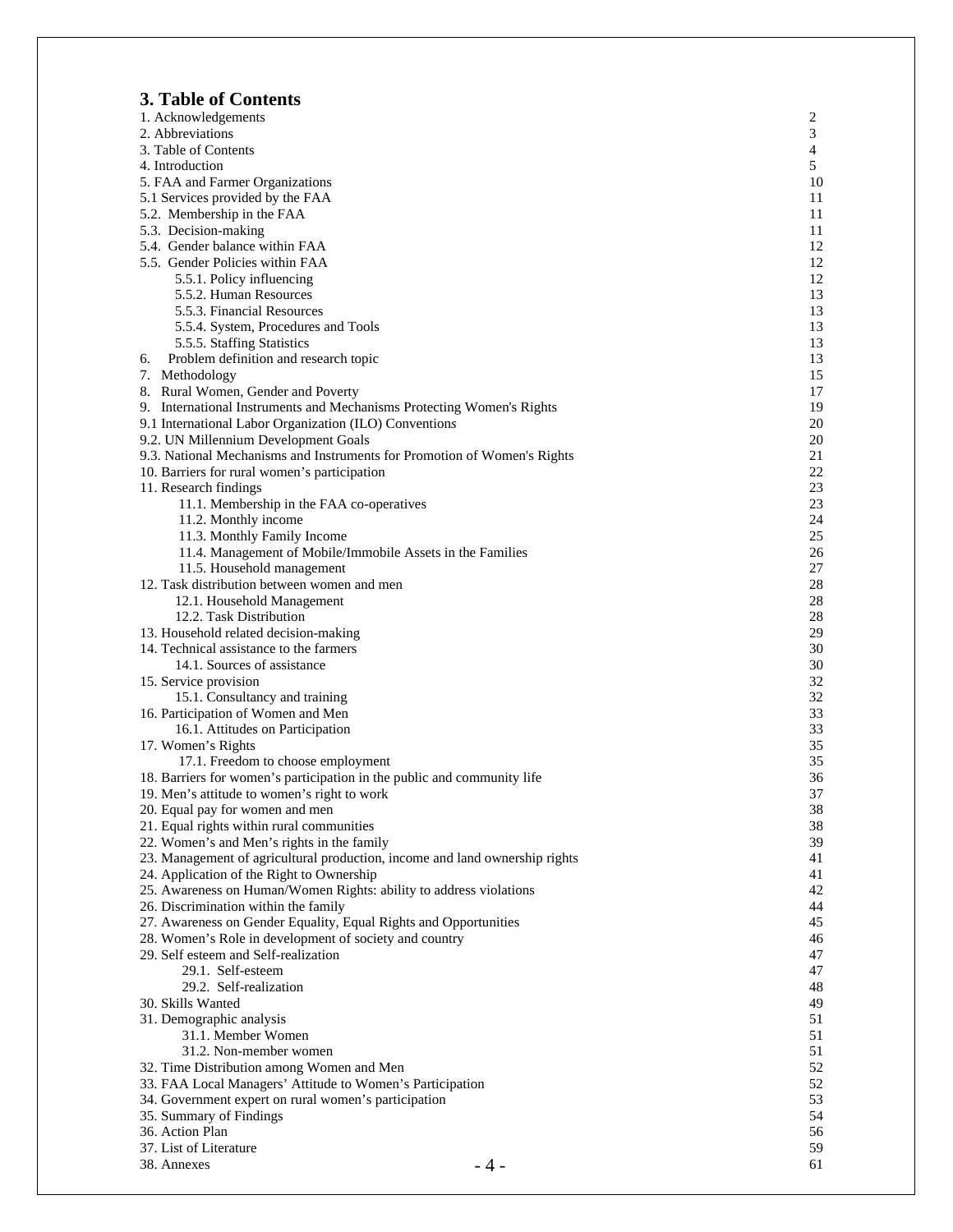#### **4. Introduction**

 $\overline{a}$ 

Equal rights and opportunities to contribute to the well-being of society and equal appreciation for efforts spent on daily work is one of the key principles making life for women and men harmonious, and development processes – efficient and sustainable in transition countries.

Political and economic participation, accessible economic opportunities, political empowerment, educational attainment, health and well being are the key areas measuring real state of affairs within society, and focusing gender gap between women and men.

Countries and societies that do not capitalize on the full potential of one half of their societies are misallocating their human resources and undermining their competitive potential.  $\frac{1}{1}$  $\frac{1}{1}$  $\frac{1}{1}$ 

Currently, the situation of women and men, as well as issues of their equality, equal opportunities and rights, is at stake in Armenia since there's a significant gap in their political and economic opportunities and status, characterized by women's limited access to resources and decision-making processes on different layers and areas.

Armenia was the first former Soviet Union country to dismantle its 600 huge collective farms and distribute agricultural land to individual households. More than 330,000 small-scale farms were created overnight to ensure a minimum, basic food supply and to absorb workers from now-extinct industries

According to data provided by Armenian National Statistical Service the rural population in Armenia comprises around  $35, 9 %$  of the whole population<sup>[2](#page-4-1)</sup> as per January 1, 2006. Currently, there are around 339,200 farmer households in the agricultural sector. Due to the land and water scarcity, as well as high risk of drought, early frosts, hail showers, slumps, coupled with harsh continental climate are severely restrictive factors for intensification of agribusiness and agricultural productivity, which play crucial role in the life of rural population.

Poverty in Armenia is still widespread, deep-rooted and despite recent economic growth the income gap is widening. Unemployment is especially high in the rural areas due to the severe lack of employment possibilities, lack of financial resources and physical infrastructure. Also, many factories and industries formerly functioning in the different regions and serving as one of the main sources of income for the rural population now are closed and stopped working since the beginning of 1990s.

Technology and infrastructure such as farm machinery and irrigation inherited from the pretransition period is outdated and needs to be changed and renovated. Also, the farmer

<span id="page-4-0"></span><sup>&</sup>lt;sup>1</sup> Women's Empowerment: Measuring the Global Gender Gap, UNIFEM, Augusto Lopez-Claros, World Economic Forum, Saadia Zahidi, World Economic Forum

<span id="page-4-1"></span><sup>&</sup>lt;sup>2</sup> Third Periodic Report of the Republic of Armenia under the UN CEDAW, Article 14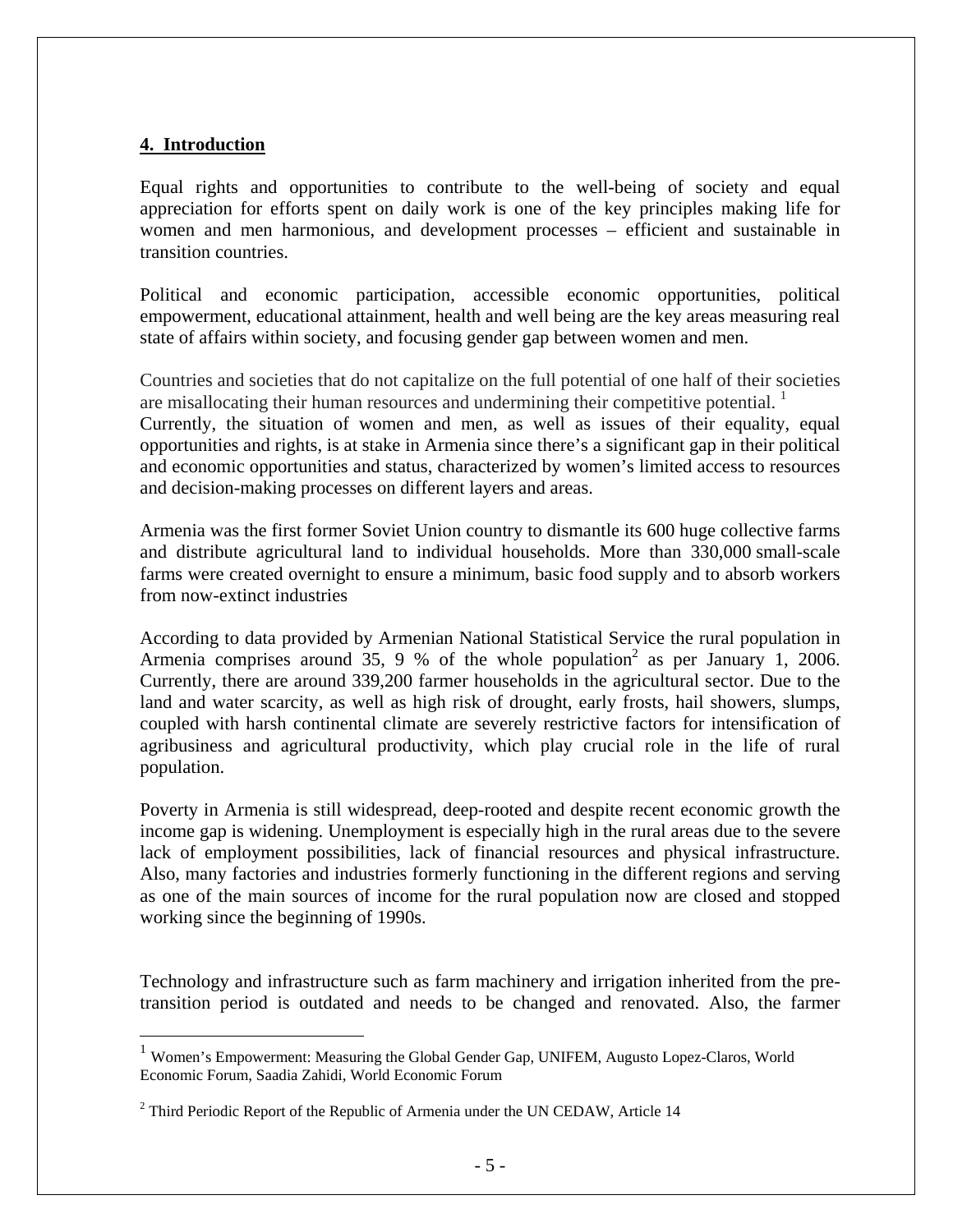households suffer from the lack of necessary agricultural tools and equipment. However, there is another huge problem they face in the current situation: a crucial lack of the information and isolation of the rural areas from Yerevan, the capital city, as well as from other regions, communities and villages of Armenia.

A relatively small proportion of people prosper, while most struggle to stay above the poverty line. About half of Armenians live in poverty and two out of ten of them are extremely poor. Despite economic reforms and quite serious economic growth observed recently, unemployment and poverty remain widespread in Armenia. Unemployment and poverty still remain on top of the agenda in Armenia as 29.8% of the population - about 960,000 people is poor and among them about 150,000 very poor.

Poverty continues to be higher in urban areas other than Yerevan city, while the capital city of Yerevan has benefited the most from economic growth. Residents of rural areas gained the least compared to Yerevan city and other urban areas.<sup>3</sup>

|             | 2004         |      |                         |      | 2005                                       |              |      |                         |     |                                         |
|-------------|--------------|------|-------------------------|------|--------------------------------------------|--------------|------|-------------------------|-----|-----------------------------------------|
|             | Very<br>Poor | Poor | total<br>populati<br>on | gap  | Share in Poverty Severity<br>οf<br>Poverty | Verv<br>Poor | Poor | total<br>populatio<br>n | gap | Share in Poverty Severity of<br>Poverty |
| Urban areas | 7.5          | 36.4 | 62.4                    | 8.4  | 2.8                                        | 5.3          | 30.7 | 63.5                    | 5.9 | 1.9                                     |
| Yerevan     | 6.1          | 29.2 | 31.8                    | 6.5  | 2.2                                        | 3.6          | 23.9 | 32.6                    | 4.0 | 1.2                                     |
| Other urban | 9.2          | 43.9 | 30.6                    | 10.3 | 3.5                                        | 7.2          | 37.8 | 30.9                    | 8.0 | 2.6                                     |
| Rural       | 4.4          | 31.7 | 37.6                    | 5.7  | 1.6                                        | 3.2          | 28.3 | 36.5                    | 4.6 | 1.2                                     |
| Total       | 6.4          | 34.6 | 100.0                   | 7.4  | 2.4                                        | 4.6          | 29.8 | 100.0                   | 5.4 | $1.6\,$                                 |

**Table 1. Armenia: Poverty indicators in 2004 and 2005, percent[s4](#page-5-1)**

Source: National Statistical Service of the Republic of Armenia

Agriculture is the country's largest labour sector, followed by services and industry. The poorest Armenians are found in rural areas with the least favorable conditions for agricultural activities.<sup>[5](#page-5-2)</sup>

 $\overline{a}$ 

<span id="page-5-0"></span><sup>3</sup> Social Snapshot and Poverty in Armenia, National Statistical Service, Chapter 3, Poverty profile 2004-2005, www. armstat.am, 4

<span id="page-5-1"></span><sup>&</sup>lt;sup>4</sup> Social Snapshot and Poverty in Armenia, National Statistical Service, www. armstat.am, pg. 16

<span id="page-5-2"></span><sup>5</sup> IFAD, Armenia Gender Profile,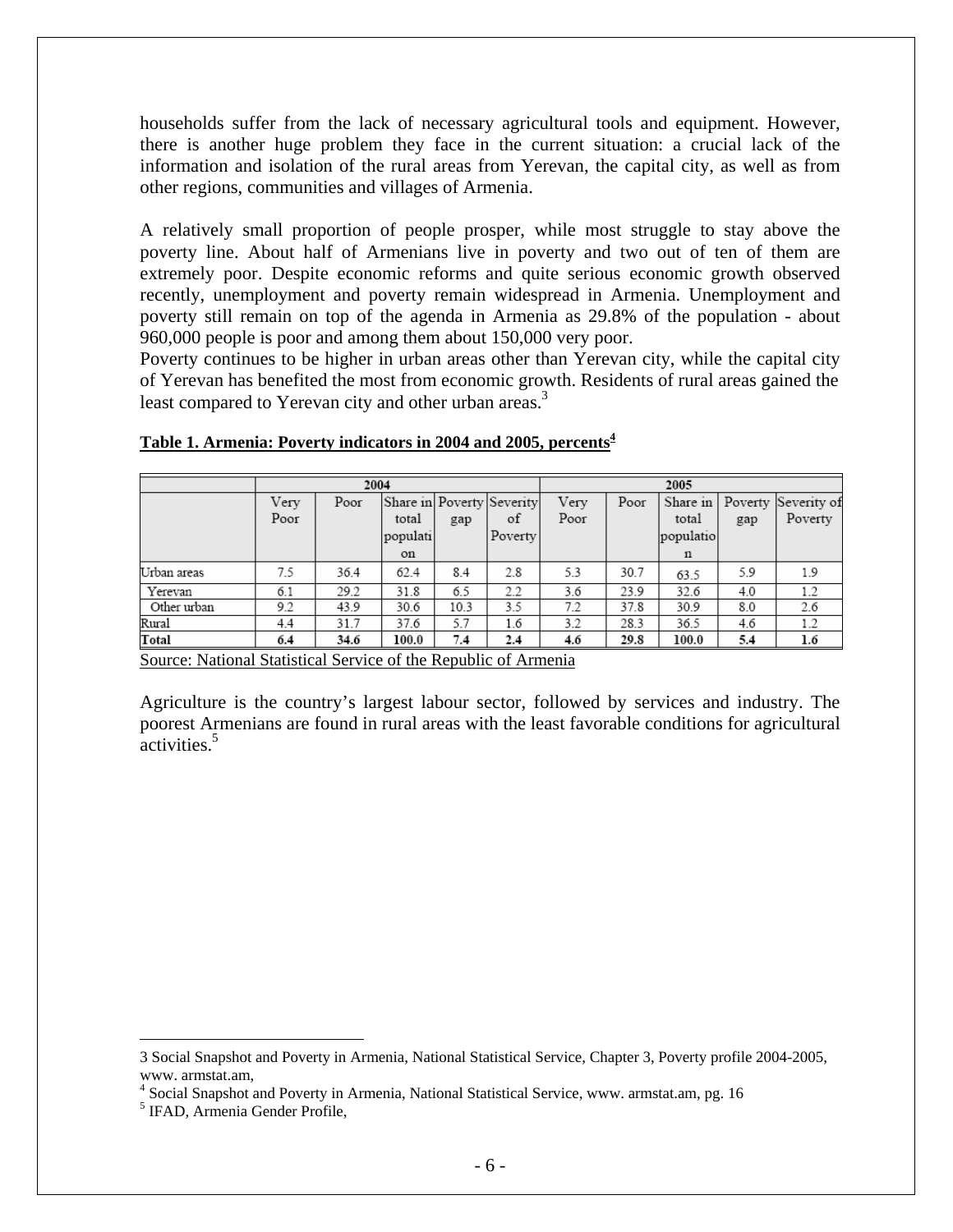|                       | 2004                            |                      | 2005                            |                      |                      |                                 |                |                           |
|-----------------------|---------------------------------|----------------------|---------------------------------|----------------------|----------------------|---------------------------------|----------------|---------------------------|
|                       | Extreme<br>poverty<br>incidence | Poverty<br>Incidence | Extreme<br>poverty<br>incidence | Poverty<br>Incidence | Share in<br>the poor | Share in<br>total<br>population | Poverty<br>gap | Severity<br>of<br>poverty |
| Yerevan               | 6,1                             | 29,2                 | 3,6                             | 23,9                 | 26,1                 | 32,6                            | 4,0            | 1,2                       |
| Ararat                | 6,4                             | 32,7                 | 7,4                             | 30,9                 | 9,1                  | 8,7                             | 6,6            | 2,2                       |
| Armavir               | 6,6                             | 36,0                 | 3,8                             | 31,6                 | 8,4                  | 7,9                             | 5,2            | 1,5                       |
| <b>Vayots</b><br>Dzor | 4,1                             | 28,9                 | 1,8                             | 19,2                 | 1,2                  | 1,8                             | 1,8            | 0,5                       |
|                       |                                 |                      |                                 |                      |                      |                                 |                |                           |
| <b>Total</b>          | 6.4                             | 34.6                 | 4.6                             | 29.8                 | 100.0                | 100.0                           | 5.4            | 1.6                       |

|  | Table 1. Armenia: Poverty measures by marzes, in 2004 and 2005 (in %) <sup>6</sup> |  |  |  |  |  |  |  |  |
|--|------------------------------------------------------------------------------------|--|--|--|--|--|--|--|--|
|--|------------------------------------------------------------------------------------|--|--|--|--|--|--|--|--|

Source: National Statistical Service of the Republic of Armenia

As per the NSS studies, poverty have been declining in the region of Vayots Dzor, Yerevan, and Armavir: in the region of Ararat the poverty growth has been observed in the years of 2004-2005.

| 2004   |                  |      |                  |      | 2005                        |                               |
|--------|------------------|------|------------------|------|-----------------------------|-------------------------------|
|        | <b>Very Poor</b> | Poor | <b>Very Poor</b> | Poor | <b>Share in</b><br>the poor | Share in<br>the<br>population |
| Gender |                  |      |                  |      |                             |                               |
| Female | 6,4              | 34,3 | 4,6              | 29,7 | 53,5                        | 53,8                          |
| Male   | 6,4              | 35,0 | 0,4              | 30,1 | 46,5                        | 46,2                          |

**Table 2: Armenia: Poverty measures by gender 2004 and 2005 (in %)[7](#page-6-1)**

Source: National Statistical Service of the Republic of Armenia

According to the official data provided by NSS, there was not much difference with regard to poverty between women and men (see the Table 2). However, results of the current survey have revealed major gap between the women's and men's economic/ financial situation, their influence within their families and community, inequality in resource distribution and management, as well as numbers of representation in public and community structures dealing with farming and agriculture (such as FAA), especially their under-representation with regards to decision-making.

Inequality of rights and opportunities found within the female headed households with children states that the latter are more affected by poverty if compared to the national

 $\overline{a}$ 

<span id="page-6-0"></span><sup>&</sup>lt;sup>6</sup> Social Snapshot and Poverty in Armenia, National Statistical Service, www. armstat.am, pg.19

<span id="page-6-1"></span><sup>&</sup>lt;sup>7</sup> Ibid. excerpt from pg.22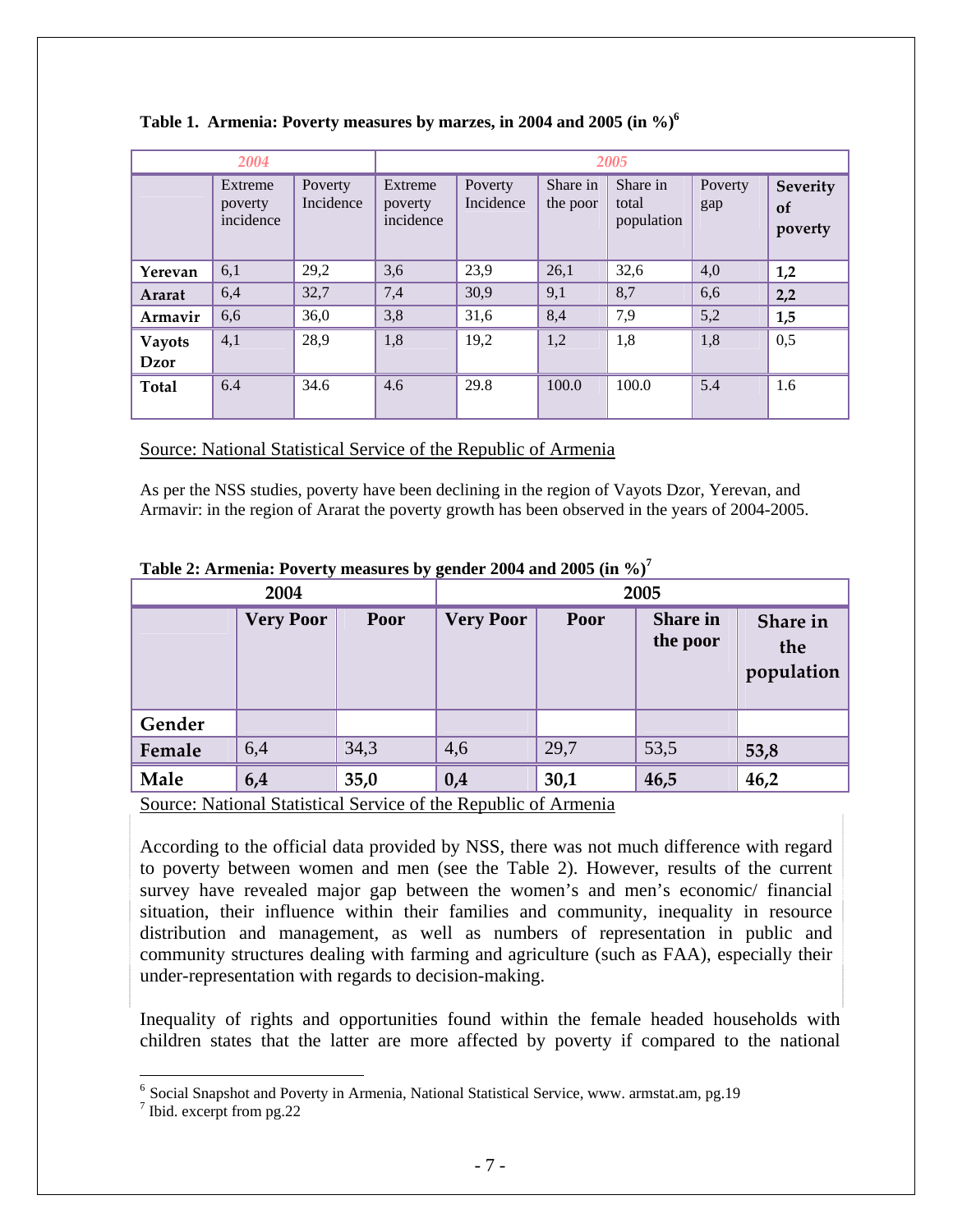average, comprising 20 % of poor in 2005. The high share of female headed households could be explained by emigration and its patterns characterized by male migration abroad in search of better employment opportunities. High poverty among those families may be explained by a number of factors including lack of or low wage employment opportunities, sometimes inability or unwillingness of the spouse to support the family and others.<sup>[8](#page-7-0)</sup>

General characteristics of the state of the rural sector are very similar to the situation in many other countries, including Central and Eastern Europe, CIS, Central Asia, etc.

One of the most typical trends one can observed in the rural areas is *decrease in the number of population and aging of the population*. Depopulation trends are strong in mountainous and less developed bordering regions.

*Labour migration* is the main cause for de-population of the rural areas. In the overwhelming majority of cases (78%), at least one member of the family had left the household to find work abroad.<sup>[9](#page-7-1)</sup> According to the findings of recent studies, in the period of 2002-2005, 7.3 - 9.2% of the economically active population of Armenia was involved in labor migration process. The highest rates of household involvement in labor migration were recorded in the regions of Shirak and Lori, where accordingly each third and each fifth household was involved in labor migration. Average rates were observed in Kotayk, Gegharkunik, Ararat, Vayots Dzor and Yerevan, and the lowest rates in Aragatsotn, Tavush, Syunik and Armavir. Migration rate in urban locations is almost twice as high as in rural ones. At that, the highest migration rate was recorded in urban areas of Lori, Gegharkunik and Shirak, and the lowest rate in rural areas of Armavir.

*Gender disaggregated data of labour migrants* is as follows: 85.9% of labor migrants are male, and 14.1% are female. The ratio of male labor migrants to the total male population aged 15 and above is 9.2%; whereas in case of females the same ratio is more than seven times lower (1.3%). From 2002-2005, 92,000-118,000 men and 11,300-22,300 women have left Armenia, which constitutes 10.9-14.0% of economically active men and 1.5-3.0% of economically active women.<sup>[10](#page-7-2)</sup>

<span id="page-7-0"></span> $\overline{a}$  $\frac{8}{9}$  I shor Mig

<span id="page-7-1"></span><sup>&</sup>lt;sup>9</sup> Labor Migration from Armenia in 2002-2005: A Sociological Survey of Households, Summary of Findings, pg. 55

<span id="page-7-2"></span> $10$  2001 migration Survey performed by NSS of the Republic of Armenia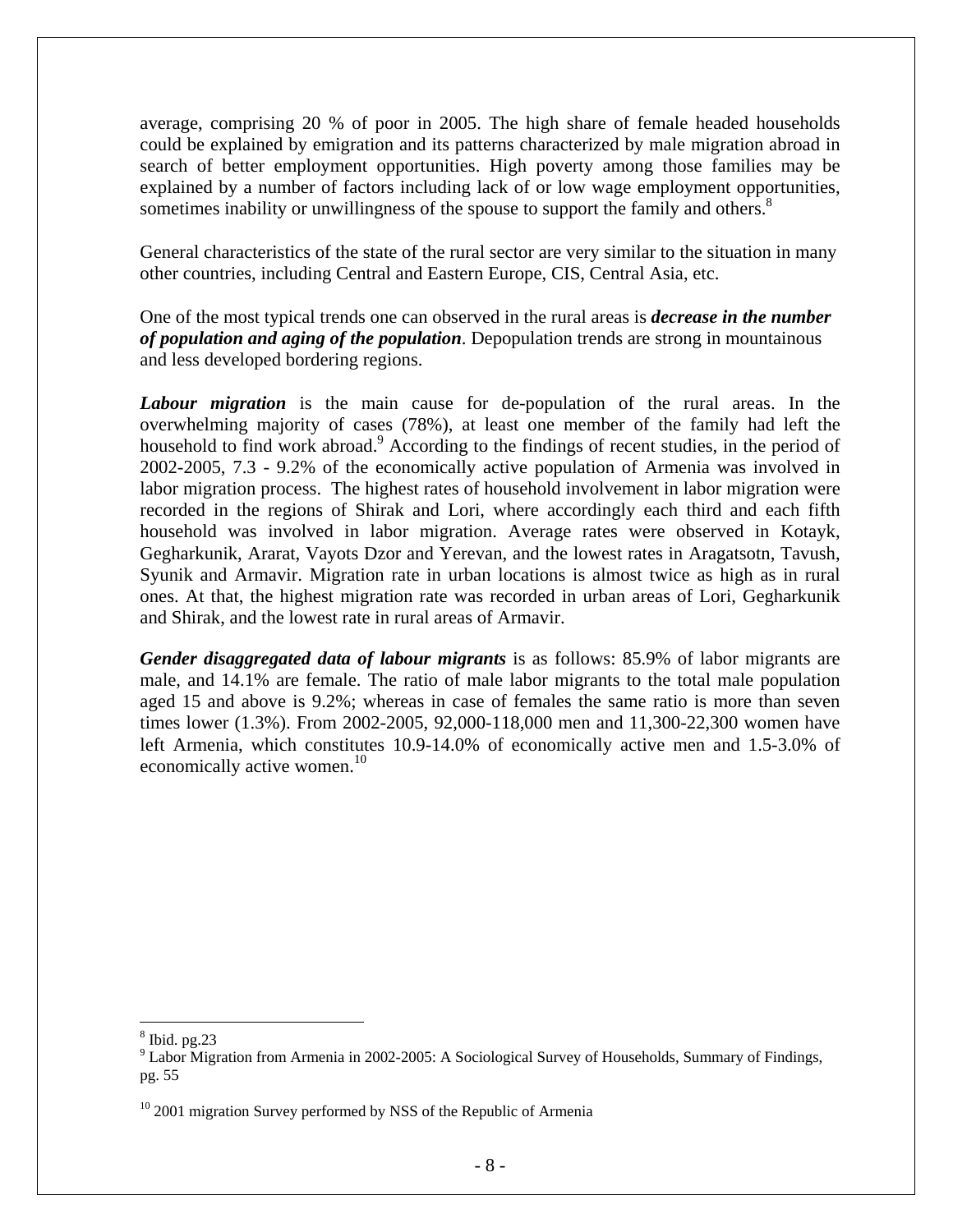| <b>Reasons</b>                                                          |                   | Age, years |         | <b>Total</b> |                |
|-------------------------------------------------------------------------|-------------------|------------|---------|--------------|----------------|
|                                                                         | 18-19             | 20-49      | Over 50 | <b>Male</b>  | <b>Female</b>  |
| Lack of work places                                                     | 11.1              | 55.6       | 53.3    | 58.0         | 34.3           |
| Lack of work by specialty                                               | $\qquad \qquad =$ | 5.0        | 5.9     | 5.4          | 3.0            |
| Impossibility to earn money to provide<br>satisfactory living standards | 3.3               | 30.1       | 26.3    | 29.6         | 29.1           |
| Social, moral and psychological<br>unstable atmosphere                  |                   | 1.0        | 3.3     | 1.1          | 3.0            |
| Geopolitical unstable situation                                         | 1.1               | 0.6        |         | 0.2          | 3.0            |
| Lack of perspectives of development<br>in Armenia                       | 33.3              | 5.2        | 4.2     | 3.5          | 20.1           |
| Difficulties to deal with<br>entrepreneurship                           |                   | 1.0        | 3.0     | 1.4          | $\blacksquare$ |
| Other                                                                   | 51.2              | 1.5        | 4.0     | 0.8          | 7.5            |

#### **Table 2. The Main Reasons for Emigration from Armenia during 2001\*[11](#page-8-0)**

Source: 2001 Migration Survey 2001, NSS RA

The main reasons for emigration are economic ones - the lack of workplaces and impossibility to earn enough money to provide satisfactory living conditions, which in other words mean low level of earnings. This was the main reason to emigrate for both males (87.6%) and females (63.4%). Young people emigrate because of the lack of perspectives of development in Armenia as well as the other reasons comprising 84.5% of motivation to emigrate.

For females of the all age groups the reason of the lack of perspectives is the third in the list of priorities to emigrate. It is connected with the more limited career opportunities for women than for men and lesser wages and salaries. The table also shows that economic growth and income increase are vital for stopping emigration processes in Armenia.<sup>12</sup>

*Lack of off farm jobs, full time farming scheme, and rare employment opportunities outside agriculture* are another typical feature of the current situation in the rural regions of Armenia. Low quality of physical infrastructure, especially roads, communications and low access to public services, especially in the field of education, health care and development support institutions are also complementing to the slow development processes preventing rural regions from the rapid growth.

 $\overline{a}$ 

<span id="page-8-0"></span> $11$  2001 migration Survey performed by NSS of the Republic of Armenia

<span id="page-8-1"></span><sup>&</sup>lt;sup>12</sup> How to reverse emigration? Armen Yeghiazaryan (head of the research team), Vahram Avanesian, Nelson Shahnazaryan jointly with "Ameria" CJSC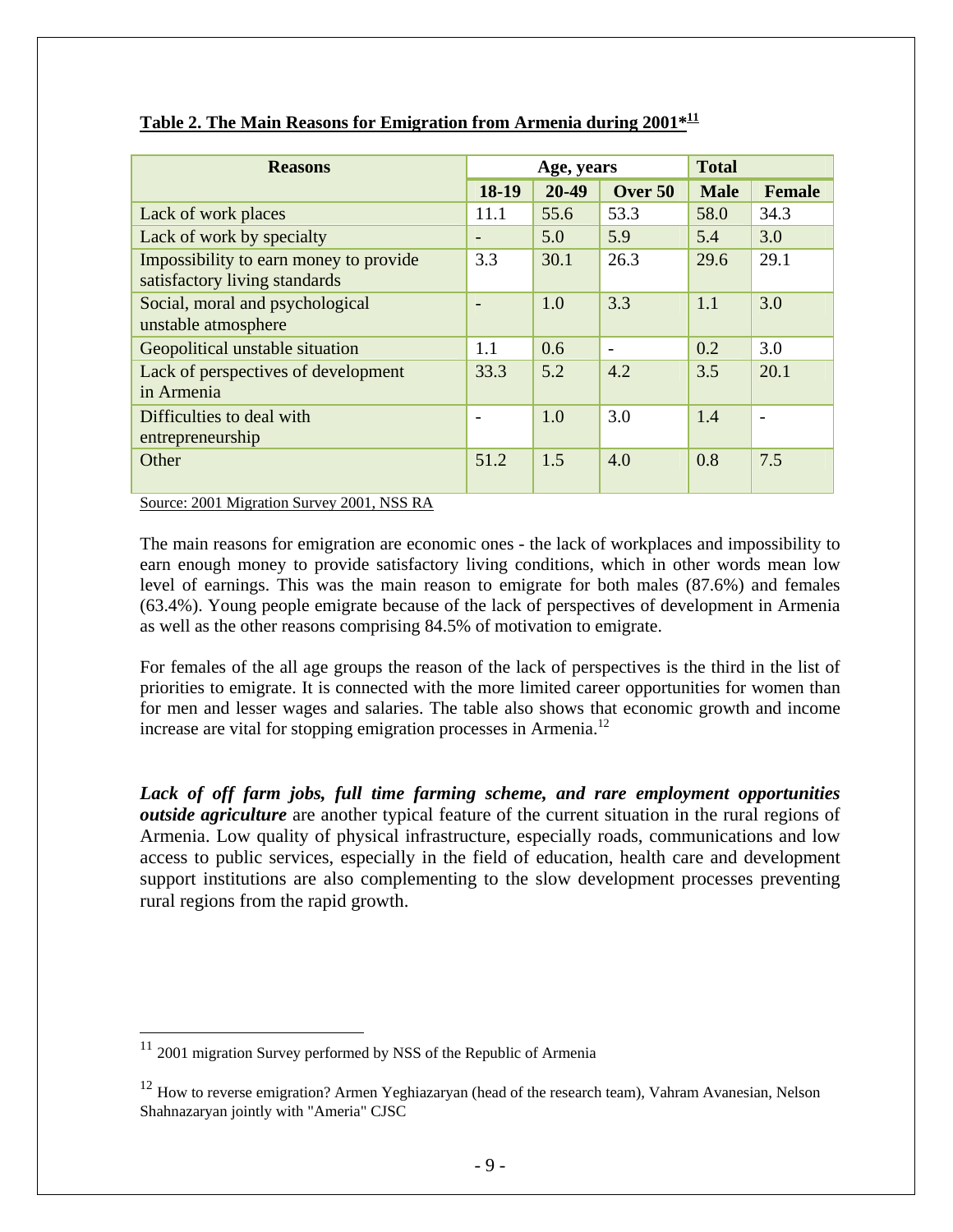#### **5. FAA and Farmer Organizations**

Poverty eradication and development of rural regions has been recognized as a top priority among many farmer organizations, which play crucial role in mobilizing farmers and village communities. Most of the world's poor live in the rural areas: among them women represent the poorest sector of community. Millions of women around the world are disadvantaged in ways that make them vulnerable to poverty – whether defined in terms of money (income poverty) or in terms of well-being (human poverty).<sup>13</sup>

The causes of rural poverty vary from region to region, however there are common elements for poverty and its eradication is a global issue. [14](#page-9-1) Farmers institutions and organizations need to operate efficiently in a market-oriented rural economy, and can be used as an effective tool for mobilization and effective co-operation assuring functioning of farmer cooperatives in the country, and assisting in marketing of products and their realization. They can also be used as a tool for strengthening and encouraging women's participation and

assuring their involvement in community decisionmaking as equal members of society, whose input plays a crucial role in development and productivity of agribusiness.

Federation of Agricultural Associations (FAA) is an organization representing interests of farmers at local and international arenas, as well as responsible for management and decision-making concerning agribusiness development, land cultivation and realization of harvest within FAA farmer cooperatives on Armenian market.

Federation of Agricultural Associations was founded on December 29, 2001 to support the development of farmers' organizations and assist **The majority of the 1.5 billion people living on 1 dollar a day or less are women. In addition, the gap between women and men caught in the cycle of poverty has continued to widen in the past decade, a phenomenon commonly referred to as "the feminization of poverty". Worldwide, women earn on average slightly more than 50 % of what men earn.** 

them in solving their common legal, managerial, technical and social problems. Currently, the Federation has 14 member-farmers' associations covering around **640** member farmers from 4 regions of Armenia – Ararart, Armavir, Vayots Dzor and Yerevan. FAA is called to protect the rights of farmers and voice their concerns and interests at national and international level.

The FAA entails the following objectives:

 $\overline{a}$ 

• Coordination of activities of its member agricultural associations,

<span id="page-9-1"></span>14 IFAP Millennium Survey on Actions to Reduce Rural Poverty and the Role of Farmers' Organizations, http://www.ifap.org/develop/surveygen.html

<span id="page-9-0"></span><sup>13</sup> En route to equality, A Gender Review of National MDG Reports 2005, Bureau of Development Policy, UNDP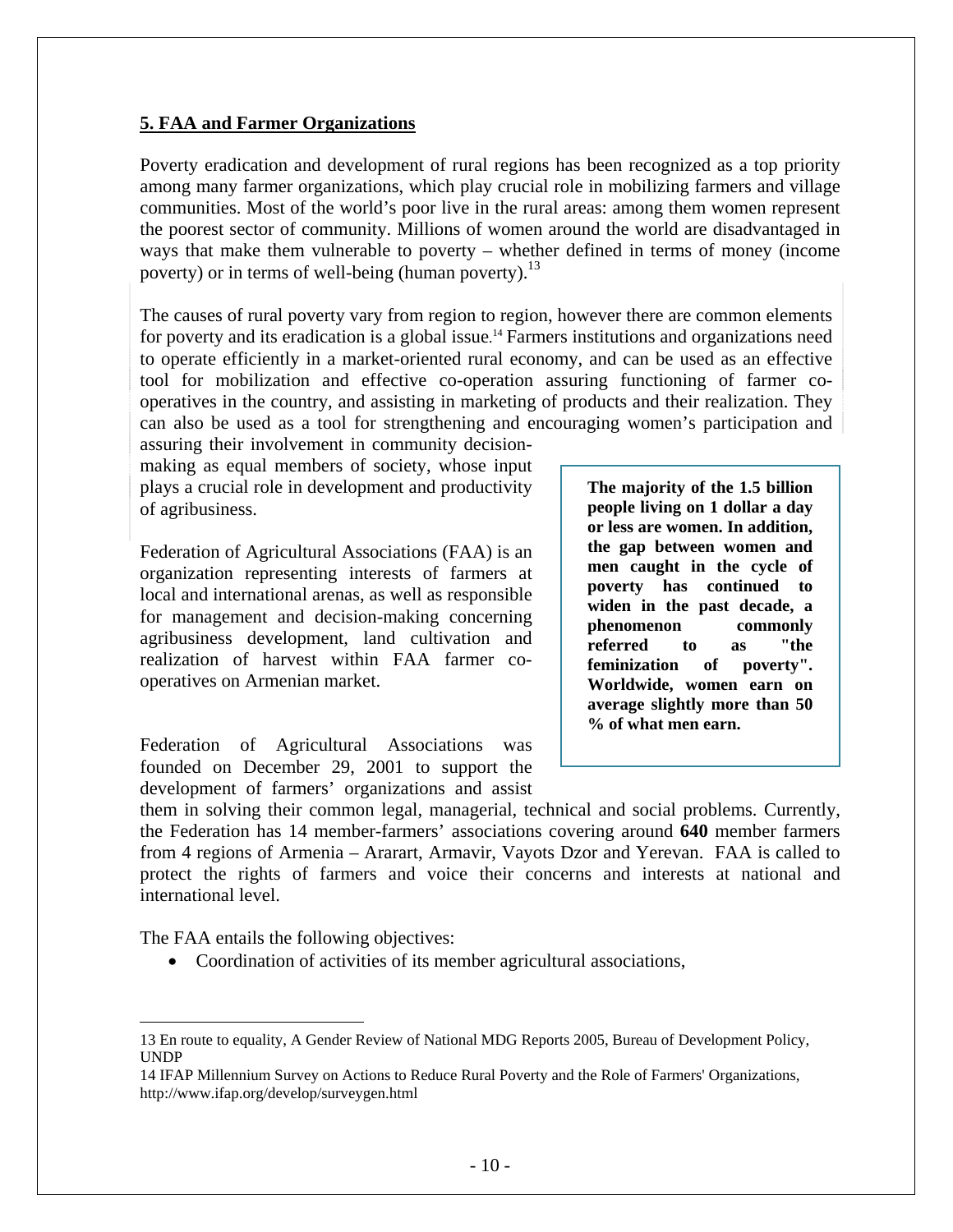- Establishment of a centralized system of data collection, analysis, consulting, management, and training implementation,
- Provision of legal services, financing and investment,
- Supply inputs and equipment for agricultural production, and final product marketing to make its members' activities efficient,
- Contribute to the involvement of new technologies and innovations in agriculture into the local community level,
- Express interests of its members and to protect their rights when dealing with other organizations, including judicial bodies and local government institutions.

## **5.1. Services provided by the FAA**

The FAA provides different types of agricultural services, which can be divided according to their nature.

- *Agro-technical services*: The member FOs of FAA are implementing tillage, haymaking, stubble breaking, ripping and other agro-mechanical services.
- *Supply services:* The members of FOs receive timely fertilizers of good quality, chemicals, seeds, and other inputs needed for agro processing through the centralized supply services.
- *Marketing services*: The member FOs of FAA organizes its members' products sale upon request.
- *Finance-loan services*: The member FOs of FAA provide loans with low interest rate to its members for purchasing agricultural inputs necessary for the farm work.
- *Consulting and training services*: The member FOs of FAA present the subjects, on which they need consultations and trainings, based on their members' request.

Revealing of the causes keeping rural women out of the FAA will help to ease their *access to the services and resources* provided by the FAA thus creating more favorable conditions for their active participation in decision-making and enhancement of their capacities

### **5.2. Membership in the FAA**

Membership is open to any representative of the village community. The members pay around AMD 300 (around \$0.9) monthly as a membership fee. The fee can, however, be increased up to AMD 500 as per individual decision of each of the farmer co-operative. The membership fee is equally applied for women and men members.

### **5.3. Decision-making**

The main decision –making bodies within FAA are managers at the FAA co-operatives on the local level that are united within the FAA General Assembly, as well as FO members of cooperatives. Decision-making takes place based on the following principle: one member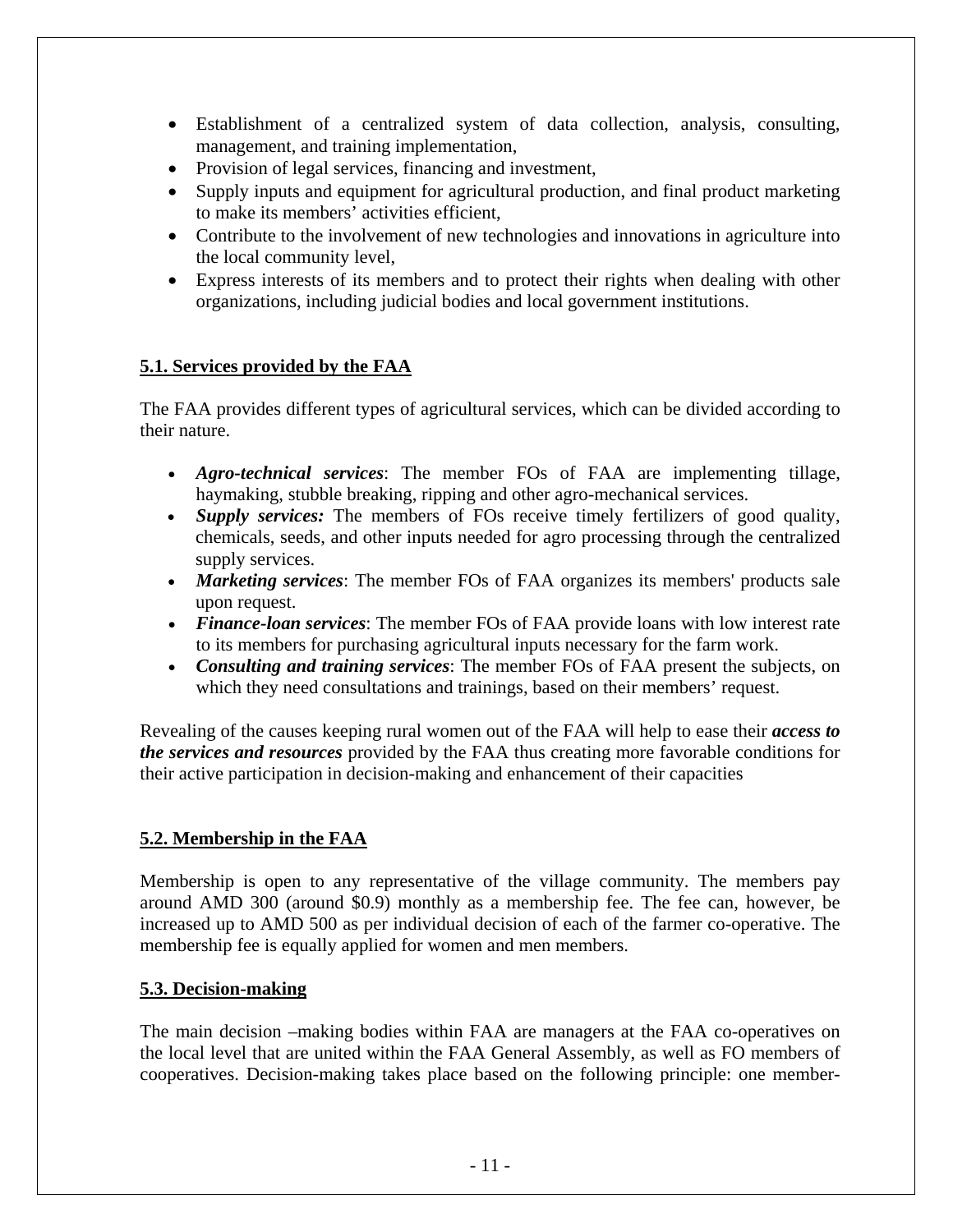one vote. As to organizational culture the decision making processes are decentralized which gives opportunities to FAA members to participate in such processes.

## **5.4. Gender balance within FAA**

From 640 FAA members only 98 are women, and from 14 FAA co-operative managers only 1 is a woman. It comprises less than 15.3 % of the whole membership. Inequality of women's representation is also obvious in the managerial structure of the FAA – there is only 1 woman in the FAA management board.

Below is the Gender structure of the FAA as per data of 2007.

| Association        | Total number of<br>members | Man | Woman          |
|--------------------|----------------------------|-----|----------------|
| Aralez             | 50                         | 49  | $\mathbf{1}$   |
| Arevabuyr          | 28                         | 27  | 1              |
| <b>Bambakashat</b> | 45                         | 44  | 1              |
| Himnakar           | 46                         | 44  | $\overline{2}$ |
| Hovtashat          | 59                         | 50  | 9              |
| Janfida            | 63                         | 54  | 9              |
| Khachi Tak         | 40                         | 34  | 6              |
| Khachik            | 70                         | 58  | 12             |
| Lukashin           | 42                         | 40  | $\overline{2}$ |
| Nairi              | 50                         | 37  | 13             |
| <b>Nizami</b>      | 31                         | 22  | 9              |
| Arevik             | 46                         | 37  | 9              |
| Aygegorts          | 70                         | 46  | 24             |
| Total              | 640                        | 542 | 98             |

### **The Gender Balance of the FAA Membership in 2007**

Source: Federation of Agricultural Associations

### **5.5. Gender Policies within FAA**

There is no gender policy (policy document) within FAA framework and consequently no context-specific gender analytical information and sex disaggregated data gathered. There is only some data on the elementary level on female/male representation within FAA.

### **5.5.1. Policy influencing**

No specific actions or initiatives are being undertaken by the FAA senior management staff targeting *women's participation encouragement, strengthening and/or popularization*. The general attitude to gender equality is positive though no efficient steps are directed to awareness-raising.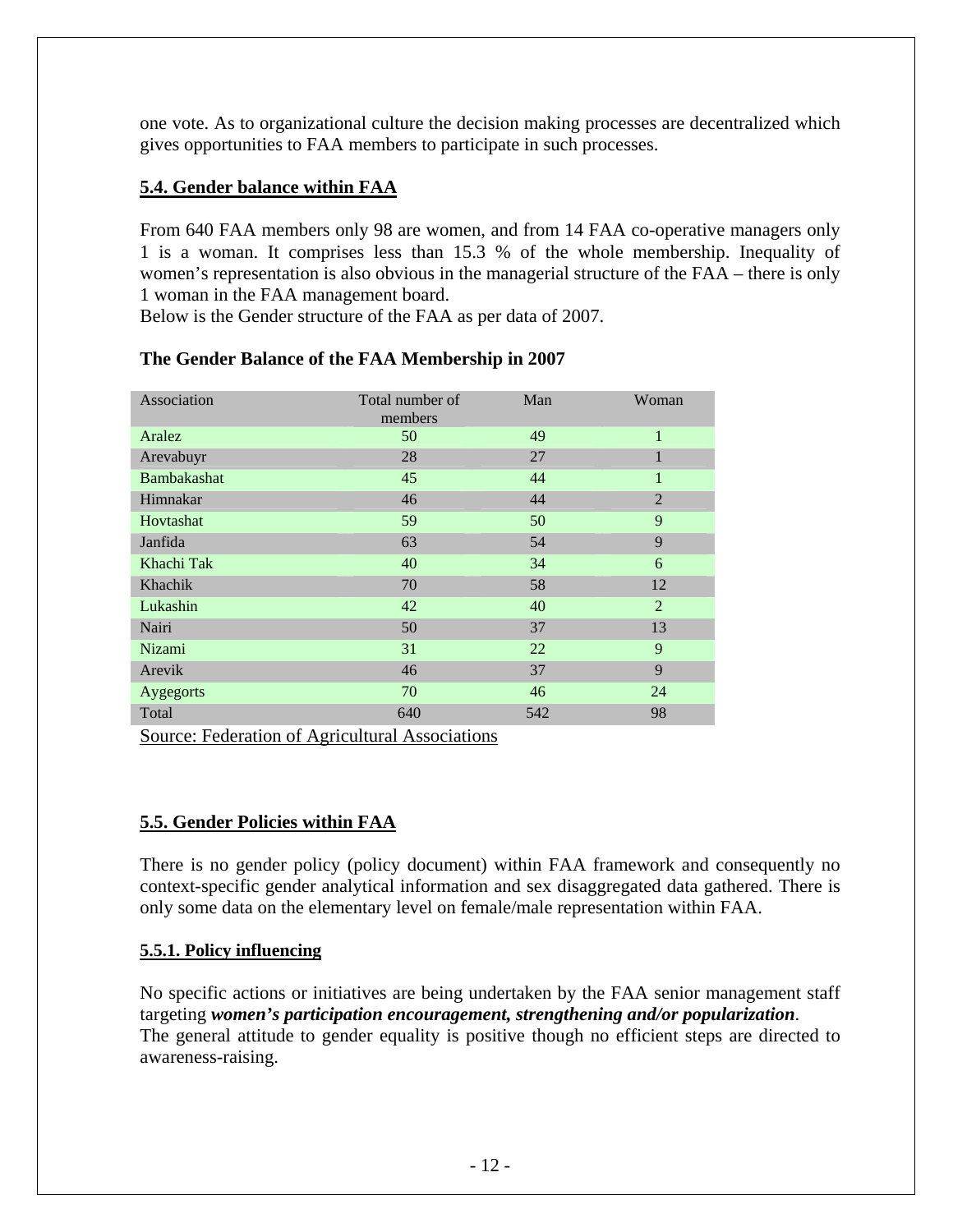#### **5.5.2. Human Resources**

In regard to focal staff there is no designated gender unit/staff. As a result no one takes the responsibility for gender equality issues, trainings, knowledge and skills and accordingly sensitivity to gender issues is not included in FAA job descriptions.

#### **5.5.3. Financial Resources**

Taking into consideration the absence of gender equality initiatives "on the ground" and staff capacity-building and funding for such activities, fund raising measures are to be taken for the realization of the afore-mentioned activities.

#### **5.5.4. System, Procedures and Tools**

The lack of attention to gender issues included in routine systems and procedures (information systems; appraisal, planning and monitoring procedures) leads to the absence of guidelines, information tools on gender mainstreaming within FAA, its staff and structures, i.e. farmer cooperatives.

#### **5.5.5. Staffing Statistics**

1

FAA staff consists of fourteen managers out of which there is only a single woman. No special measures like transport arrangements, flexible working hours, childcare services, for women are undertaken by FAA. There is no assessment of male and female staff perception of "gender" issues at work.

### **6. Problem definition and research topic**

Low participation of women in decision-making, in particular rural women's participation in community related decision-making has resulted in their isolation and limitation of their opportunities for growth, education, access to resources and finances putting them into the hardest possible conditions. Agriculture employs 45 % of the work force in Armenia; almost half of these workers are women. Also, women constitute 66 % of the unemployed workers in Armenia: they earn about 30 % less than their male counterparts. <sup>[15](#page-12-0)</sup>

One third of the Armenian population lives in rural areas; about half of these rural inhabitants are women, and the issue of their inclusion in societal decision-making, creation of enabling environment for their participation, growth, access to goods, services and resources is one of the vital preconditions for fighting rural poverty in Armenia.

<span id="page-12-0"></span><sup>&</sup>lt;sup>15</sup> IFAD, Armenia Gender Profile, www.ifad.org/english/gender/cen/profiles/arm.htm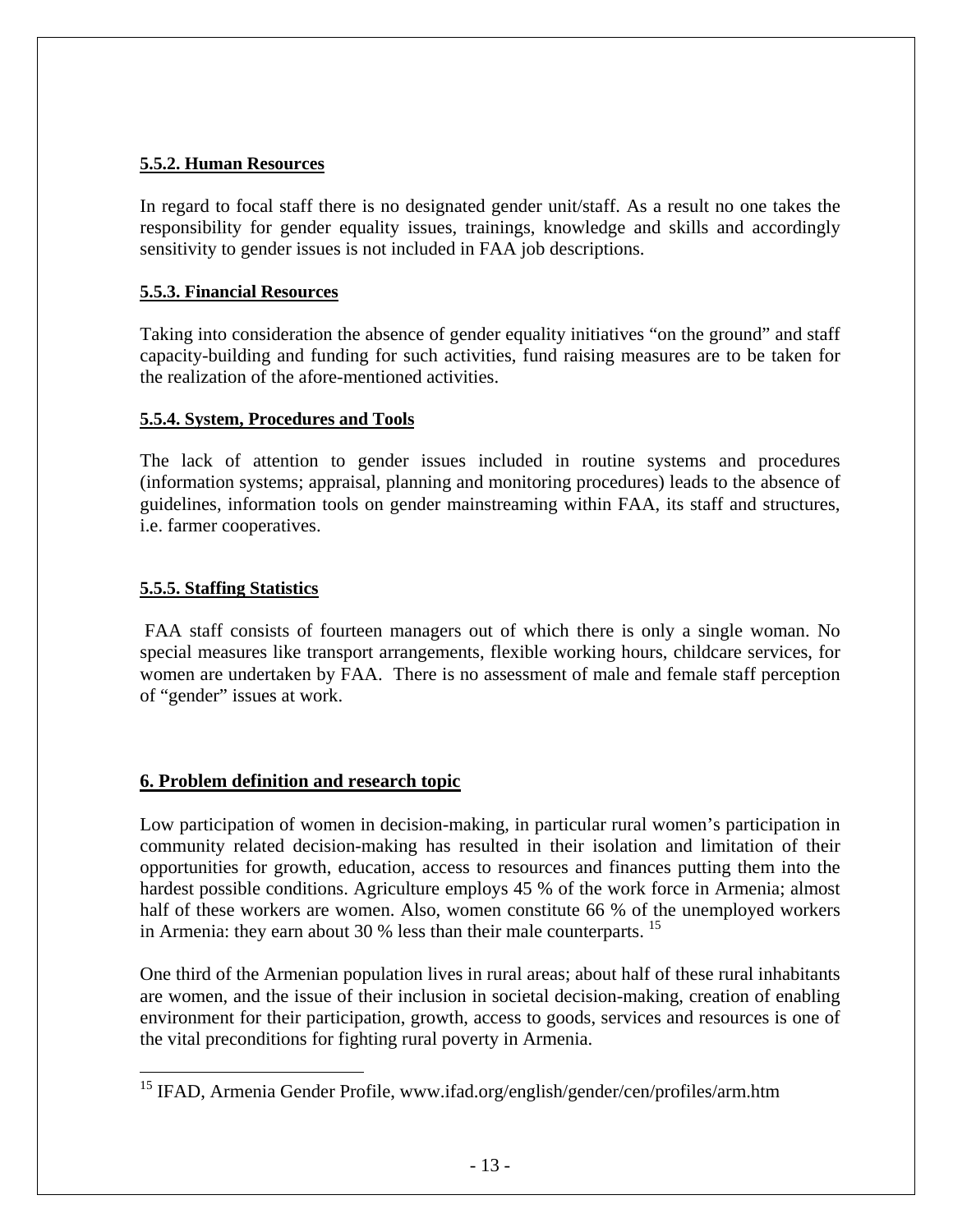Inequalities are embedded both in the current situation that people found themselves in the rural areas, and from the disadvantages coming from the stereotypical attitudes with regards to the role and status of Armenian rural women.

As mentioned before, inequality of women's and men's representation both on decisionmaking and participatory levels is present within the FAA and its Farmer member cooperatives.

Participation of rural women in the FAA is quite low and underrepresented. To clarify the causes of their low participation of women, as well as get an idea on barriers preventing them from participation in FAA activities, structures and general community decision-making, the International Centre for Agricultural Research and Education, in partnership with FAA, undertook the current causality analysis of women's participation. The study aims to outline existing gender gaps in the rural communities and determine further strategy to ensure equal participation and inclusion of rural women in local FAA structures, activities, capacitybuilding and decision-making.

Why is women's participation important or useful for the local rural communities and why is FAA interested to boost their participation in terms of representation and decision-making?

Firstly, half of the rural population is women: women and men have different approaches to life, different demands and expectations. Men and women play different roles, have different needs, and face different constraints in responding the challenges of life. Here are some wide-spread obstacles faced by the rural women in different countries and societies:

- Laws and customs that impede women's access to property ownership, credit, productive inputs, employment, education, information, or medical care
- Customs, beliefs, and traditional attitudes that confine women mostly to the domestic sphere
- Women's workload, which imposes severe time burdens on them  $16$

In addition to the mentioned arguments, there are also *imbalances in the daily division of labor* between men and women, in access *to education, employment, social and public services* and *productive resources* which have vital influence not only for equity, but also for economic output, productivity, food security, fertility, and child welfare of the rural families.

All the mentioned factors are not only affecting inclusion and participation of women as such; they are also tremendously influencing their families and their status within it.

 $\overline{a}$ 

<span id="page-13-0"></span><sup>&</sup>lt;sup>16</sup> The WB Participation Sourcebook, Practice Pointers in Enabling the Poor to Participate, [www.worldbank.org](http://www.worldbank.org/)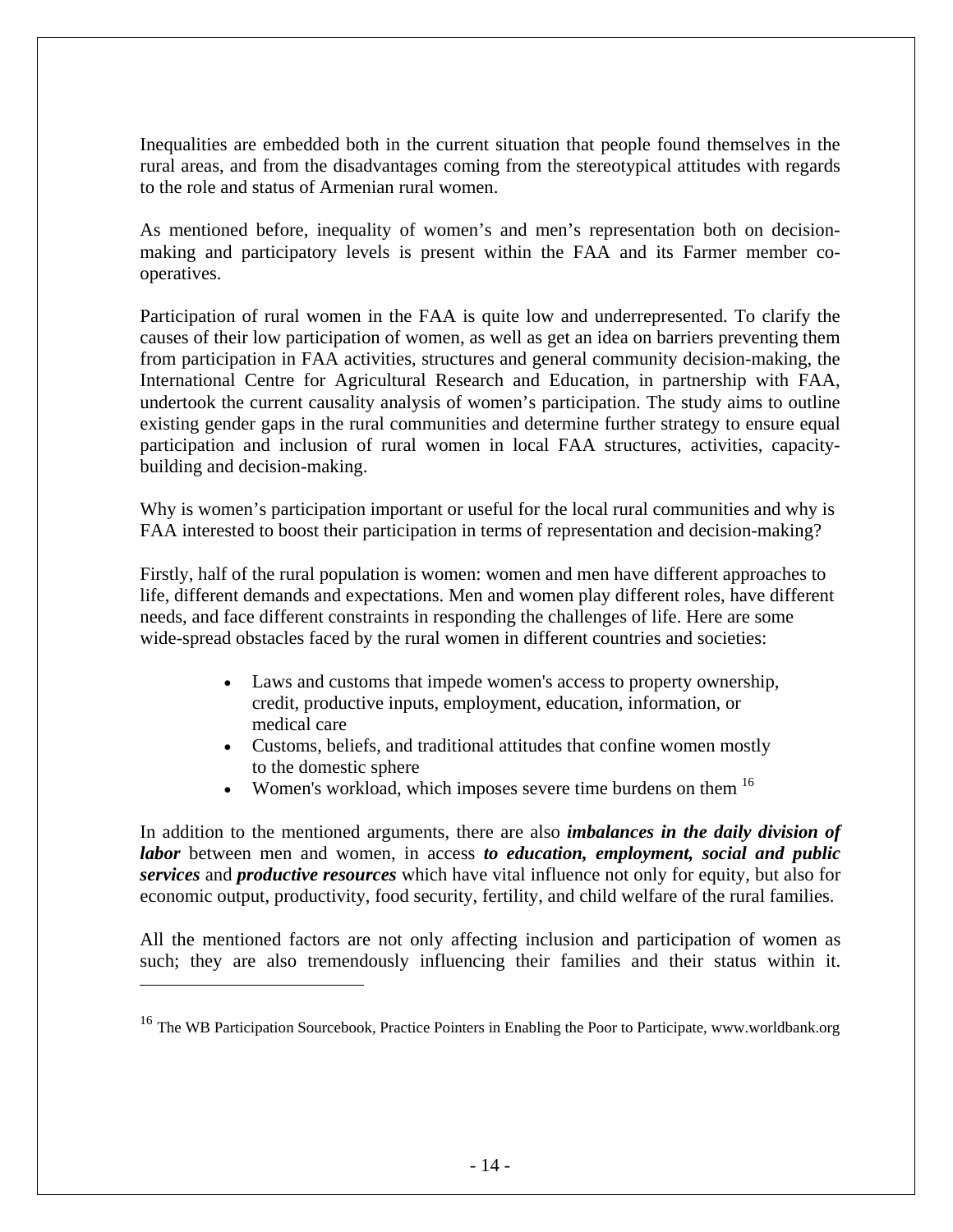Women's access to resources, their stability, adequate conditions of life motivate their incentives for participation in decision making which have direct influence on the well-being of the women themselves, and are interwoven with the choices and actions of their families.

Equality of gender representation in the FOs will provide them not only with opportunities to participate in the FAA activities, decision-making and raise their concerns publicly: it will enable them to mobilize their community, to create a spirit of partnership, and will provide them with access to information, services and benefits of the FAA. Their participation could potentially serve as a basis for a more flexible distribution of tasks related to the household and enlarging the room for joint responsibilities. Participation of women is not a phony factor: it brings new ideas and fresh look to the problems faced by FAA. It will not only serve as an additional human resource but also will unite and centralize the FAA structure putting it to serve both women and men, and popularizing it within the community. Women's presence will decrease polarization of women's and men's interests within community. Membership will increase women's access to resources, will allow them equally participate in their distribution, will make their concerns more actual within FAA and open up opportunities for their advancement, training/capacity building, will ease access to information and, in general, make them more visible and sound as compared with present situation.

Thus, the purpose of this study is to identify the factors, which hamper participation of Armenian rural women and find the root causes for their non-participation.

### **7. Methodology**

The methodology included a variety of research techniques, such as unstructured and structured interviews, among which semi-structured interviews for member women and men, and non –member women. A special separate cycle of interviews were done with local managers of the FAA co-operatives which were designed to determine position and availability of actions undertaken by the FAA management to improve women's participation within the co-operatives. Gender-related questions were incorporated in all the questionnaires and subsequent interviews covering both men and women at the local community level.

Methodology also included participant observation and direct observation, as well as review of the national and international policies and legislation on gender equality and women's human rights instruments, national data on gender disaggregated statistics, as well as qualitative and quantitative tools of data analysis, including SPSS. Methodology of Gender sensitive analysis was taken as a basis to analyze received data from gender perspective and evaluate the current state of affairs as well as particularities and needs of women and men in the local rural communities and in connection to FAA membership and participation.

In total, 94 people were inquired, among which 35 women non-members of FAA, 33 women members and 26 men members of FAA.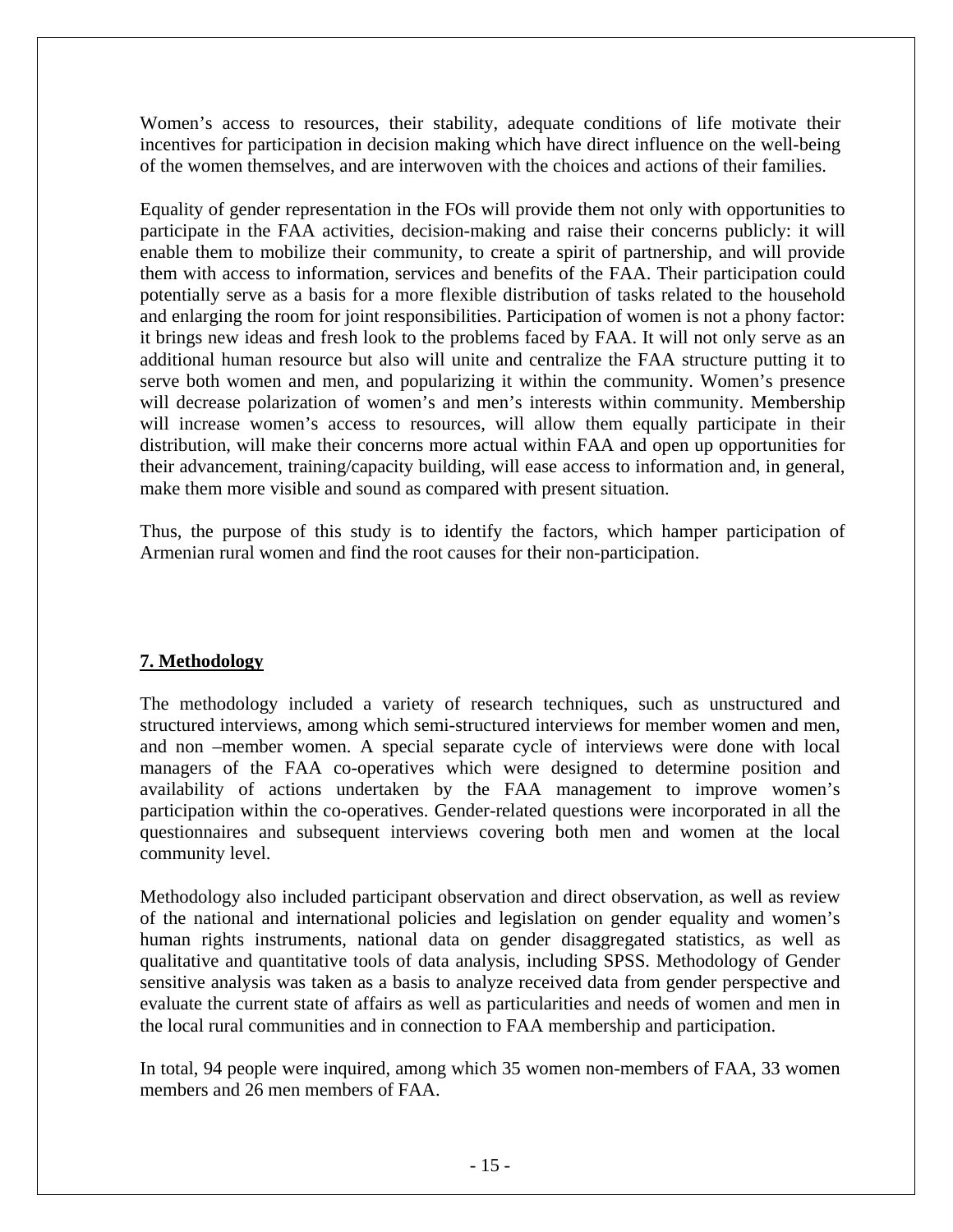| Women<br><b>Members</b> | <b>Women</b><br>Non-<br>members | <b>Men</b><br><b>Members</b> | <b>FAA Local</b><br><b>Branch</b><br><b>Managers</b> | <b>Total number</b><br>of Enquired<br><b>Women</b> | <b>Total number</b><br>of Enquired<br><b>Men</b> |
|-------------------------|---------------------------------|------------------------------|------------------------------------------------------|----------------------------------------------------|--------------------------------------------------|
| 35                      | 33                              | 26                           | 14                                                   | 68                                                 | 26                                               |

The sex-disaggregated data on participants of the study looks as follows:

#### Source: Survey Data

The respondents for the interviews were selected according to the following criteria:

1. To observe and determine the similarities and differences of the situation and status of the women members and non members of FAA, in the *first group* of women members we tried to cover most of the FAA women members, thus choosing women based on their *membership in FAA.*

*2. The second group* – the non-member women, were selected from the *same villages and farming communities* where FAA has its regional branch co-operatives. These women were selected randomly although *all of them are farmers* busy with land cultivation, harvesting, fruit and vegetable growing, similar to the women members.

*3. The third group* comprising men FAA members was selected randomly from the men of FAA in the *same villages and farming communities (Ararat, Armavir, Vayots Dzor),* and *represent the same village/community with women* (both members and non-members).

*4. The fourth group* of FAA regional managers was selected *based on their managerial position within the FAA*, and includes only 1 women among the rest 13 FAA regional managers.

In addition to the interviews, participatory observation and direct observation proved to be an effective methodology for acquiring relevant data and information. Participatory observation was implemented through the facilitation of local FAA branches during the meetings in their regional centers.

The whole research was supplemented by feedback and interview of the RA Ministry of Agriculture Expert Ms. Anahit Jilavyan, member of the Inter-governmental working group on preparation of RA Government report under the UN convention on Elimination of Discrimination against Women.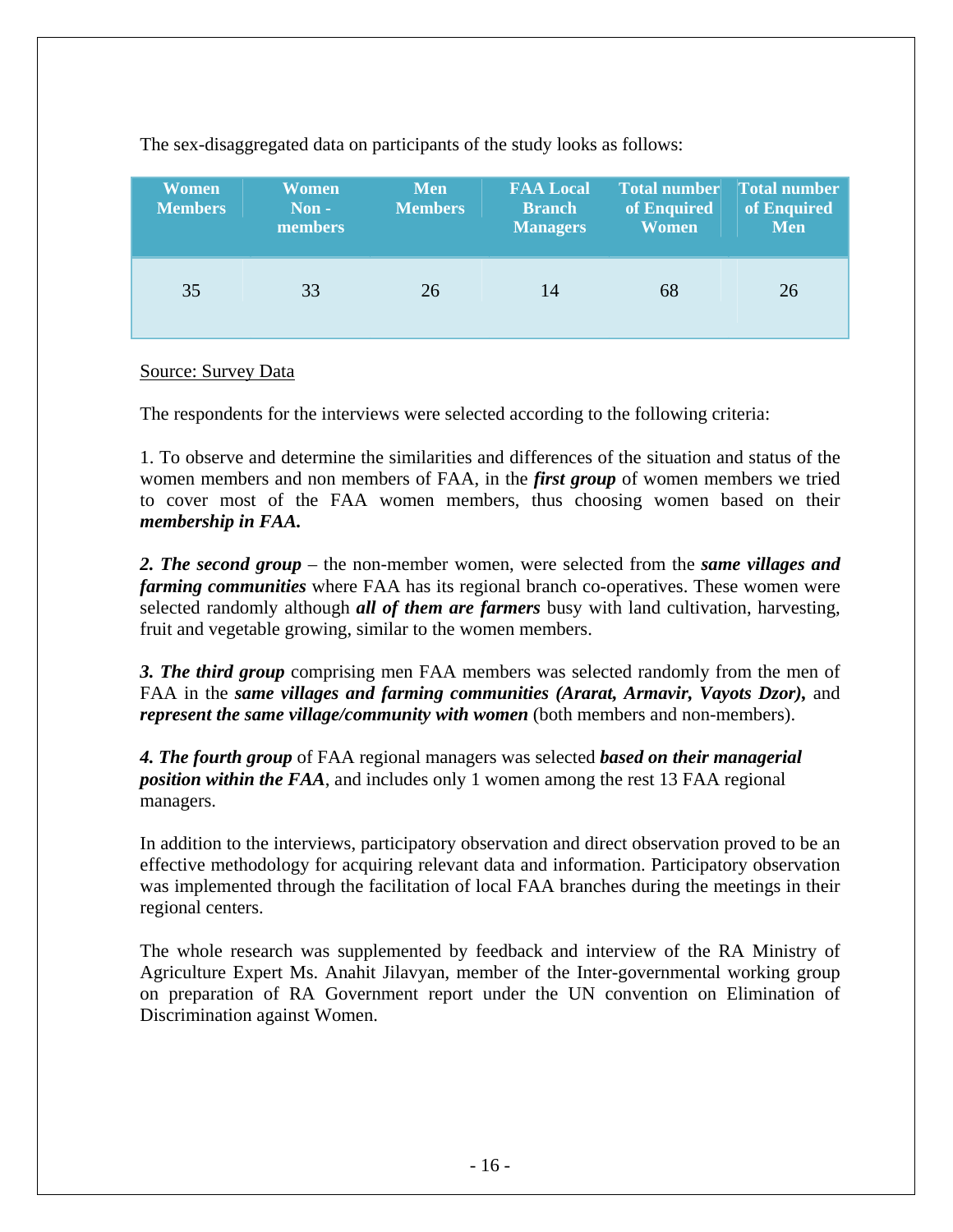

**Picture 1. General discussion with women from the village of Areni, Vayots Dzor region.**

## **8. Rural Women, Gender and Poverty**

 $\overline{a}$ 

Gender inequalities between the men and women preclude the last ones from participation effectively in decision-making processes for the development planning, both within the family and at the village level. "Even in light of heightened international awareness of gender issues, it is a disturbing reality that no country has yet managed to eliminate the gender gap. Gender is not synonymous with women, nor is it a zero-sum game implying loss for men; rather, it refers to both women and men, and to their status, relative to each other. Gender equality refers to that stage of human social development at which "the rights, responsibilities and opportunities of individuals will not be determined by the fact of being born male or female,"2 in other words, a stage when both men and women realize their full potential". <sup>17</sup>Countries which omit opportunities for full empowerment of its human capital and enable equal conditions for their realization lag back on the way of their economic growth and development in a whole.

Despite economic reforms and some recent growth, unemployment and poverty remain widespread in Armenia. Approximately 34 % of the population is unemployed and 90 % live below the poverty line of US\$ 1 per day. Agriculture is the country's largest labor sector, followed by services and industry. The poorest Armenians are found in rural areas with the

<span id="page-16-0"></span><sup>&</sup>lt;sup>17</sup> Women's Empowerment: Measuring the Global Gender Gap, UNIFEM study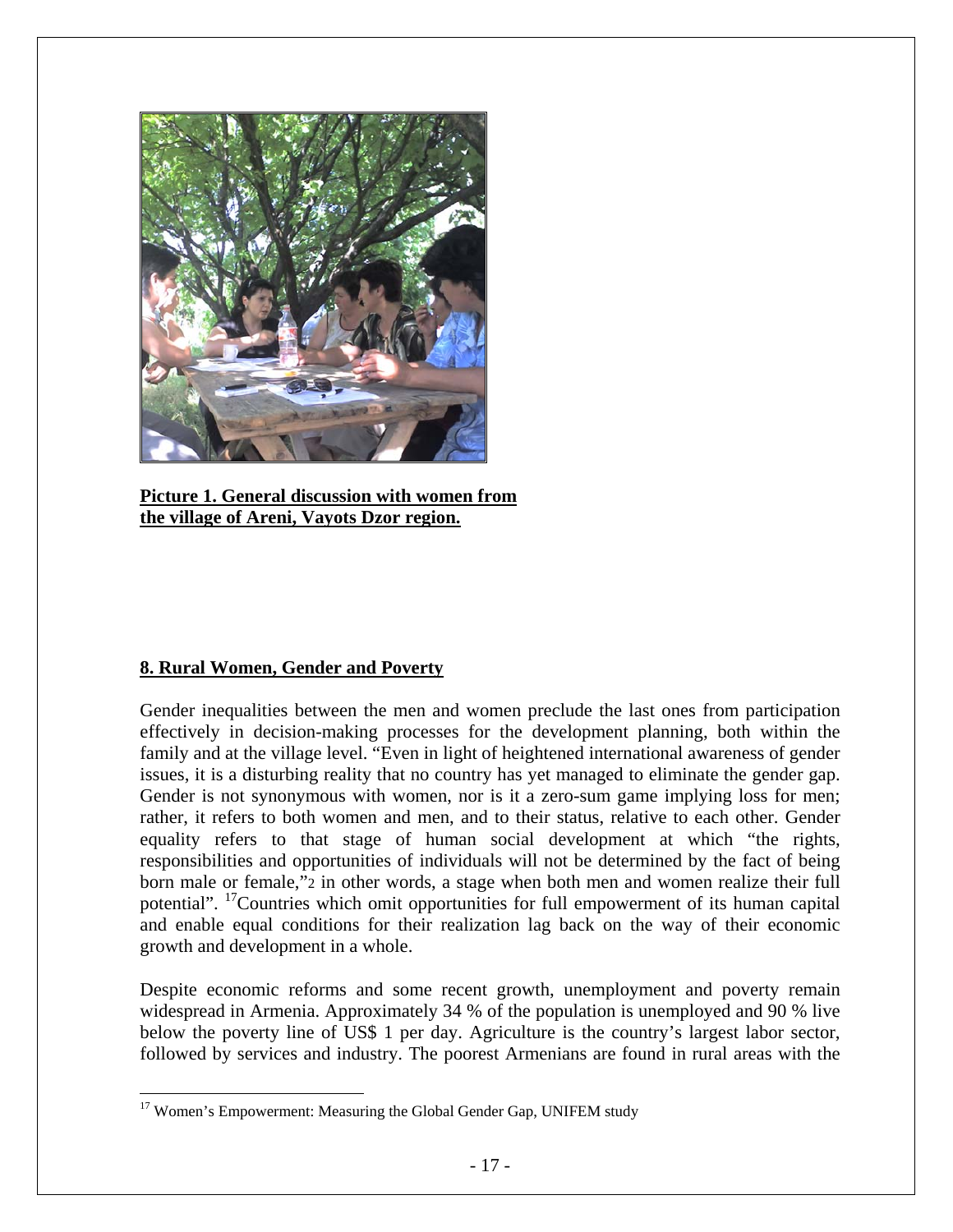least favorable conditions for agricultural activities. One third of the Armenian population lives in rural areas; about half of these rural inhabitants are women. Female headed households are particularly vulnerable to falling into extreme poverty since women are left alone to shoulder the burdens of household and childcare responsibilities. Unemployment and low incomes caused the growth of male migration from the country to Russia and other countries. Another consequence of male migration has been the growth in "parallel families", where migrant male workers establish another family in their new location. This phenomenon is increasing the number of female-headed households in Armenia and compounding their vulnerability, especially when men return home in poor health. <sup>[18](#page-17-0)</sup>

It is vital to consider how poverty is a "gender issue", but it's also necessary to consider how gender equality (and women's empowerment) is a poverty issue. Strategies and policies to enhance gender equality must consider poverty as a contribution to gender inequality.

In itself the notion of poverty is gendered since men and women experience poverty differently for several reasons

- men's and women's poverty is often caused by different overall factors;
- the results of poverty often differ for men and women;
- $\bullet$  men and women often adopt different strategies to cope with poverty.  $^{19}$  $^{19}$  $^{19}$

The definition of poverty has been expanded and reshaped as "human poverty" which addresses the denial of opportunities and choices for vulnerable groups, or denial or restriction of "capabilities" for living a most basic or "tolerable" life. This approach is valuable for our observation since it sheds light not only the symptoms of poverty, but also its causes. It also facilitates a better appreciation of the way in which gender affects poverty, as it includes issues such as poverty of decision-making power, poverty of time, poverty of means of self-determination – all capabilities which are greatly influenced by one's gender.  $^{20}$ 

Why is it important to see poverty as a "gender issue"? And how does poverty influences women and men in the rural areas, and what are the basic differences? Poverty contributes to gender inequality for the following reasons:

- o Gender-blind policies and strategies, be their poverty alleviation policies, action plans or assistance project, do not consider different needs and outcomes of these actions for women and men, thus leaving women's needs almost unchanged.
- o Gender inequalities in economic life also become a causal factor in the chronic poverty of all household members, not just of women in poor households and the intergenerational reproduction of poverty".

 $\overline{a}$ 

<span id="page-17-0"></span><sup>18</sup> IFAD, Armenia's gender profile, www.ifad.org

<span id="page-17-1"></span><sup>19</sup> UNDP Gender Mainstreaming Manual

<span id="page-17-2"></span> $20$  Ibid., pg 121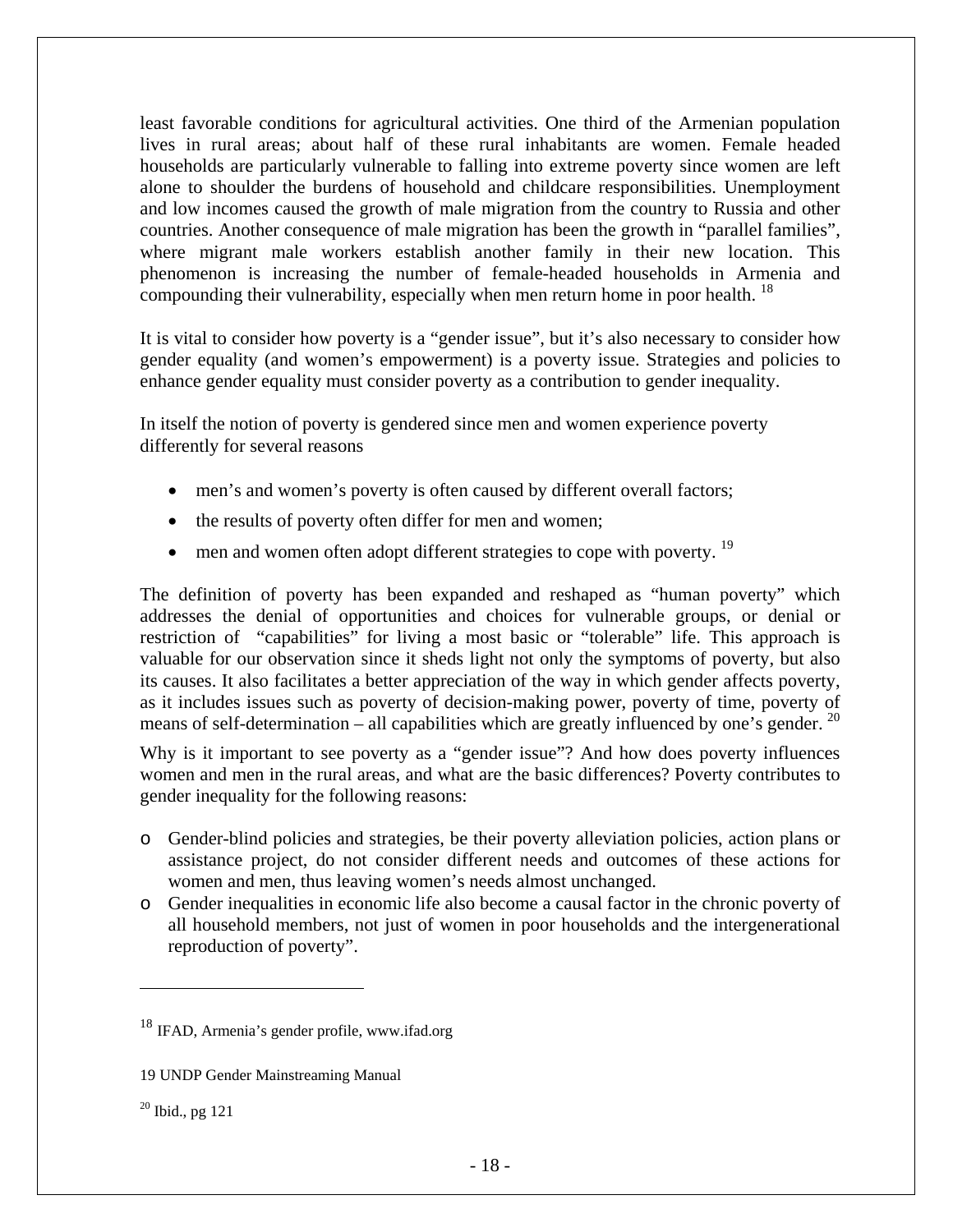Gender equality is intimately connected to poverty, and not only to female poverty. Enhancing gender equality reduces poverty for men and women and their dependants, thus improving the efficiency and productive capacity of the nation as a whole.

- o Addressing human poverty is about improving the quality of life, and not just the level of income, of the poor. For this reason, it is absolutely crucial that gender analysis is used when defining poverty: gender analyses shed light on issues such as power and redistribution within households, on cultural and societal barriers to autonomy, and on access to decision-making processes. In this way, looking through a gender lens can make the human dimension of poverty more concrete.
- o In different countries there are systematic relationships between gender inequality and the general level of human poverty. Gender inequality and poverty should therefore be understood as a "chain reaction", or even as a "vicious circle". When gender inequalities are not addressed, poverty can not be fully addressed. When poverty is not put on the gender equality agenda, full attainment of gender equality cannot be achieved. Understanding poverty and gender as complexly interconnected issues will not only help alleviate poverty, but will also help achieve gender equality.

## **9. International Instruments and Mechanisms Protecting Women's Rights**

Equality of rights for women is a fundamental principle of the United Nations. The preamble to the Charter of the United Nations sets as a basic goal "to reaffirm faith in fundamental human rights, in the dignity and worth of the human person, in the equal rights of men and women". The provisions of the Charter regarding equal rights of women have been further refined and developed in a great number of international human rights instruments, and among them in UN Convention on Elimination of All Forms of Discrimination against Women (CEDAW) (1979), often called as an International Bill of Rights for Women.

CEDAW is the most comprehensive instrument on women's rights. CEDAW identifies many specific areas where discrimination against women has been particularly notorious, for example, in regard to political rights, marriage and family and employment. The Convention spells out specific goals and measures that are to be taken to contribute to creation of a global society free of inequality between women and men.

On 22 December 2000, the Optional Protocol to the Convention entered into force. The Optional Protocol entitles the Committee on the Elimination of Discrimination against Women to consider complaints from individual women or groups of women who have exhausted national remedies. It also entitles the Committee to conduct inquiries into grave or systematic violations of the Convention. However, this is valid only for the states, which ratified the Optional Protocol. Armenia acceded to CEDAW in 1993.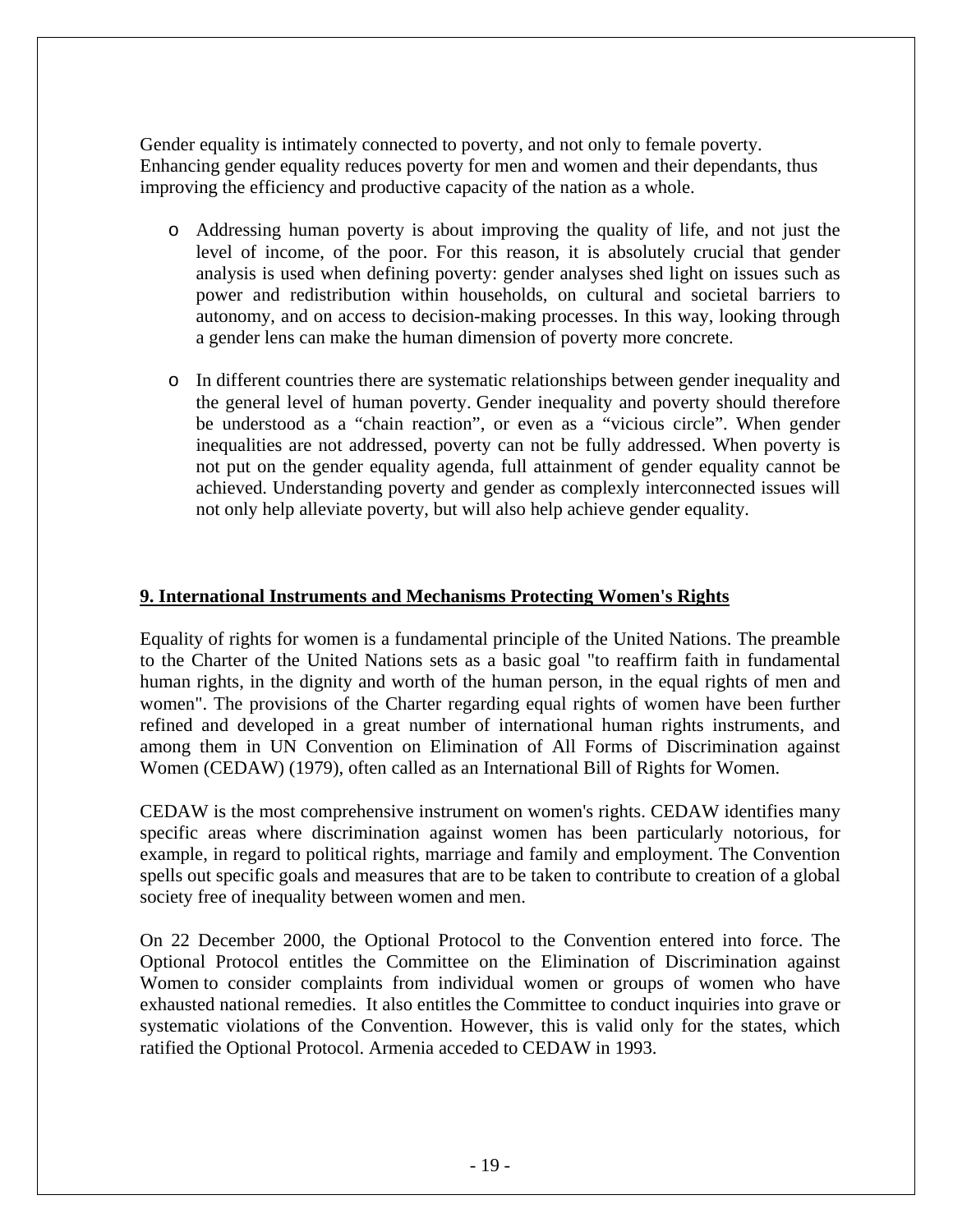### **9.1. International Labor Organization (ILO) Convention***s*

The ILO Conventions cover a wide area of social and labor issues including basic human rights, minimum wages, industrial relations, and employment policy, etc. – among them a number of gender-specific issues.

It is often argued that protective measures for women might limit their opportunities to get certain jobs. The maternity benefits increase the cost of employing women and therefore might discourage their employment. However, in the case of maternity protection, these measures are necessary to protect the reproductive role of women. That is why the revised version of the Convention on Maternity protection places an emphasis on the payment of maternity benefits from social security funds and restricts the circumstances in which an employer can be held individually liable to pay them (Convention 183, article 6).

The following is a non-exhaustive list of Conventions concerning gender-specific issues:

- Maternity Protection Convention
- Night Work Women Convention
- Equal Remuneration Convention
- Discrimination (Employment and Occupation) Convention
- Workers with Family Responsibilities Convention
- Part-time Work Convention
- Home Work Convention.

Armenia has ratified only two ILO conventions related to equality of men and women in labour market, these are: Equal Remuneration Convention and Discrimination (Employment and Occupation) Convention.

Note: It is important to reiterate that the specialized human rights and labor treaties are all legal instruments. When a State becomes party to any of them it undertakes to guarantee to all individuals in its territory, without any discrimination, all the specified rights - and to provide for effective remedies in case violations occur.

### **9.2. UN Millennium Development Goals**

MDGs are an integrated set of eight goals and 18 time-bound targets for extending the benefits of globalization to the world's poorest citizens. The goals aim to stimulate real progress by 2015 in tackling the most pressing issues faced by developing countries.

Millennium Development Goal 3 is to promote gender equality and empower women. The very existence of a separate goal demonstrates that the global community has accepted the centrality of gender equality and women's empowerment to the development paradigm. Goal 3 crosscuts along all the 8 MDG goals, because gender inequality is a major obstacle to meeting the MDG targets. In fact, achieving the goals will be impossible without closing the gaps between women and men in terms of capacities, access to resources and opportunities.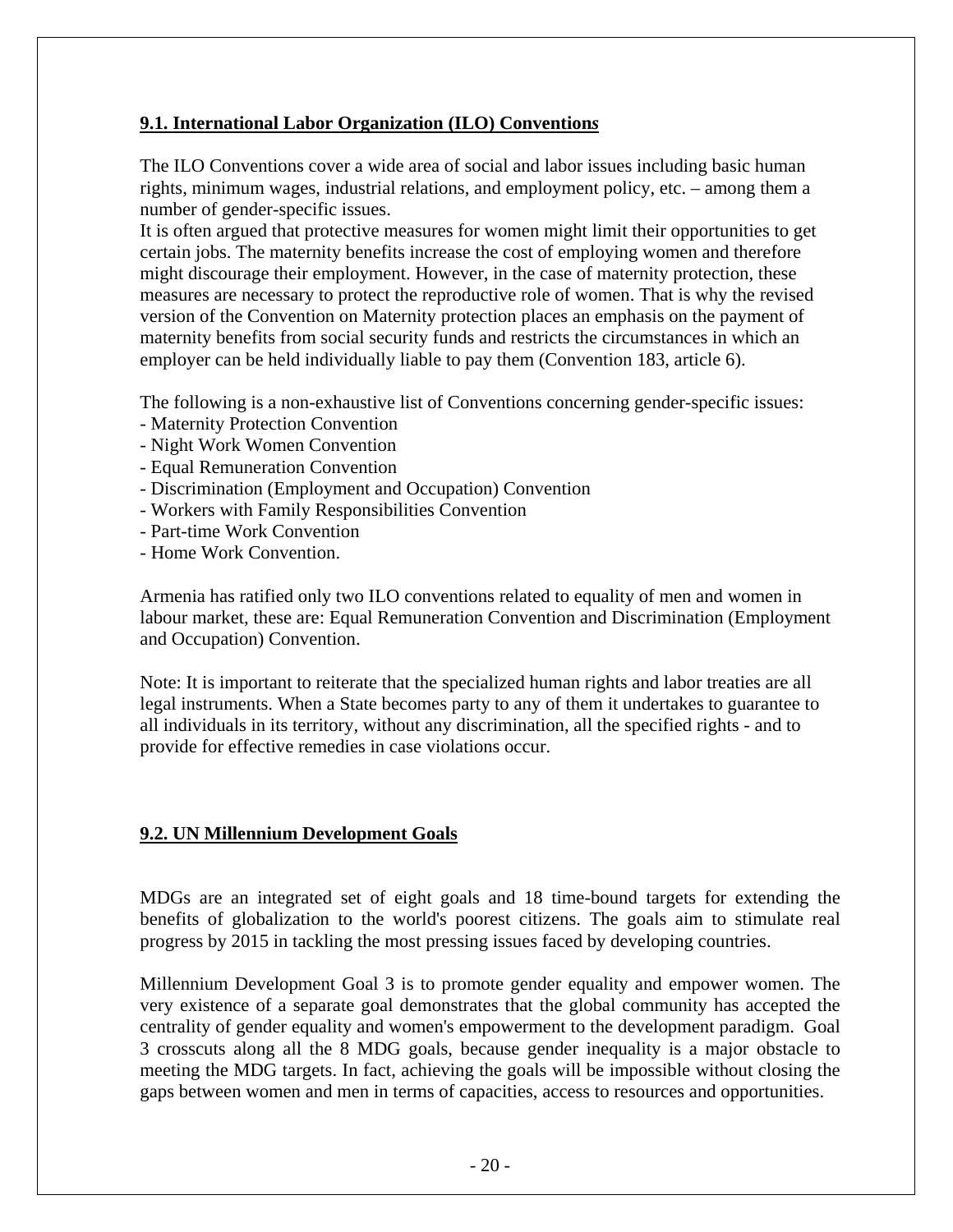*Beijing Declaration and Platform for Action, Fourth World Conference on Women (1995)* The Platform for Action is an agenda for women's empowerment, which aims at removing all obstacles to women's active participation in all spheres of public and private life through a full and equal share in economic, social, cultural and political decision-making. This means that the principle of shared power and responsibility should be established between women and men at home, in the workplace and in the wider national and international context.

### **9.3. National Mechanisms and Instruments for Promotion of Women's Rights**

Since 1997, women's issues have been addressed by the Women's Division of the Department on Family, Women's and Children's Issues at the RA Ministry of Labor and Social Issues.

On 29th December, 2000, by the Decree of the Prime-Minister, a Council on Women's Issues was established under the RA Prime Minister. The Council, a volunteer body of a consultative nature, is composed of officials from different RA Ministries, members of RA National Assembly, representatives of public organizations and private sector.

The most important step towards enhancing respect for women's rights on the part of the Government was the adoption of the "National Action Plan on Improvement of Women's Status in the Republic of Armenia and Enhancement of their Role in the Society 2004-2010" (NAP) in April 2004. The NAP lays down the principles, priorities, and directions of the national policy on women's issues in the Republic of Armenia and aims to facilitate the process of ensuring equal rights and opportunities to women and men and to foster the process of addressing social and economic issues faced by women.

The NAP is composed of 8 sections addressing issues as wide as:

- Ensuring equal rights and opportunities for women and men in decision-making and in social and political spheres;

- Improving the social and economic condition of women;
- Education sector;
- Improving the health condition of women;
- Eliminating violence against women;
- Eliminating trafficking of women and girls;
- The role of the mass media and cultural institutions in reporting on women's issues and building a female role model, and

- Institutional reforms.

To ensure implementation of NAP, focal points were created at the level of Deputy Ministers, Representatives of the RA Government adjunct bodies and Deputy Marzpets.

RA legislation provides for a number of laws that ensure the equal rights of men and women, such as the Labor Code in the field of labor, employment and remuneration, and the Family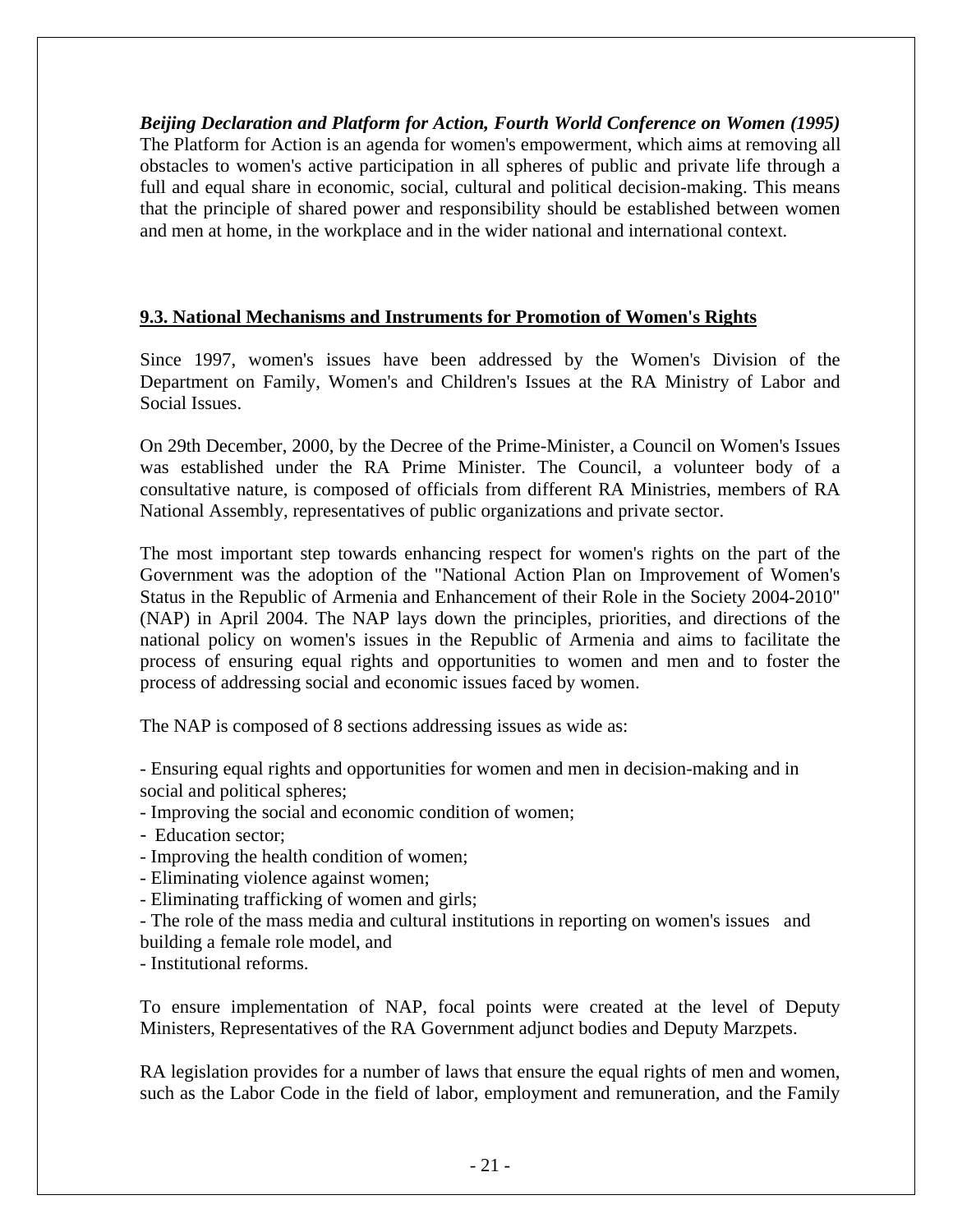Code and Law on Citizenship in the field of marriage, etc. However, Armenia has not adopted a law on equal rights and equal opportunities, which would put in place an overall framework for guaranteeing equality of rights and opportunities for both sexes in both public and private domain and across all sectors of the society.<sup>21</sup>

## **10. Barrier**s **for Rural Women's Participation**

Barriers for rural women's participation are quite similar to the general and most frequently found obstacles for women's participation common to different countries and societies. One of the FAO experts, M. Lally, Ireland, has described these barriers enumerating them as 4Cs.

- *Culture:* In that the whole ambience of politics has tended to be overwhelmingly male.
- *Confidence*: In that it is said that women lack the assertiveness and inbred aptitude for power of male politicians.
- *Children:* In that women both bear children and continue to exercise the main responsibility in relation to rearing them.
- *Cash*: In that rural women tend to lack resources and financial autonomy.

Further barriers to women's participation have been identified by Dr. Pat O'Hara. In a paper presented to the ALFA transnational seminar in Longford, Ireland in July 1997, she presented a clear analysis of barriers which block women in rural Ireland from equal participation in cultural, economic and political power in their local area. She identified the following socio cultural obstacles:

- Women are usually hidden in the shadows of the family farm and though immensely influential and important within family farming has no separate occupational status or public recognition for the work that they do.
- The public face of agriculture and agri-business is one of the last bastions of "maleness" whereby virtually all positions of influence and prominence are held by men.
- Male dominance has been carried over into the wider rural and local development context where women continue to be seen in their traditional "private" role of homemakers and carers and are given little space and encouragement to assume a "public role".
- Women themselves have articulated this in terms of "feeling left out" or of "not being" taken seriously".

The challenge and burden of going against the grain of well-established gender roles in rural society is quite considerable and requires from women self-confidence, self-belief and

 $\overline{a}$ 

<span id="page-21-0"></span><sup>&</sup>lt;sup>21</sup> Public Awareness Brochure on Gender, UNDP Armenia, 2006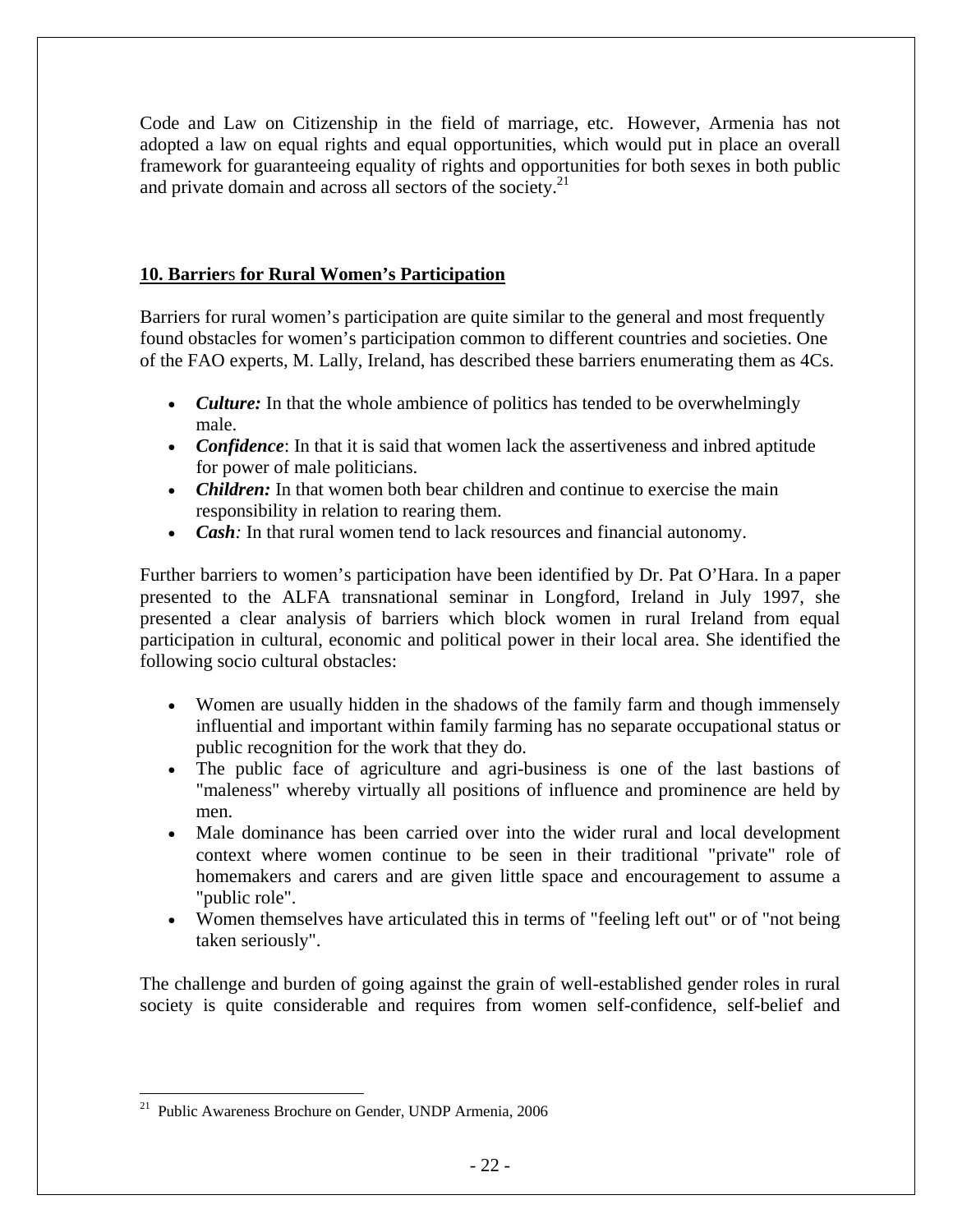support, as well as ability to mobilize their collective efforts and make their voices heard through undertaking collection actions.  $^{22}$  $^{22}$  $^{22}$ 

Picture 2. Discussion at the Lukashin FO



## **11. RESEARCH FINDINGS**

 $\overline{a}$ 

### **11.1. Membership in the FAA co-operatives**

The study illustrates that non-member women sited numerous different reasons for not being a member of an FAA co-operative farm despite their connection/affiliation to agricultural production, land cultivation and farming issues, as well as commonality of problems between member and non-member women with marketing of produced goods and agricultural production, land use, cultivation, fruit/grain planting and other related issues are common.

Among the most frequent answer excluding participation of the women in FAA co-operatives was "membership of the husband", which was interpreted by their own membership as "unnecessary" meaning that if a representative of the family is party of FAA co-operative (in most of the cases male membership), than the role of the women as an FAA member goes to the third plan and in most cases, gets lost. The "time scarcity" was the most frequent reason mentioned by non-member women as a reason for not being a member of the FAA cooperative: however, non member women would make a room in their really busy and overburdened schedules in case they would be asked to become a member, invited to the discussion, consultation, training, etc. This intention prevailed in most of the cases when women were asked if they would be positive on participating in FAA activities as members.

It was frequently the case that women were never asked or invited for FAA membership, didn't have enough information on FAA, its functions, responsibilities, mechanisms for assistance, stakeholders, its *efficiency, services and benefits.*

<span id="page-22-0"></span> $^{22}$  Rural Women's Participation in Ireland, M. Lally, Speech at FAO, ECA-WPW, www.fao.org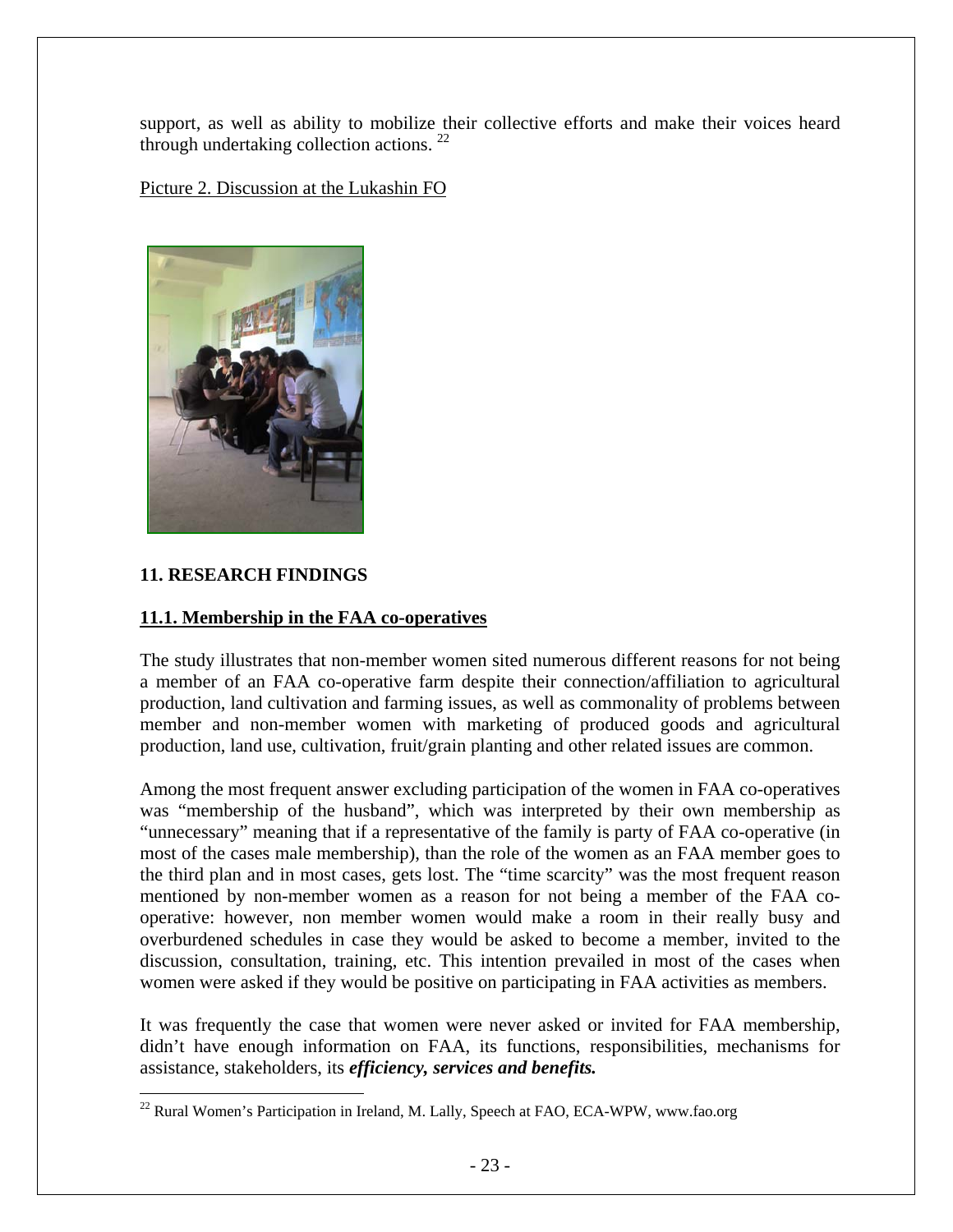## **11.2. Monthly income**

| More than half of both women members and non-members (54.3% and 57.6% respectively) |  |  |  |
|-------------------------------------------------------------------------------------|--|--|--|
|-------------------------------------------------------------------------------------|--|--|--|

| Income per month in AMD | Percentage    |
|-------------------------|---------------|
| No income               | 5,7 %         |
| $0 - 10,000$            | 54% - 57%     |
| 10.000 - 20.000         | $17\% - 21\%$ |
| $20.000 - 40.000$       | $6\% - 14\%$  |
| $40.000 -$ and over     | $6\% - 12\%$  |

possess /earn not more than 10,000 AMD (equal to USD 29.4) per month as their personal income. While answering to this question many women mentioned this particular range of income (0-10,000 AMD), however in many cases they don't have even half of the mentioned sum due to the

seasonal type of their activities meaning seasonal income from agricultural production, absence of off-farm employment, and in general, accumulation of financial resources in the hands of men. 17 - 21% of women possess from **AMD 10,000 -20,000 per month**. 6.1% of WNM and 14.3% of WM have mentioned possession of **AMD 20,000 - 40,000 per month**. Number of women who earn more than 40,000 AMD per month is equal to around **6% among women members** and **12% among women non members. Around 6% of women members do not get any income at all.**

*Taglesia accure* and *Todas* significantly *induces* women's access to social, health care services and *Such a low, almost non-existent rate of personal income and absence of paid employment makes rural women extremely dependent, limits their possibilities for further advancement, vocational training/education and employment: extreme poverty, low incomes coupled with lack of infrastructure and roads significantly hinders facilities.*

In comparison with women, FAA man members have a little bit different picture with incomes. Around 42.3 % of men have the same 10,000 AMD per month, their 11% - 15 % earns around 10,000 to 40,000 AMD, and 27% earns at least around 40,000 AMD per month (and more) which is around USD 164. Number of women earning similar amount of money is for several times lower, and equals to 6 - 12%. Thus, financial assets of women in the poorest group are higher in comparison to men of the same group. Then, the group of men earning more than 40,000 AMD is much larger in comparison to women – 27% against of men against 9% of women's average income (see the Table 2 below).

### **Table 2. Men's Monthly Personal Income**

| Income per month in AMD    | Percentage |
|----------------------------|------------|
| $0 - 10.000$               | 42,3 %     |
| 10.000 -40.000             | 15%        |
| $20.000 - 40.000$          | 11%        |
| $40.000 -$ and over        | 27 %       |
| <b>Source: Survey Data</b> |            |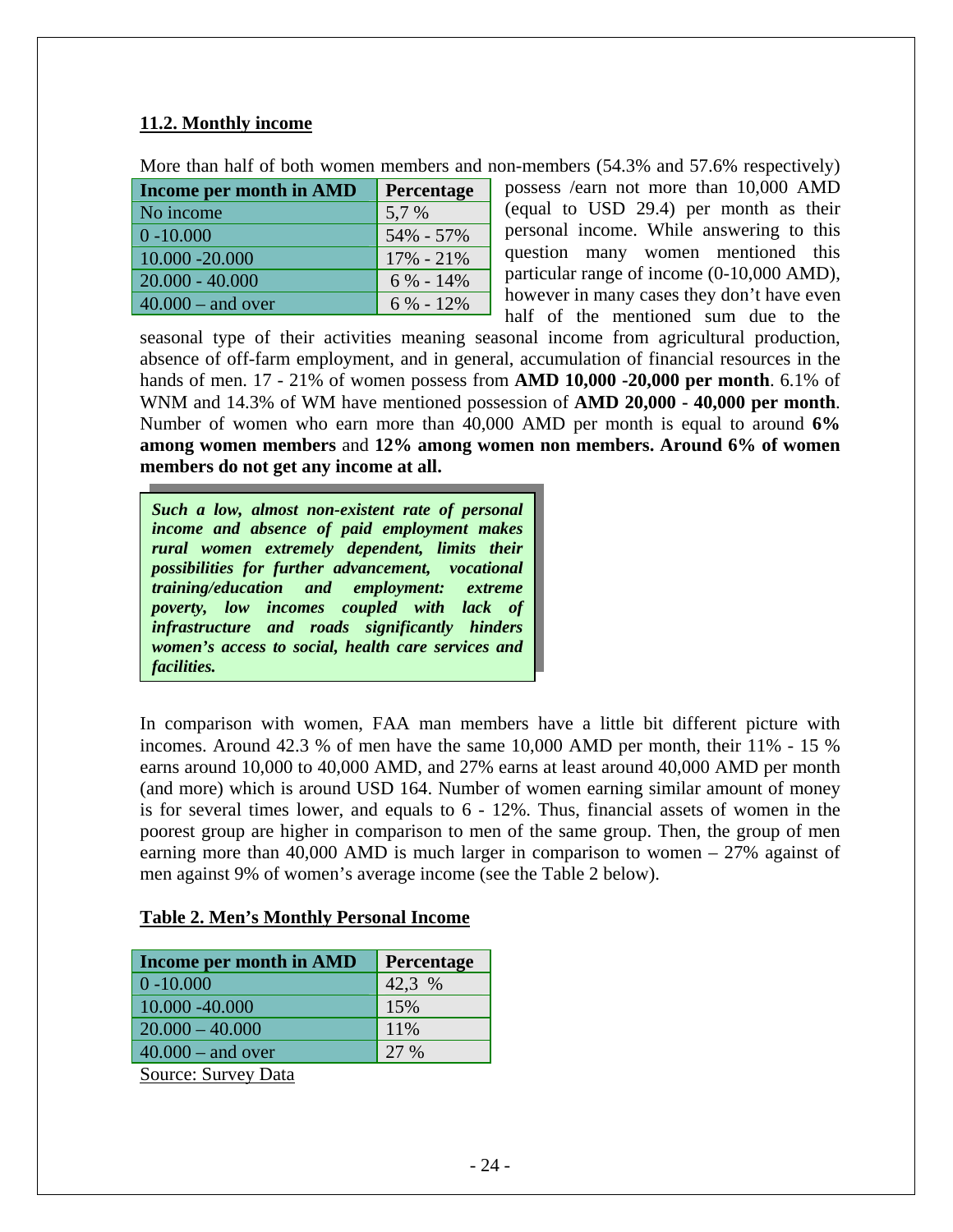In many cases, during the face-to-face meetings the non-member women have mentioned the scale 0-10,000 just to fit into the suggested range of scales somehow, and, in reality, 57 % of them are closer to 0 than to AMD 10,000.

Another fact worth mentioning regarding the income of women: the sum of 10,000 AMD and below is a *formal criteria* for calculating the approximate income since in many cases women do not spend their money on their own needs, but rather mention the money they use for public/household needs, children, etc, instead of mentioning money earned/spent on their personal needs.

### **11.3. Monthly Family Income**

The data gathered from rural women have shown that more than a half of Armenian families in the rural areas of Ararat, Armavir and Vayots Dzor earn AMD 50,000 and less income per months. The data provided by member and non member women comprises from 54-60 % of the families, while data provided by men states different percentage for the largest income:

|         | MEN'S SHARE FAMILY INCOME PER MONTH |
|---------|-------------------------------------|
| 42,3%   | earn 50,000 and less                |
| 30%     | earn 50,000 - 100,000,              |
| $7,7\%$ | earn 100,000 - 150,000              |
| 19,2%   | earn more than 150,000              |

Source: Survey Data

The interesting particularity is that the estimate mentioned as *man's personal income* **and**  *estimates of the family income* exactly coincide with each other: both criteria show **42.3 %.** This confirms the fact that the income generation of the rural families in the mentioned marzes (regions) is male-dominated, and the real financial resources in the families are being mostly earned by men and accumulated in men's hands.

Although 51 % of women members and non members of FAA think that financial resources in the family are being managed equally by women and men, the rest of results show definite differences in between the resource distribution among women groups:

28.7 % of the women members manage financial resources themselves, while financial resource management among the non members in their second largest group is as low as 9%. This data speaks for the fact that *women FAA members are more independent in their*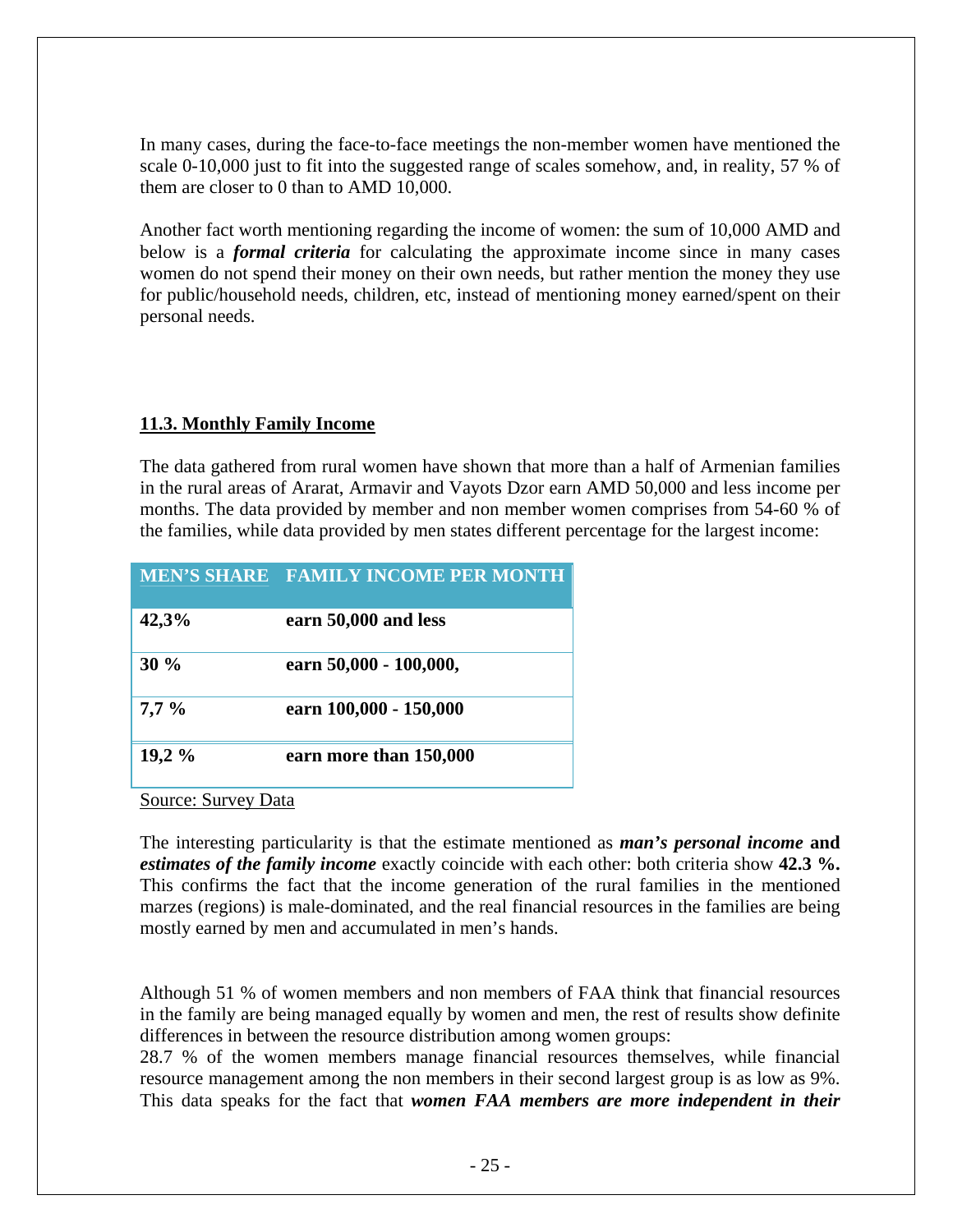*households,* and have *three times more influence and initiative as compared with women non members.* At the same time, women non members have given the role of decisionmakers to men in their second largest group which comprises around 27.3 %. This means that decisions are not taken jointly then financial resources in the families are being managed by men. Women non members almost don't see themselves as decision-makers.

An interesting data has been found on men while inquiring them on financial resource distribution: almost 70% of men have mentioned equal roles of women and men in resource distribution. Men's data has also proven that enquired men has given quite a modest place to women as decision-makers regarding financial resources – around 11% only which means that *women's status as an equal partner is not perceived.* 

### **11.4. Management of Mobile/Immobile Assets in the Families**

The role of the men in decision-making regarding land, property and other types of immobile property varies from 37.1 % sated by women members until 36.4 % states by women non members. 34 – 39% of immobile property in being managed by men.

In the families of women members women make around 22% of property decisions, while the percentage of the same decisions in the families of non-members is as low as 9.1 %.

*This finding clearly shows that active participation in the public life influences the role and influence of women in the families as well. The characteristic feature of findings in this category shows that the role of women as decision-makers in the family with regards to immobile property were non existent for men, i.e. no man has mentioned women as decision –makers on the issues of property, land, etc.* 

Mobile assets in the families of women members of FAA are being distributed more or less evenly: 34.4 % is managed equally, the same percent is managed by men, while women manage around 22.9 % of the mobile property.

*The role of non member women as decision-makers is significantly lower* **– it is equal to** *9.1 % only*, while 39% of decisions on mobile property in their families is being made by men.

*Men have shown 65.4 % of joint decisions in the family, while the rest of decisions are*  being made only by them. In the best case women are being consulted during the joint *decisions.*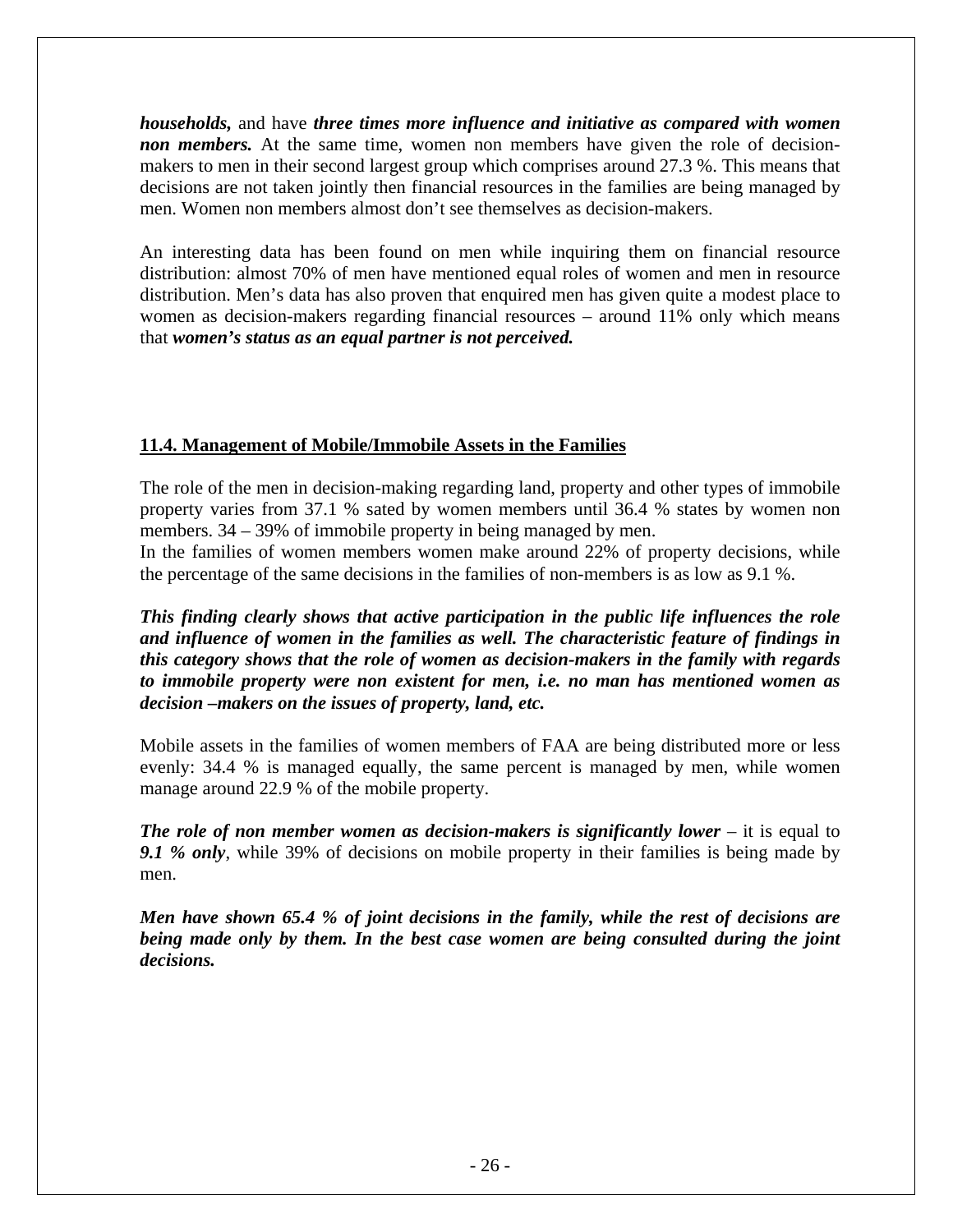#### **11.5. Household management**

*Women's membership and participation in the public life plays significant role with regards to their status in the family and their role as individual decision-makers*. *Women from the non members group have shown significant dependency on man's role in the family coupled with acknowledgement of the men as main decision-makers*.

In general, Armenian society has a male dominated structure, especially in the sphere of agribusiness and in the rural areas. Traditionally, the role of the man as a bread-winner has been considered as a social norm: however, the difference on women's attitudes on men's role within the family shows more even role distribution of women and men as decisionmakers regarding the household management in the families of FAA women members: 34.3% - for man as decision-makers, 34.3% for joint decision making, and rather high percent of *women decision-makers* – *28.6%).*

*Almost half of the non member women see the role of the man as the most significant regarding the household management*. *Only 12.1% of women non members make decisions regarding the household themselves.*

The evidence found during the face-to-face interviews and observations argues that in the non-member group women decision-makers were mostly those women whose husband has migrated abroad, so their decision-making role resulted from the objective circumstances rather from their willingness, initiative of independence.

*The data provided by men shows their true role as decision-makers regarding the household: more than 80% see their role as the only decision-makers in the families, and the percentage of joint/unanimous decisions with women regarding the household matters is quite low – 15.4% only.* 

This finding argues for the fact that not only the role of the men in the inquired marzes is strong and uncontested, but also that the position of the rural women is viewed by men as a secondary. Men see the women as a housewife, mother, but definitely not a decision maker: this attitude creates further problems for women to be heard, active and also seriously take part in decision-making both in their families and in the public life. Although the role of Armenian women has been traditionally bound to the household, the women's voice as decision makers regarding the household matters is quite weak.

*To enable a more favorable environment for rural women's participation it's necessary to start working with men and men's attitudes making them more gender-sensitive, advocating for women's equal rights and opportunities, as well as use the team-work approach and trainings/simulations targeting inclusion of women as equal decisionmakers.*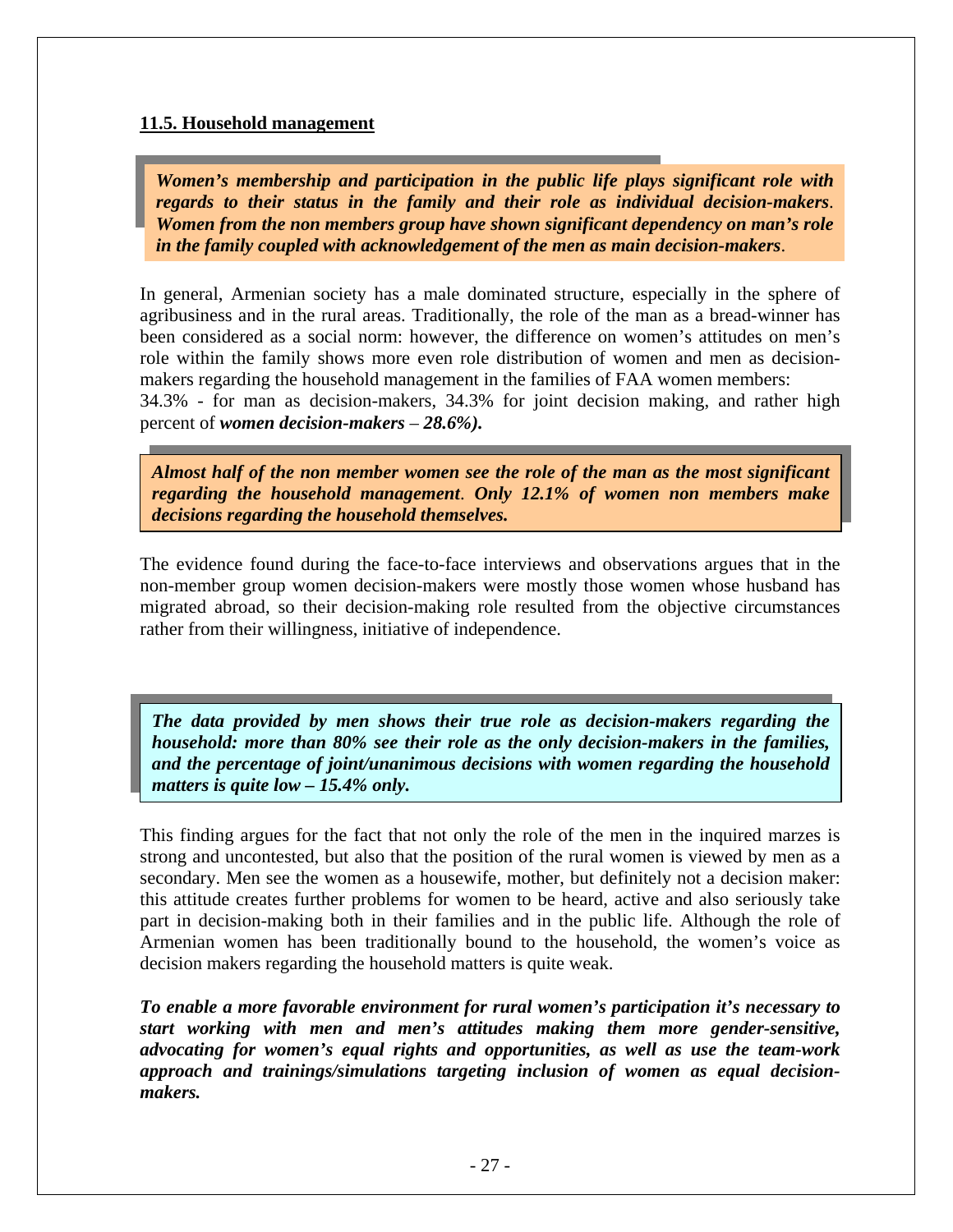#### **12. Task Distribution between Women and Men**

There are three types of activities characterized by *male, female and joint execution*. Namely, the workloads related to the maintenance of the household, cattle breeding, paddy land cultivation, harvest, etc. keep both women and men busy, especially during the seasonal workloads at spring, summer and autumn. However, in addition to this, women get double burden because of the child care, housekeeping and all the related tasks related to the housekeeping, and traditionally "prescribed" to her from childhood.

#### **12.1. Household Management**

In 60% of the cases **household management** is considered a male-executed job by both women members and non members, while this percentage is significantly higher in the families of non member women showing 72.7%.

### **12.2. Other Tasks**

60-66% of women consider land irrigation to be typically male executed task, while the inquired men states 84.6% for the same job.

There are tasks which are typically done by women, such as *plucking:* 80% of the women members acknowledge this task as a women's business, 60.6% of women non members do this task themselves, and 84.6 % of the men consider plucking to be a typical women's responsibility. *Milking* is also considered to be a women's responsibility by the all groups inquired.

#### *Animal care* keeps all the three groups busy almost evenly:

Women members state 34.3 %, while in the non member women's families 21% of women deals with animal care coupled with 30.3 % of men. Animal care is more or less evenly distributed among the women and men taking around 20-30% distribution among them.

*Harvesting* takes most of the time of the rural population in the mentioned regions during the summer - autumn. 45.7% of women members, 42.4% of non members and around 30 % of men do the harvesting. In the families of FAA members – both women and men, majority of the harvesting activities are being done by women, while families of non-member women share this responsibility with men more evenly (42.4% women, 48.5% together).

All the tasks related to the *daily maintenance of the household, such as cooking, cleaning, child and elderly care, shopping,* etc. are done by women due to their traditional role as mothers, housekeepers, wives, etc. which is evident both from the data received from women and men. No man does any of these tasks due to their traditional "female" nature.

*Stocking Firewood:* In the families of women members this task is fulfilled by 54.3% of women, while the data taken from the non-member families and men members' families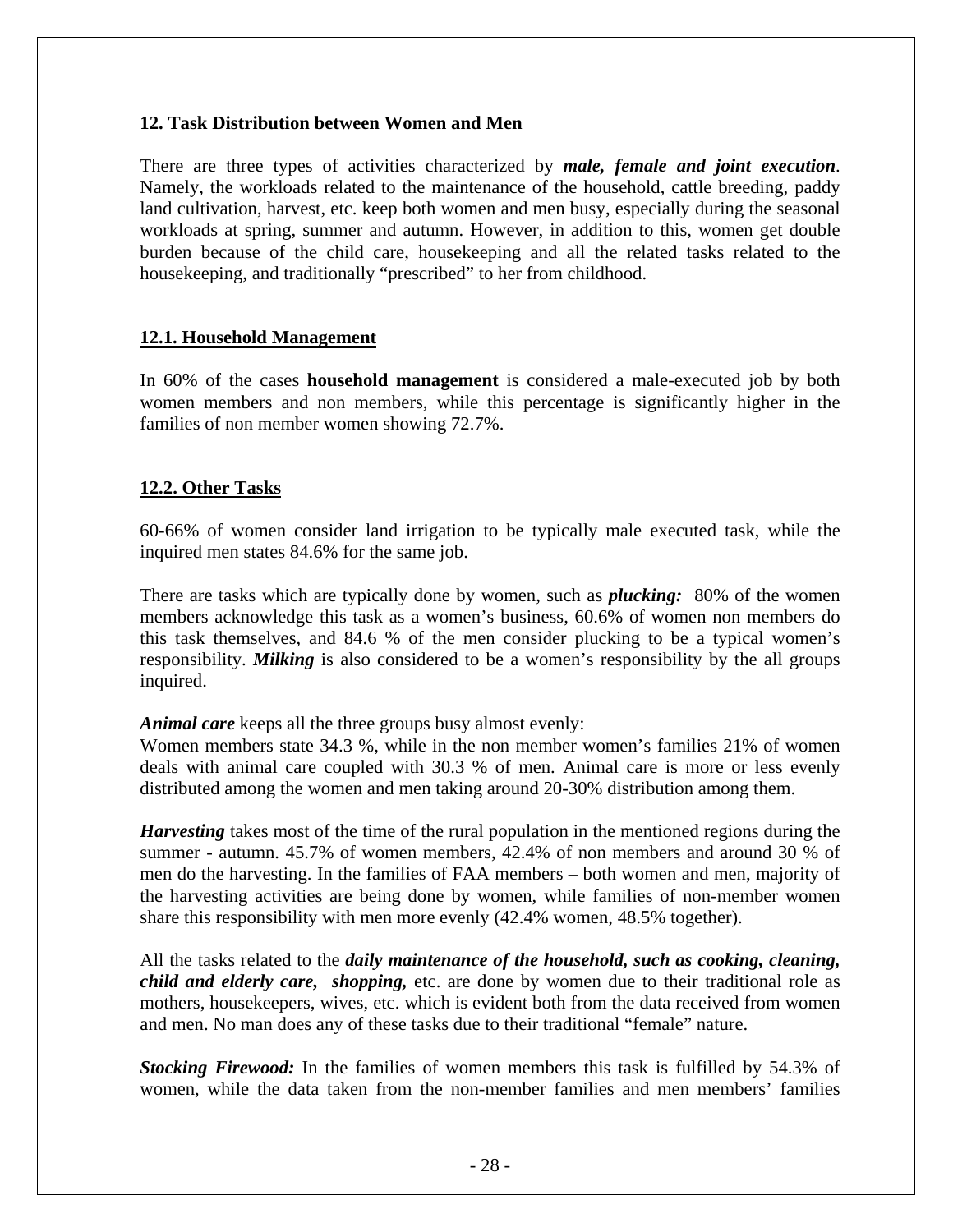shows that it is being executed 50/50 by women and men. It should be noted, however, that the firewood stocking became not very actual since during the recent years the villages and regions of Armenia got gas and solve their problems with heating without firewood stocking.

### **13. Household related decision-making**

Decisions regarding the household, management of the paddy lands, land cultivation, selling the harvest, and other similar issues usually reflect the areas of activity for women and men, that is – the areas where women and men share their responsibilities and agree on decisionmaking model.

According to our study the picture looks as follows:

Women members make 17.1 % of responsibility for household decisions, while 71.4% of these decisions are being made jointly. Percentage of men single headedly making decisions in these families is quite low – around 8.6 %.

The picture is different in the women non-member's families: men make 27.3 % of household related decisions, while women make 9%. Percentage of joint household decisions is higher – 63.6%. While observing the situation one must take into account that most of the rural women tend to present decisions in reality made by men as joint ones. The causes for these results are quite simple: during the interviews one could observe the tendency to "look good" in front of the interviewers since women tried to escape giving "negative" information and answers that wouldn't fit into the "positive" expected standard. Then, even all the women and men were informed about anonymous nature of the interviews and all the information provided, however more accommodative answers made especially women feel more secure.

Consequently, the high percentage of joint decisions does not speak in favor of women taking into consideration the above-mentioned argument.

The reality and very diminished role of women in the household decision-making is obvious from the men member's answers: the category of women as decision-makers in the family, is simply missing. Men decisions constitute 42.3 %, and joint decisions make 57.7%.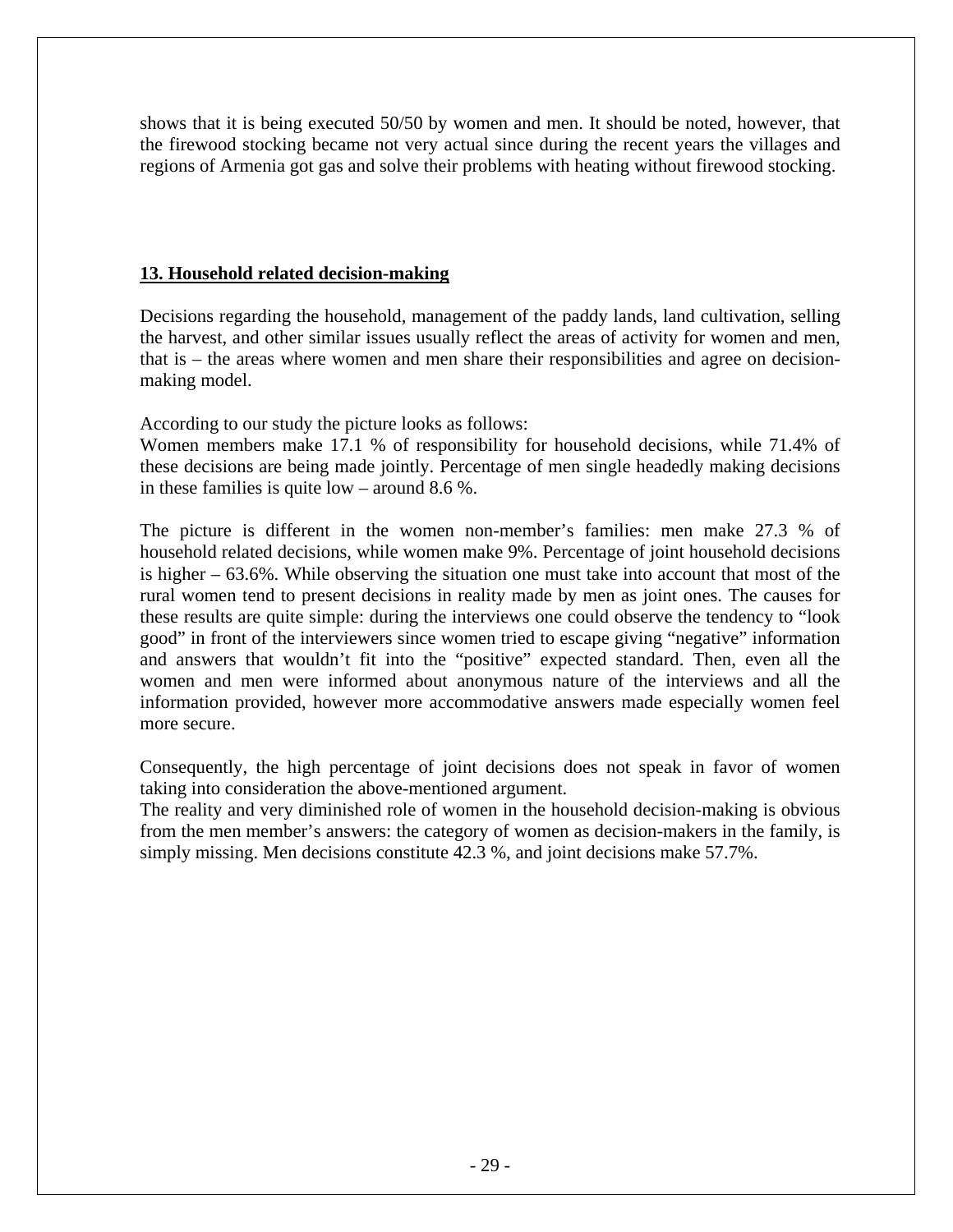#### **14. Technical Assistance to the Farmers**

The degrees and types of assistance received by FAA co-operatives can be summarized as follows:

Most of the women members mentioned assistance provided by FAA in the form of seeds, fertilizers, opportunities for credit, and information. The data on other types of technical assistance is incomplete. About 6% received assistance with transportation.

Few of the non-member women whose husbands were FAA members, have benefited from FAA though receiving seeds and fertilizers, however, most of the non member women did not get any assistance. Chances for getting information and credits are lower within the women non members since their access to information resources and consultancy proved to be lower than FAA member's ones.

The group of men members mentioned to receive seeds, fertilizers, transportation assistance: around 61% of men got assistance in the form of credits: access to credits for men is almost two times higher in comparison with women of the same families and community. Men also are better informed or have better access for information – almost 77% receives information assistance. For comparison only 36.4 % of the non member women mentioned receipt of information as a form of assistance.

### **14.1. Sources of assistance**

The inquired groups have mentioned different sources of assistance, namely governmental bodies, NGOs, FAA, international organizations and other sources of assistance. For many of them other sources for assistance come from their relatives or migrant family members currently working and living in Russia, other CIS countries, US and other European states.



#### **Chart 1. Assistance received by women members**

Source: Survey Data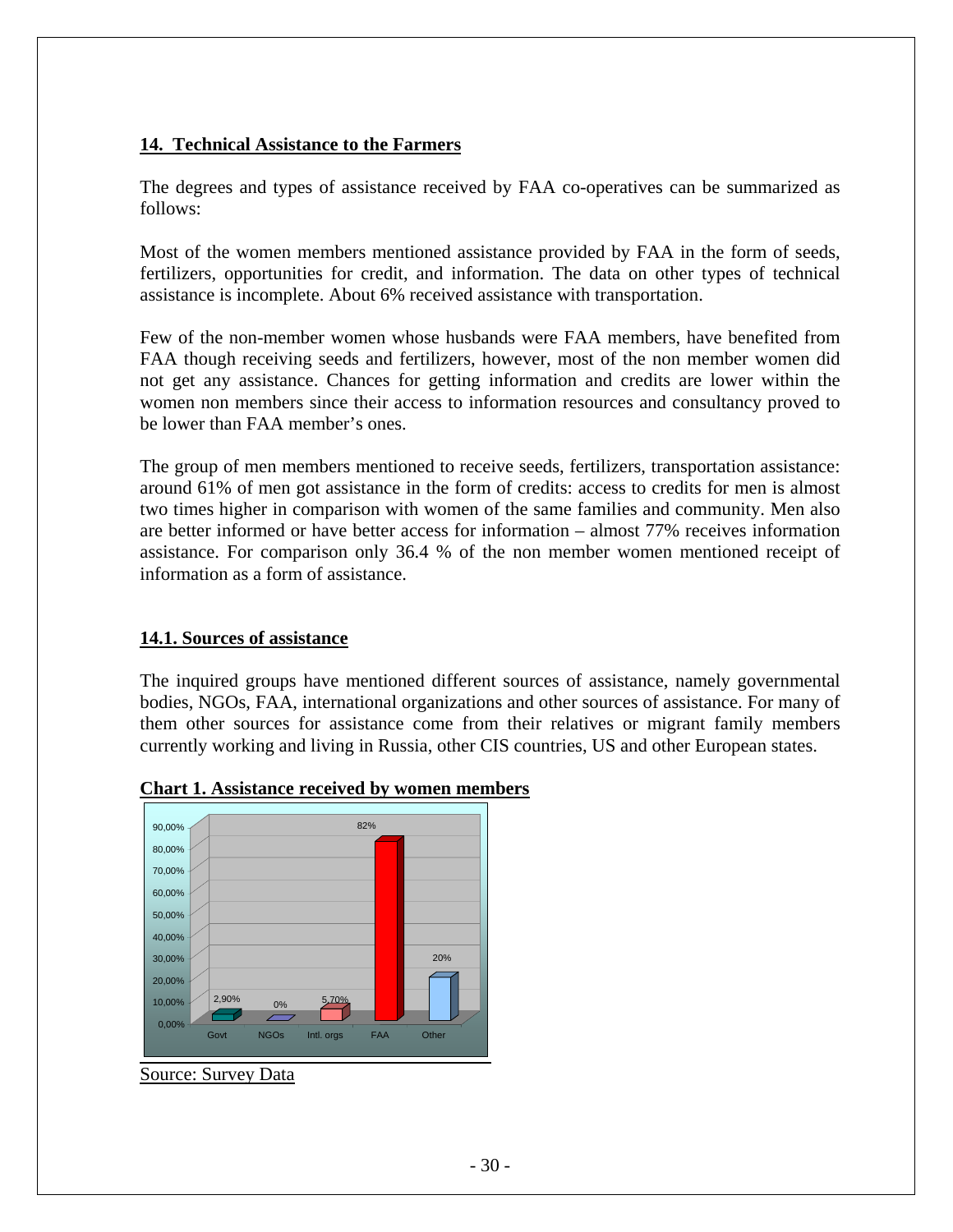#### **Chart 2. Assistance received by women non members**



Source: Survey Data

#### **Chart 3. Assistance received by the men members**





Women FAA members benefit more in terms of assistance from the FAA and their membership than non member women. 96% of women members confirmed getting their assistance from FAA, which include fertilizers, seeds, and consultancy/trainings. On the other hand, women non members get majority of their assistance from other sources, like assistance from relatives abroad, and a very low number of assistance comes from NGOs.

*Thus, in order to have equal opportunities with FAA members, non member women would benefit from joining the structure of FAA in order to enlarge opportunities for getting more information about its benefits, services, resources and marketing of their production*.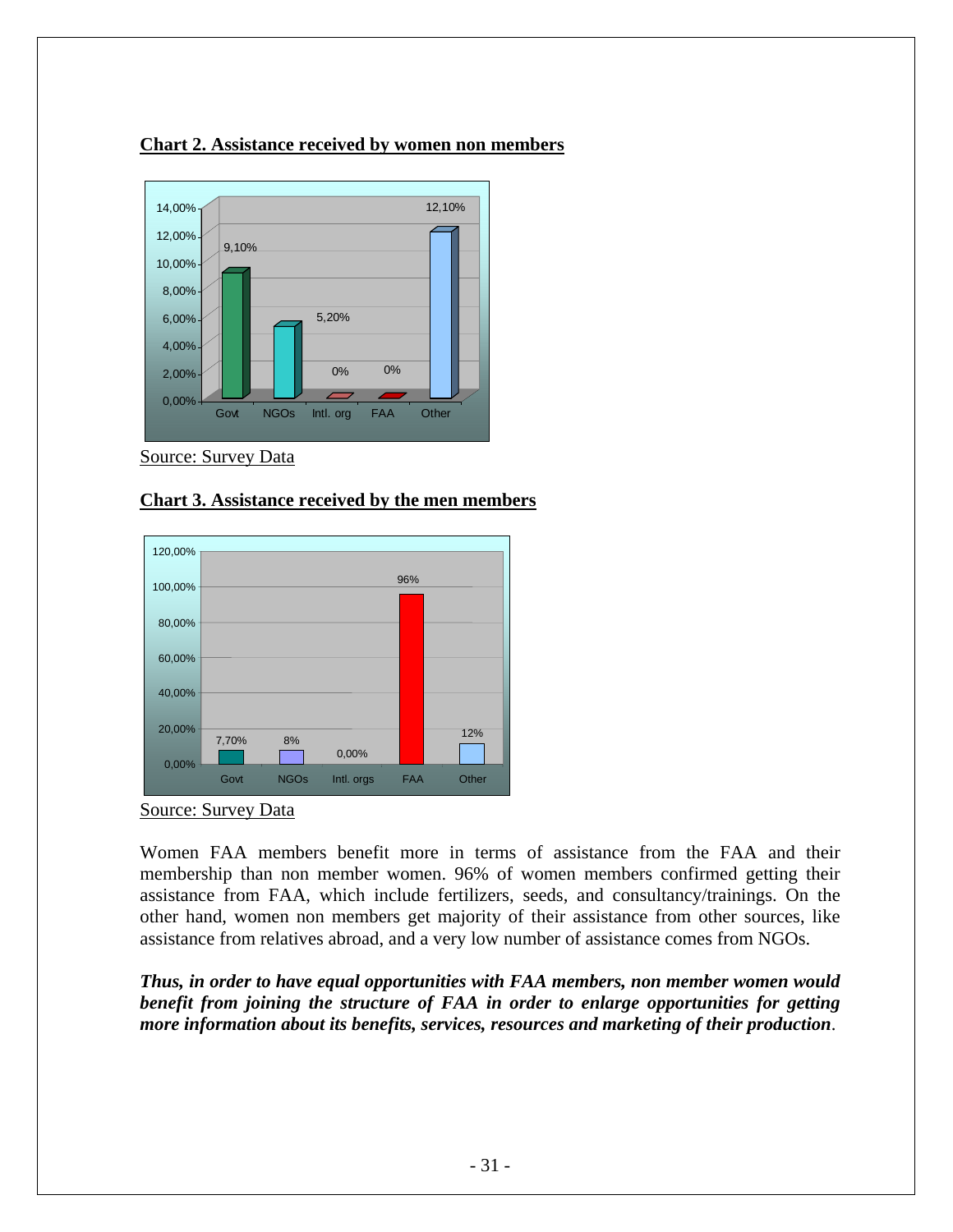#### **15. Service provision**

#### **15.1. Consultancy and training**

Women members also benefit from consulting services provided by FAA: around 57% of women members benefit from consulting services according to the received data. From all the women of FAA only 34.3 % benefited from the trainings provided by FAA – most of the data on women's participation is missing due to their non-participation. As regards to the non member women most of them did not benefit from any consulting services, except for a small help from NGOs comprising around 5% of women.

. Around 18% of non member women considered themselves to be participants of trainings provided by NGOs, and 21.2 % received technical assistance. However, the number of missing data, i.e. those who could not answer to the questions of assistance, makes a room for an argument that in general NGO assistance to these particular communities was somehow not directed to the non member women. This argument becomes even more valid in regards to the next questions related to women's participation.

In the training/discussion events given to 45.5% of non member participants, and 13 women out of 33 gave no answer to the question of participation.

The percentage of women members' participation to the events and trainings provided by FAA and other organizations is much higher than that of non member women ones – it constitutes around 68% in total which is quite high for the rural areas.

84.6 % of the men, which means most of them, are steadily participating in the trainings – the FAA local branch managers announce meetings, trainings and events upcoming, which makes it easier for men to be more organized and participate to the events of FAA.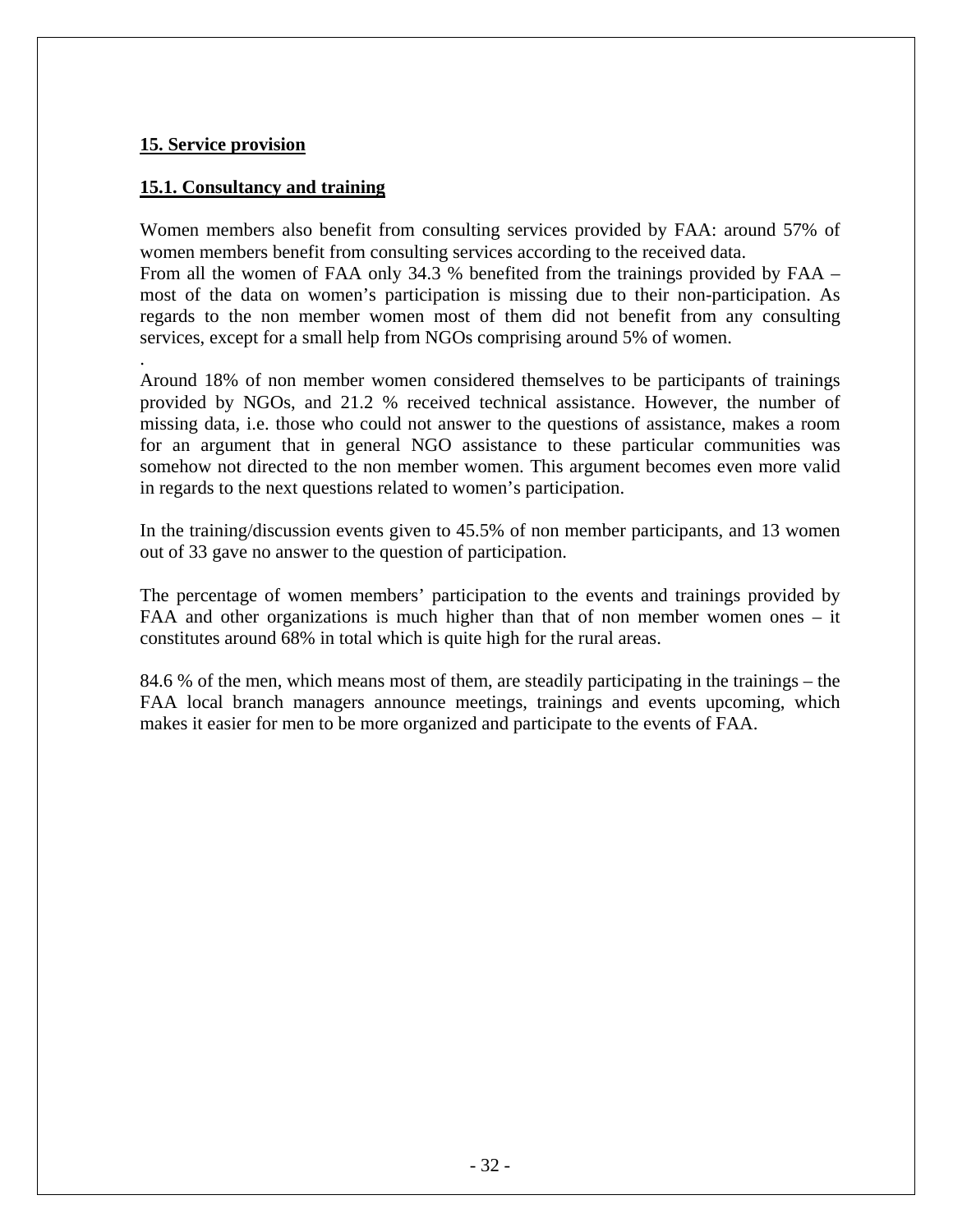#### **16. Participation of Women and Men**

In general, participation in the FAA and its membership played a significant role and showed real difference not only in member – non member participation: it also revealed the lack of information which non members have in comparison to the FAA members.

To check this argument we can compare the answers of the three groups of inquired groups: Women members have clear picture on women's and men's participation, which is in both cases (for men and women) quite high – around 91 % for men and around 74% for women. Non member women stated only 39 % of participation and around 21% of non-participation of women in the events: 13 out or 33 could not answer the question due to the absence of information.

### **16.1. Attitudes on Participation**

Behavior of women during the general, mixed women/men group meetings where men members were present was quite different than during men's absence – this fact was noticed

*Women, especially non members, are not specifically informed about these events, or upcoming discussions, agendas, issues. In addition, in comparison to the women, men are free from the housework which also plays a decisive role for high percentage of men's participation. No flexible schedules are arranged for general meetings which will allow women to be present and balance their workloads freeing some time for participation, events, trainings, consultancy, etc. provided by FAA.* 

and observed during the whole process of interviews, face-to-face meetings, field visits and final consultations of the research team. Changes of the attitudes, such as more detailed approach and willingness to understand the questions, as well as more sincere answers to the questions given earlier (even corrections of answers from positive to the negative), were observed in many cases.

Here is some data received as a result of interviews of the mentioned groups of women and men.

#### **Table D. Behavior of women in man's presence during the meetings: Women members**

| <b>Behavior type</b> | Percentage         |       |  |
|----------------------|--------------------|-------|--|
|                      | 51.4%              |       |  |
|                      | <b>Passive</b>     | 8.6%  |  |
|                      | 14.3%              |       |  |
|                      | <b>Constrained</b> | 11.4% |  |
|                      | <b>Total</b>       | 85.7% |  |
|                      | Not sure           | 14.3% |  |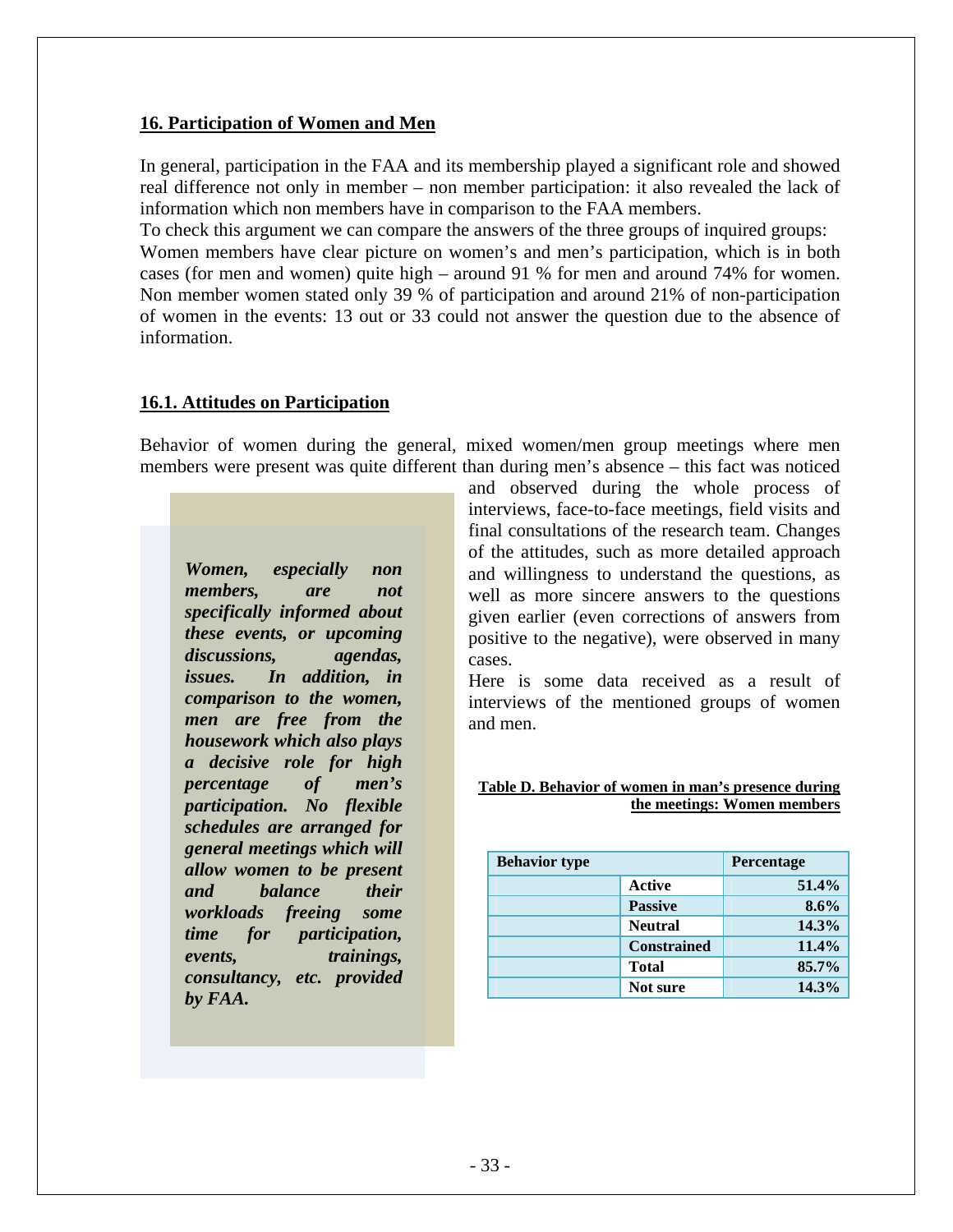*Women members* gave around 51% of active participation during the meetings, while 11.4 % feel themselves constrained, 14 % are neutral and 8.6 % are passive which means that only half of participants feel themselves comfortable for participation in the FAA joint discussions and events, while the rest of them, for different reasons, remain silent or neutral and make no contribution to the decision-making process.

*Non member women*: the table proves significant decrease of participation rate within the non member women's group, especially with regards to the active behavior. *Around 72% of them* could not answer the question on behavior of women during the events and discussions due to their absence or lack of information. *Interestingly enough, however, is the 15.2 % of women non members pointed on constrained behavior during the meetings which makes one think on stereotypical attitudes and non-attractive environment for women's participation:* 

*These two factors proclaim men as a public figure whose participation to the public life and community decision-making is natural, and, at the same time, prescribe or advocate the "women's place in the house" attitude: this observation was received from majority of women and was confirmed with data received from both female and male participants of the study.* 

#### **Table E**. **Behavior of non member women in man's presence during the meetings**

| <b>Behavior type</b> | Percentage       |       |  |
|----------------------|------------------|-------|--|
|                      | 6,1              |       |  |
|                      | 6,1              |       |  |
|                      | 15,2             |       |  |
|                      | 27.3%            |       |  |
|                      | <b>No answer</b> | 72.7% |  |

**Source: Survey Data**

65% of the men thought that women are active during their presence, 15.4% states women's non active behavior, and 3.8% considered women's behavior neutral or constrained. However, it should be noted that men mostly saw women members during their joint FAA activities, whose participation rates were higher in comparison with the non members' one.

### **Table F. Men's Attitude to Women's Participation**

| Group name           | Positive | Neutral | Negative |
|----------------------|----------|---------|----------|
| Women members        | 80%      | 14,3 %  |          |
| Women non<br>members | 42,4%    | 6,1%    | 24,2 %   |
| Men members          | 73,1%    | 11,5 %  |          |

Source: Survey data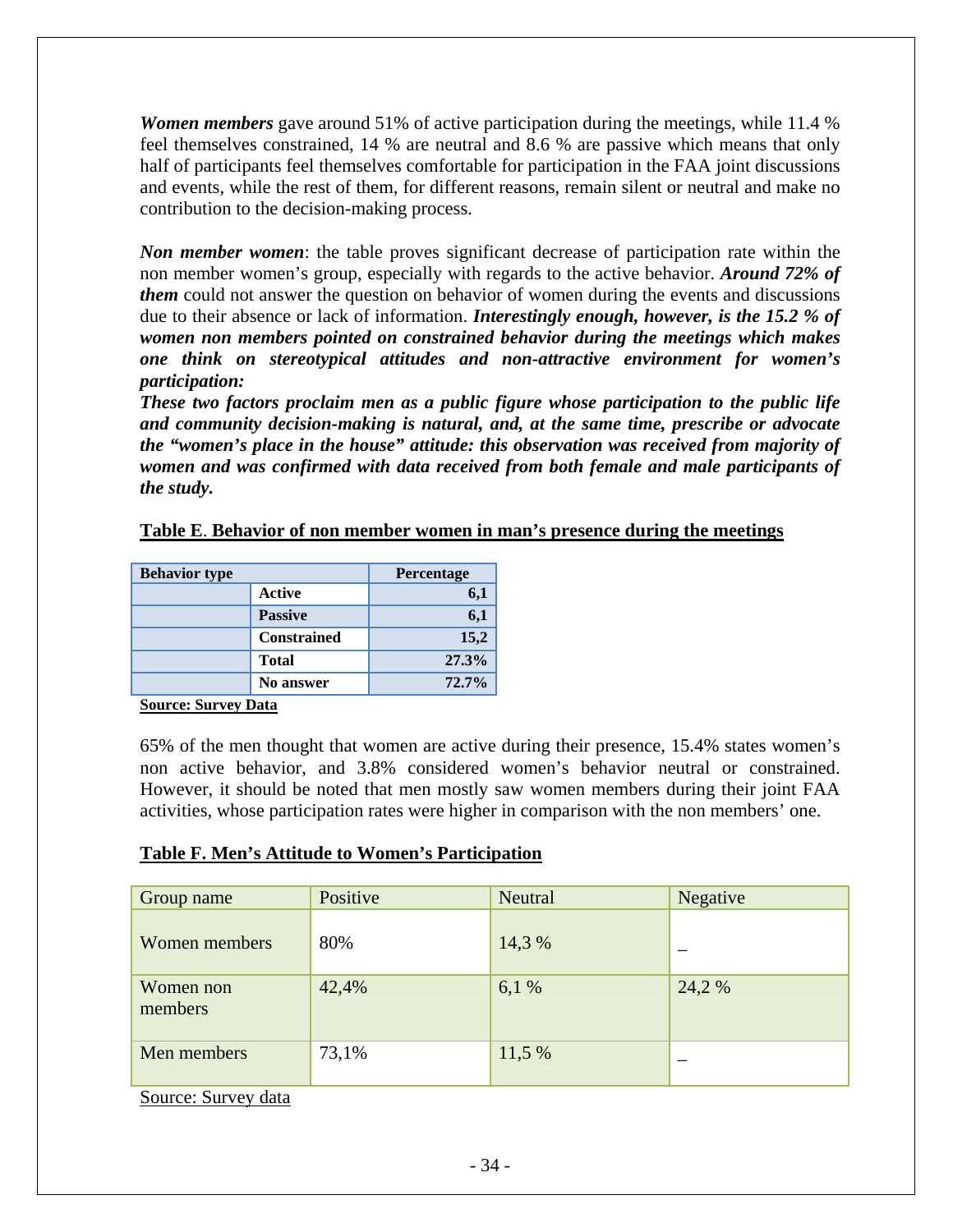The table shows that the issue of participation of women and men's attitude in the families and rural society are quite controversial. While the women and men from the FAA state no negative attitude to women's participation, women non members clearly identify quite a significant rate of existing negative attitude of men to women's participation. The positive sign, however, is that still around 42 % of non members think that the attitude of their men will be positive, which still need a serious proof in reality apart from being just a "looking" nice" argument.

## **17. Women's Rights**

### **17.1. Freedom to choose employment**

Freedom of choice with regards to employment is one of the problematic issues women face in reality. Opportunities for employment are limited in the whole country, especially in the rural areas. Lack of working places is not the only problem: many women, due to the objective or subjective reasons, are not free to choose themselves the type of employment they wanted.

In our research, the attitude of men, family members (especially the attitude of the older members of the family), and the attitude of society to women's employment in general plays a crucial role in the life of women in terms of their independence, financial situation, status, possibilities for career development and growth, etc.

Freedom to freely choose employment is an unalienable human right which must be equally accessible for all the members of the society, independently of their gender.

About 66% of the FAA **women members** confirmed their freedom to choose employment, while 14% have restrictions in making their choice. Fourteen percent have no freedom to choose employment.

**Non member women** have shown around 75.8% rate of freedom to choose their employment, however 21.2 % are denied from this right.

Around 96% of **men** are positive regarding the women's right to choose employment, while only 4% thinks there are limitations for women in this area.

It should be clarified that the majority of enquired women had secondary education, and many have never been busy with neither off farm employment or any other kind of official job.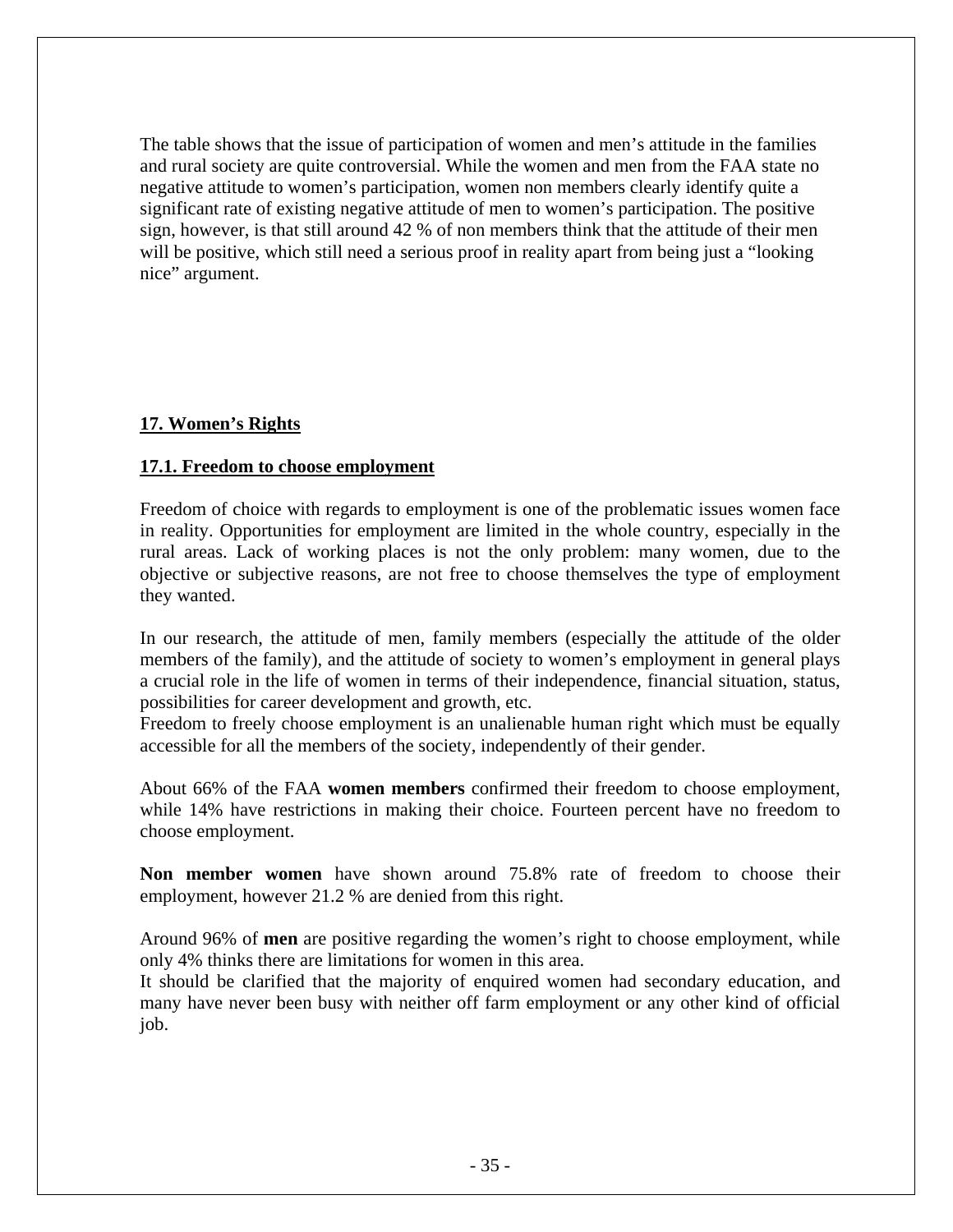#### **18. Barriers for women's participation in the public and community life**

During the observation and the whole implementation of the study the research team received different results regarding the barriers or causes for women's low participation in the FAA structures, employment, and active public/community life. Most of the non active women have mentioned significant pressure in their families in the issues of their personal participation in the public and community life, including strong limitations of their freedom of movement and associated rights.

Namely, women members have mentioned existence of family problems (14 out of 33) in the issues related to women's public participation, no support from husbands in these issues, or existence of pressure from other family members, especially the older people which, in many cases, have the highest decision-making status in their families. This tendency was especially true and relevant to the young women, and had significant influence to their attitudes and their status within the families.

During informal conversations many of the young women complained of these limitations, naming negative attitudes of the older women as decisive even for their husbands in the newly formed families.<sup>23</sup> In addition, family problems mentioned can be regarded as mainly as problems with negative attitudes of husbands and their parents to women's participation issues, which makes more than 60 % of family attitudes negative.

Among other reasons for non-participation women members have mentioned lack of adequate skills and education/knowledge, and, as a result, felt uncomfortable to participate in public meetings together with men. They have also mentioned time scarcity and heavy workloads to be preventive causes for their participation.

*The first most popular cause for non-participation was family problems, i.e. identifiable negative attitude of husband or other family members to the issue of participation. The second prevalence in the answers of non-member women has been given to the cause of non-confidence for participation because of lack of relevant skills.* **Lack of opportunities** for further education, which can also be regarded as lack of relevant skills, is the third most popular answer.

#### **Chart 4 . Non-member Women: Causes for nonparticipation**

 $\overline{a}$ 

Lack of skills and further education opportunities were also mentioned by the men members as major obstacles for participation: thus, general capacity building, skill enhancement and trainings directly targeting issues of participation and empowerment, are quit urgent measures to be implemented within the regional communities of FAA both for women and men.



<span id="page-35-0"></span> $^{23}$  Armenian families both in urban and rural areas live together with their parents (mostly husband's parents).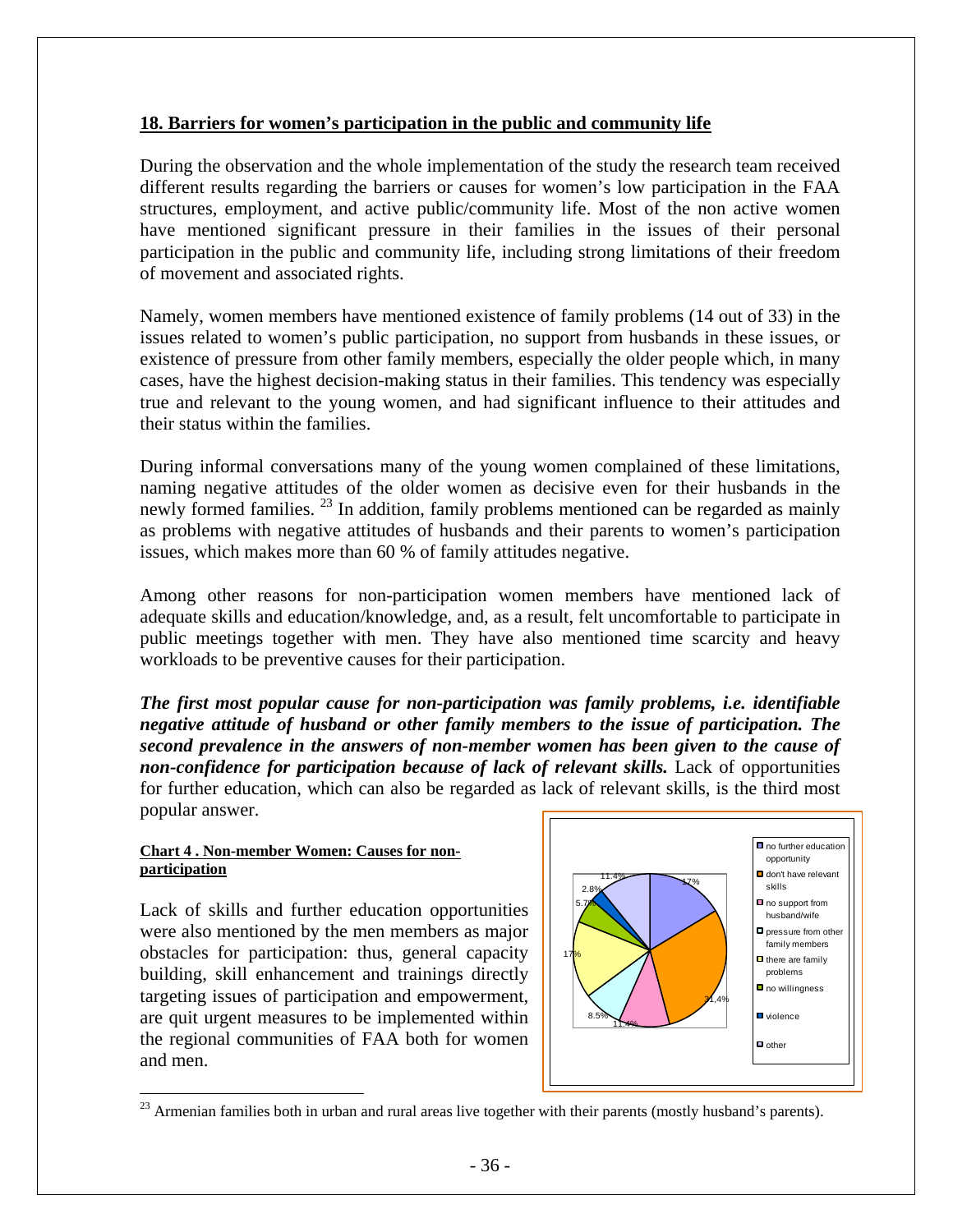## **19. Men's attitude to women's right to work**

Most of the women members thought that men's attitudes to their right to work is positive, while 17% considered that men deny this right with regards to women.



### **Chart 5. WM's Opinion on Men's Attitudes on Women's Rights to Work**

Women non member's opinion with regards to men's attitudes to their right to work was less optimistic in comparison with women members' one: however, it is still almost around 70% percent positive. It's almost the same with regards to the men's negative attitude - it seems around 17- 18% of both women members and non members think that men do not approve their right to work (see Chart 5 and Chart 6).

Source: Survey data

There is around 11% difference in between the positive estimates between the members and non members leaning to the more passive attitudes in the group of non members.



## **hart6. WNM Opinion on Men's Attitudes on Women's Rights to Work C**

Source: Survey data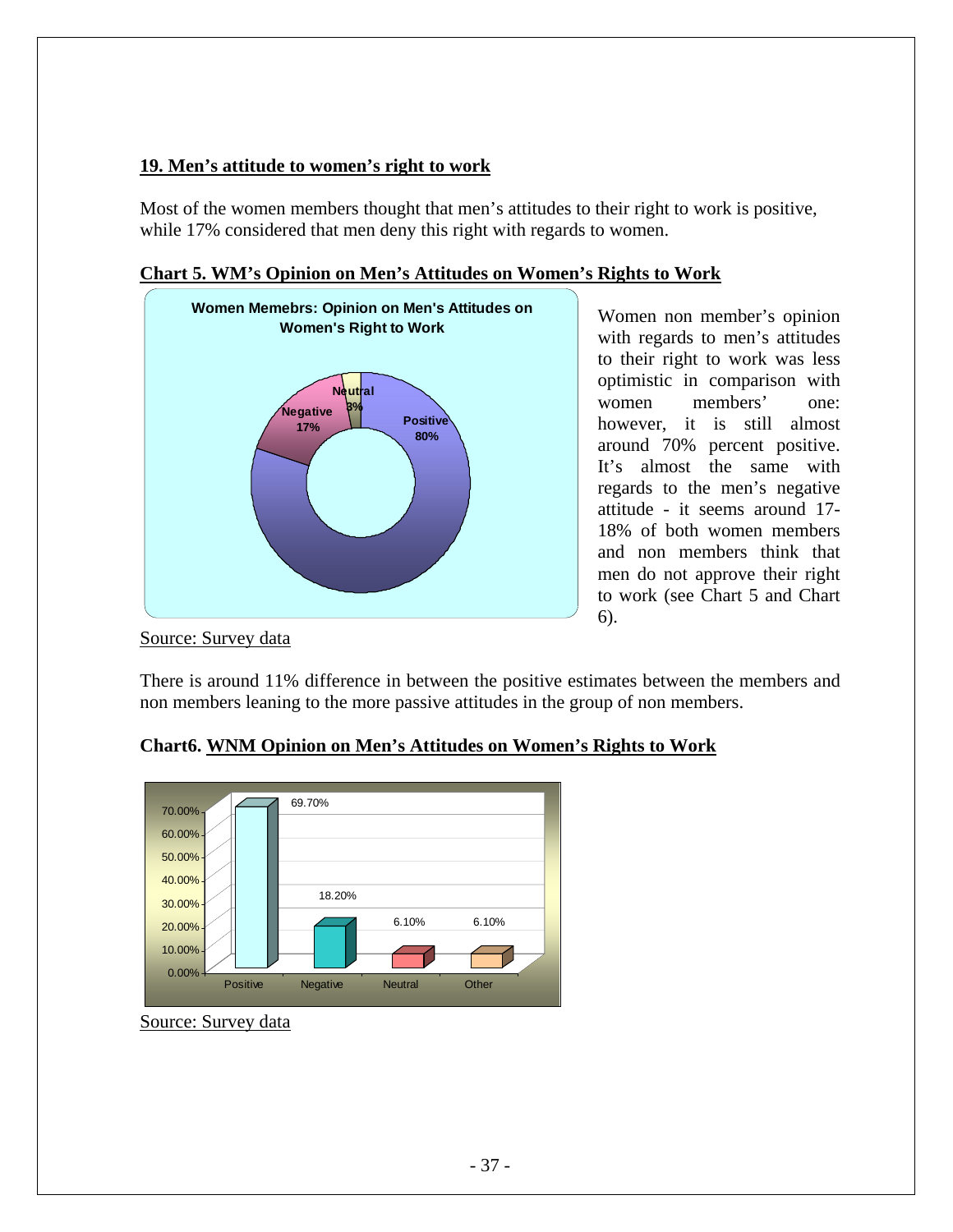#### **20. Equal pay for women and men**

As per results of the study, both member and non member women's majority considered that there is no wage difference in women's and men's work, i.e. both sexes doing the same type/kind of job receive equal remuneration. This opinion comprises 66-71 % of women in the marzes of Ararat, Armavir and Vayots Dzor.

7% of women members and 12% of non members consider that the payments for work are 1 done according to merits, like quality, quantity of implemented tasks, etc.

Around 8.6 % of women members and 6.1 % of women non members deem that men are getting more than women do. Roughly 6 % of the non members also point out that women are getting less money for their job in comparison to men.

Almost 54% of men members stated no wage difference between women and men while performing the same types of duties, whereas almost 27% think that the payment rate depends on excellence and amount of work carried out by women and men. About 15% of men consider their wages being higher than women's and 3.8% believe women's wages are higher than men's ones.

Thus, majority of women and men did not mention wage difference and any inequality in remuneration for the same kind of jobs fulfilled by wither women or men.

### **1. Equal rights within rural communities 2**

Comparing the results of responses in regard to having equal rights within the rural communities, 48.6% of member women and 54.5% of women non members believe that they do have equal rights in their community. 48.6% of women members and 45.4% women non members negate the idea of sharing equal rights and opportunities with men. Almost 3% of women members consider having equal rights but with some restrictions.

Taking into account answers given by men members we can clearly observe that on the one hand 69.2% believe that there is no gender inequity, on the other hand 30.8% of men confirmed inequality of rights between women and men within their community.

Thus, roughly around half of women members and non members think that they do have equal rights with men within their community (see the Chart 7 below), while women members also see some restrictions or limitations for equality of rights. Although rather high percentage of men think that equality of rights exists in reality, still 30.8 % do not agree with this opinion: according to them women do not have equal rights with them.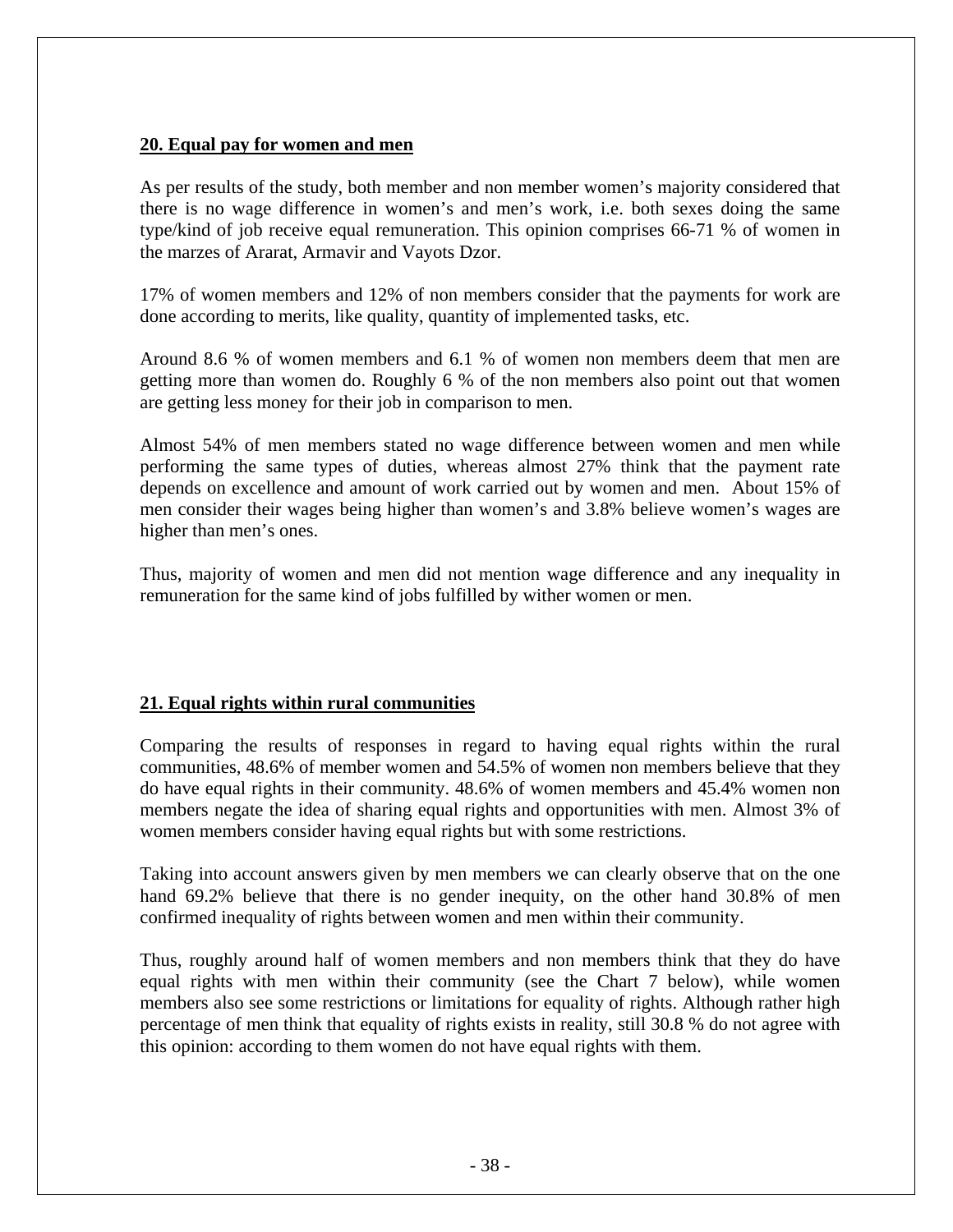*Around half of member and non member women consider themselves denied for equal rights and opportunities with men: this opinion is even more frequent within the women members and makes 48.6%.* 



### **Chart 7. Equal Rights within Community**

Source: Survey data

### **22. Women's and Men's rights in the family**

The following results were received touching the issue of men's and women's rights within the family: 45.7% of women members and 66.7% of women non members consider their rights to be equal within the family in comparison to men. 76.9% of men also consider equality within their families achieved. However, higher percentage of women members – more than half, does not agree with these opinions and think equality between women and men within their families is absent. Plus, around 2.9 % of women members see barriers and restrictions for implementation of their equal rights within the family. Around 33.3% of women non members also agree with the latter opinion, which however is around 12% less than we can see among women members.

Men have shown 23, 1% support to the opinion on non equal situation between women and men in the families.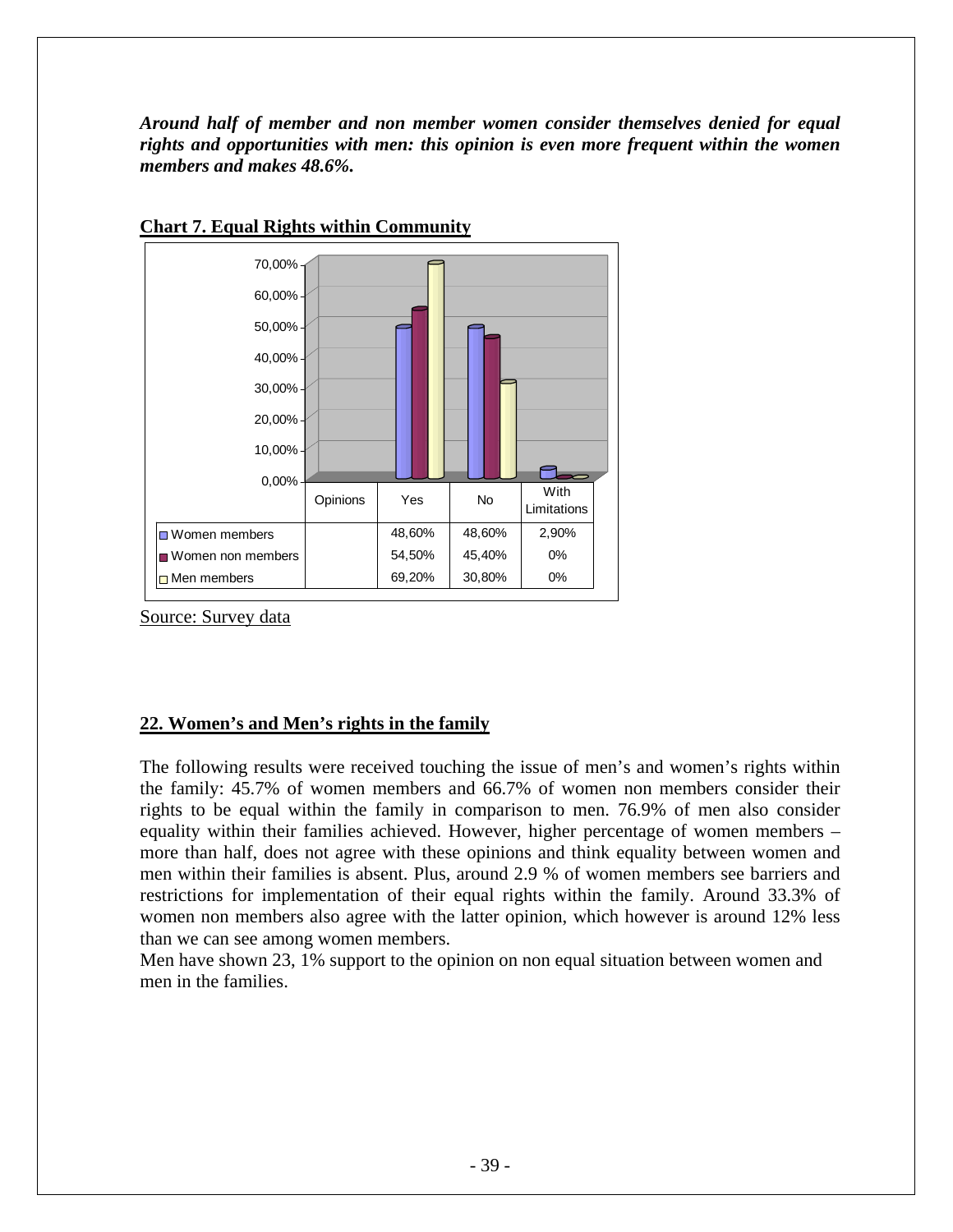## **Chart 8. WM: Equal Rights within the Family**



Source: Survey Data



## **Chart 9. WNM: Equal Rights within the Family**

Source: Survey Data

## **Chart 10. Men's opinion on Equal Rights within the Family**



Source: Survey Data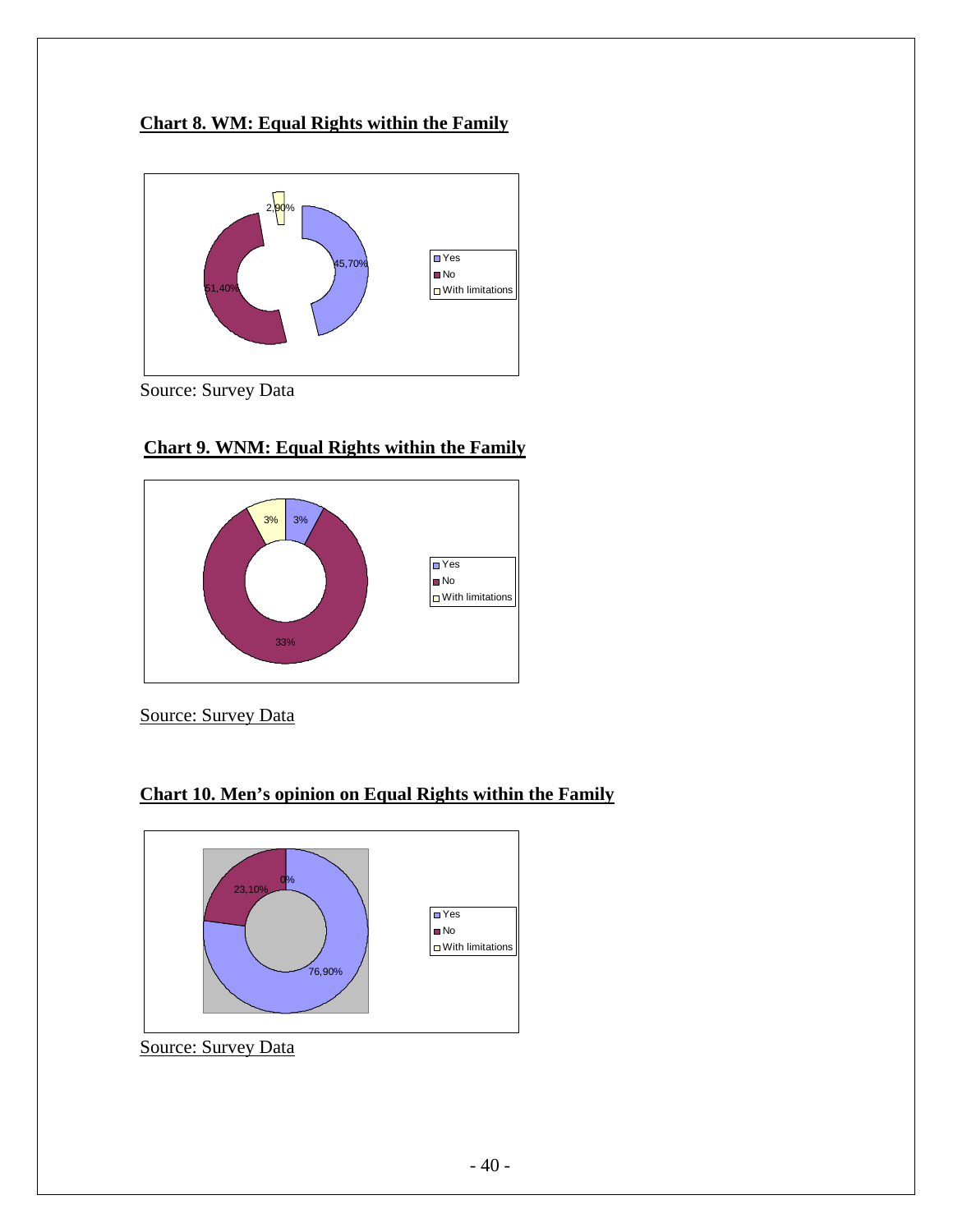#### **23. Management of agricultural production, income and land ownership rights**

According to our research majority of women (both members and non members) think that management decisions with regards to received/produced agricultural products, i.e. crops, fruits, vegetables, etc., income and land ownership are being taken jointly within their families – these decisions comprise around 88 – 94%. The total majority of men agree on this issue with women.

Nevertheless, it's hard to imagine both spouses to take decisions equally within all the mentioned areas (especially with regards to land ownership and income), with the same access and power in decision-making since our previous results on women's and men's status and decision-making powers within the family, as well as results showing income distribution between women and men, have shown that most of the women members do not consider themselves having equal rights and opportunities in comparison with men, and do not possess similar financial, property, and other resources with men.<sup>24</sup>

11.4% of women members and 3% of women non members responded that they possess single right to management and decision-making processes as compared with men. These results show that ability to make independent decisions and capacities enabling women for full implementation of their basic rights within the family are quite restricted, and need rapid enhancement and assistance. First of all, there is a need to re-shape men's attitudes to the notion of women decision-makers, and secondly, to create adequate environment

*During the face-to-face meetings women were not even sure what property do they own: they consider men's property to be theirs too, but in case there is a need for decision-making with regards to that property, most of the women would give the power of decision-making to men. Thus, their right to ownership is formal, and even guaranteed under the national/international law, is not being used or implemented in reality.* 

<u>.</u>

encouraging women to be involved in FAA activities, discussions, meetings and, which is especially important, in decision-making processes. Assistance is needed to raise public awareness on women's ownership rights, financial schemes, make credits accessible for women, and develop women's entrepreneurship based on their capacities, their own ideas and regional particularities.

### **24. Application of the Right to Ownership**

The general assumption and awareness on women's rights to ownership, management of family assets and similar rights within the studied rural communities and villages was not adequately perceived because of the general low awareness on human rights, especially concerning the rights of women. As a result even active women members mentioning the rights to

<span id="page-40-0"></span> $24$  See the previous section 15.0. on Women's and Men's Rights within the family.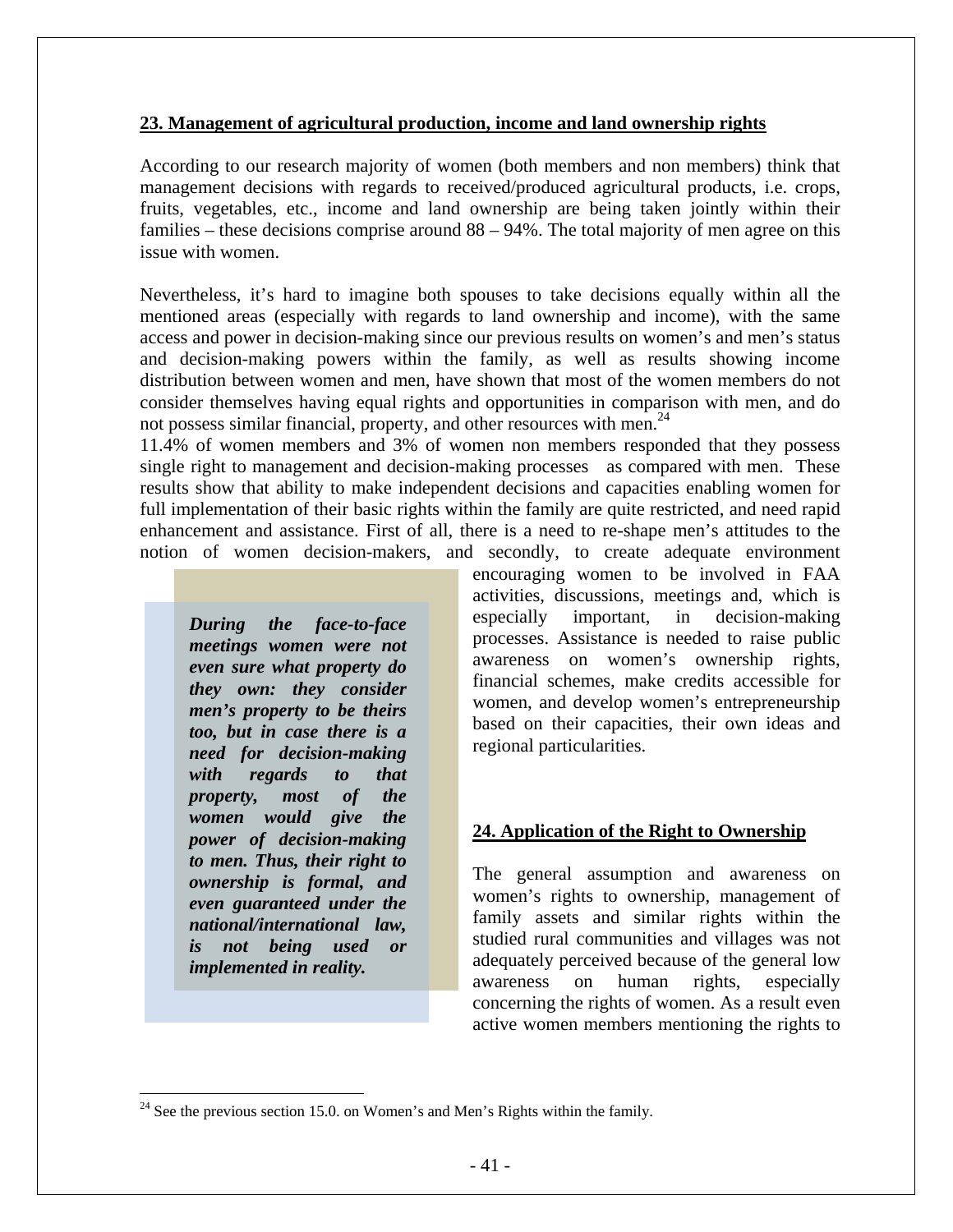manage agricultural products, land ownership and their realization in practice, gave 77.1% to the option confirmed existence of women's rights and their implementation according to the law. However, only 51% confirmed using their rights in practice, while 34.3% denied usage of these rights in reality.

About 60.6% of women non members think that the mentioned rights exist according to the law and are being used: more than 30% of this group considers that these rights traditionally belong to men. The same tendency in using property and resource management related rights exists in the data received from the non member women: only 51% of them have ever used these rights, while more than 48% has never been using their ownership/property rights in real life.

In comparison to women, around 77% of men consider that ownership/property rights exist and are being used, while their majority (84.6%) uses these rights regularly. Also, 11.5% of men consider that according to tradition these rights belong to men.

Strong stereotypical attitudes on men's ownership and influence, decision-making, resource management rights, and diminished role of women within the society are results of the poor awareness on women's equal rights, gender equality principles and non-effective mechanisms on human rights protection. Lack of knowledge, absence of community mobilizing powers and isolation of the rural areas also complement to the above mentioned situation.

## **25. Awareness on Human/Women Rights: ability to address violations**

Results on awareness on human rights protection institutions are as follows: around 63% of women members were positive on whom to address if their rights are violated, and mentioned judicial bodies in general, courts or local self-government bodies as rights protection organizations. 34.3% did not know where to go in case their rights are violated.

Among non members 75.8% would go to judicial bodies, courts or local self-government bodies in case violations occur: 24.2% of women non members did not know whom to address.

Men's awareness on rights protection bodies was higher in comparison with women from both groups: 84.6% of them are aware on rights protection organizations, mentioning legal counseling, local self-government, ministries, police, etc.

Most of the population believed their rights could be protected with the help of governmental or judicial bodies without giving the names of concrete institutions dealing with human rights violations: there was no single answer stating Human Rights Defenders' Office as rights protection organization or any other rights protection organization. General level of awareness on Human Rights protection mechanisms, norms, laws, international standards, as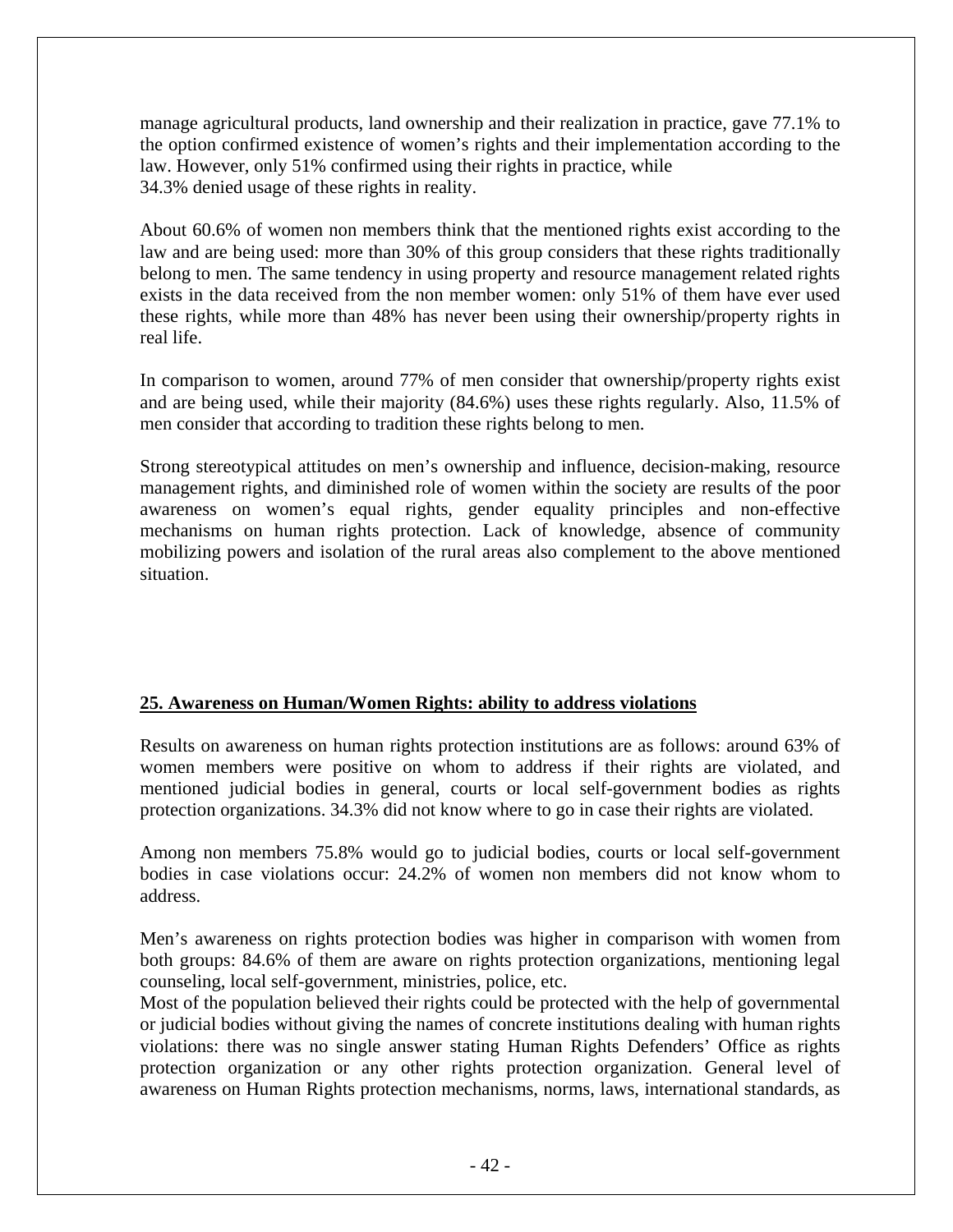well as national legislation procedures proved to be very low. The interviewed groups could identify only probable bodies they would address, so the charts below show just the number of opinions with regards to people's knowledge on whom to address in case of violations in general, and not their particular knowledge/or awareness on Human Rights



Chart 1. WM: Whom to address in case of rights violations

Source: Survey Data

### Chart 2. WNM: Whom to address in case of rights violations



Source: Survey Data

Chart 3. MM: Whom to address in case of rights violations



Source: Survey Data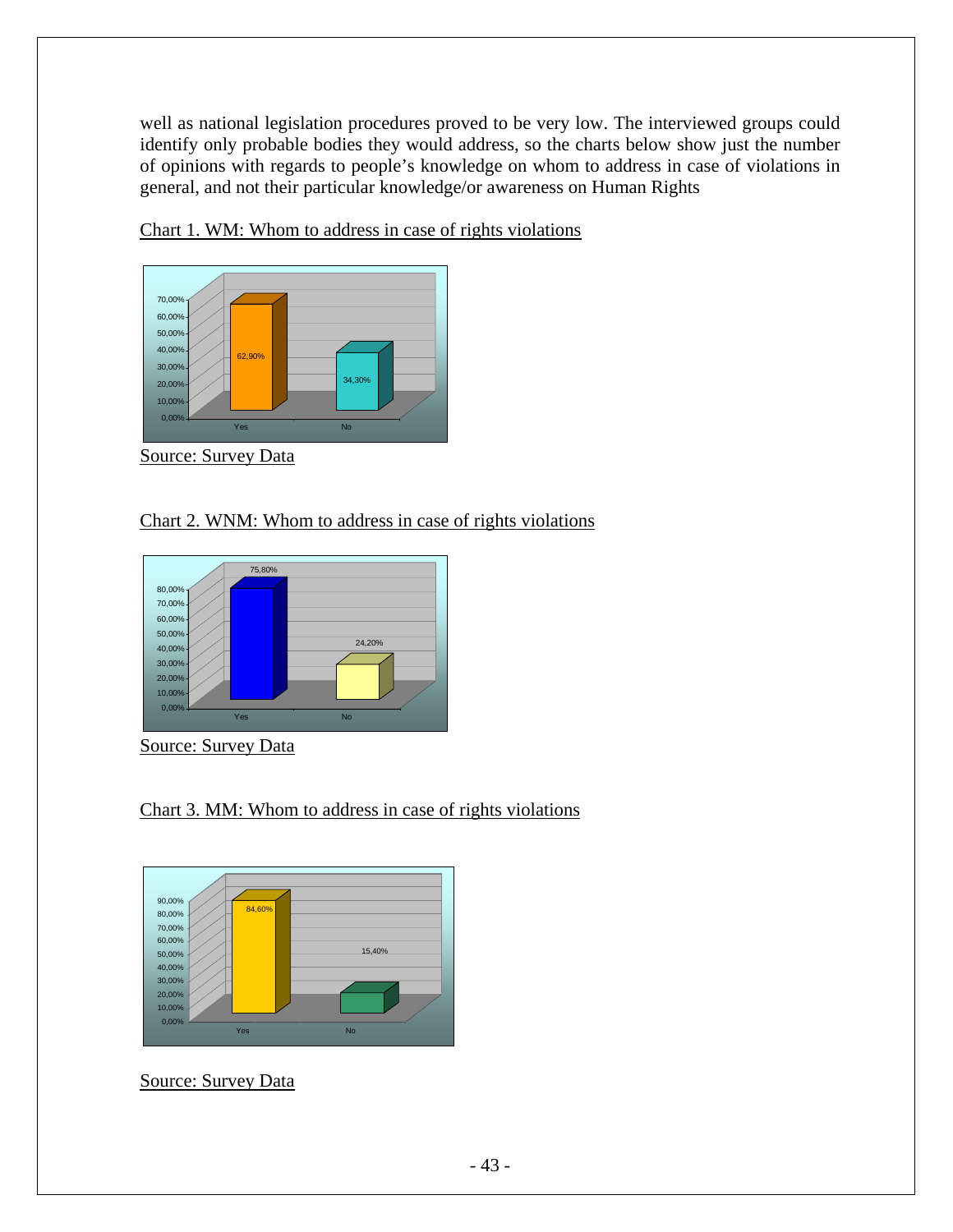*This finding reveals non equal status of women members with regards to management/access to assets, agricultural production, financial resources/income, as well as land/property ownership. In addition, around 20% of women members mentioned that decision-making powers and property/asset related decisions traditionally belong to the men, which speaks about existence of strong stereotypical thinking on the role of women and men within the society and existence of adequate rights and models of "expected behavior" in studied communities. To improve the situation major information/public awareness campaign on human rights, gender equality, mechanisms for participation and community mobilization, as well as capacity-building trainings are needed both for women and men of the mentioned rural communities. These measures would help to enable the passive sector of rural population and would stimulate participatory decision-making within communities and within FAA.* 

#### **26. Discrimination within the family**

74.3% of women members and 66.7% of non members think that they do not face discriminatory practices within their families. However, 25.7% of WM and 30.3% of WNM respectively confirmed existence of discrimination at home. Percentage of discrimination is slightly higher in the WNM's families than in WM's families.

About 92.3% of men do not face any discrimination within their families, and only 7.7% confirmed its existence.



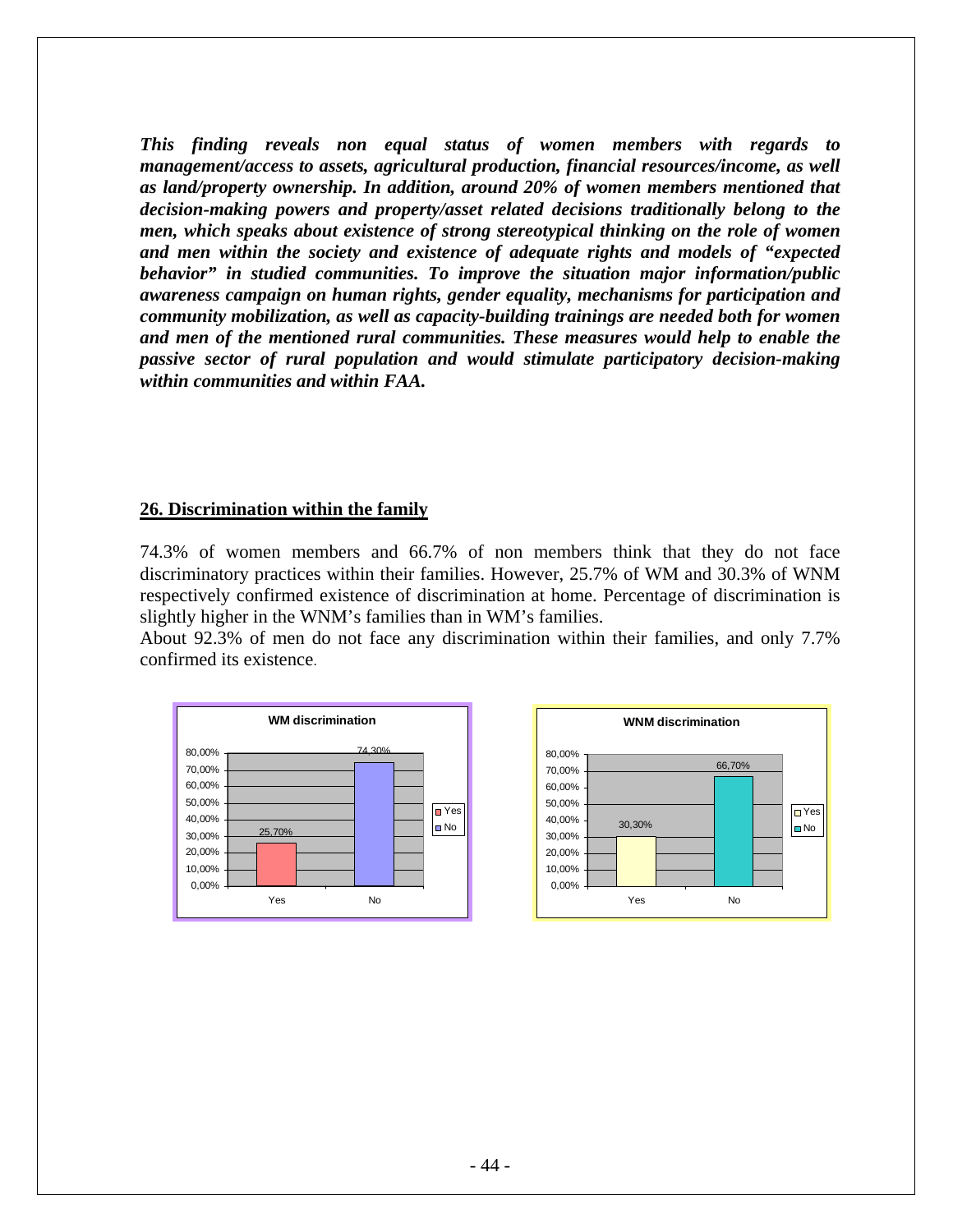

Source: Survey Data (refers to all the Charts above)

## **27. Awareness on Gender Equality, Equal Rights and Opportunities**

*Majority of women and men did not have idea on gender equality, principles of equal rights and opportunities, as well as strongly differentiate women's and men's role within the rural community.* 

70-80% of women (both members and non-members) are not acquainted to the concept of gender in general: very low awareness on equal opportunities, equality in participation, general human and women rights principles was observed during the whole period of research and field visits/face-to-face meetings.

Although men has shown a slightly higher awareness on notions of gender, however their understanding and perception on the role of women, especially women's rights and obligations are strongly biased by traditional and stereotypical patriarchal way of thinking and attitudes.

*No awareness exists on causes of discrimination and gender inequalities within their communities. This issue needs major capacity-building and awareness raising since both groups had very fuzzy understanding of gender, gender quality, women's rights and in general, human rights implementation mechanisms. Also, not a single person mentioned any national or international mechanisms or institutions preventing gender inequalities or promoting gender-sensitive strategies on national, regional or international levels.*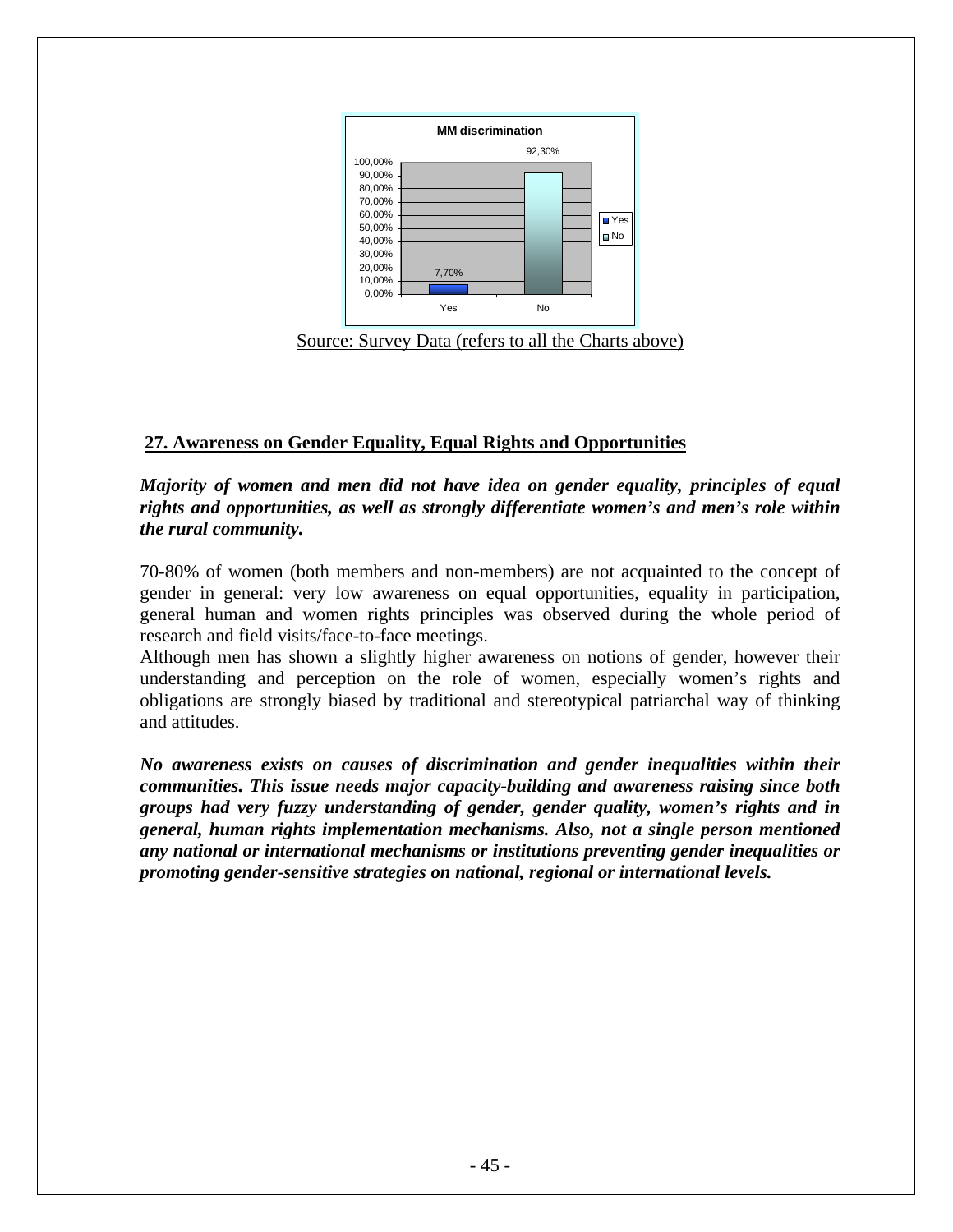

### **28. Women's Role in development of society and country**

Major differences in positions on women's role exist within the researched groups.

Slight majority of WMs consider that women' a men's role are equally important, and 37 % of the same women members thinks men's role is more important within society. Only 11.4% of WMs consider their role important. This result argues for non-confidence and nonappreciation of women's role in general, and especially their role in development of society and country.

Women non members have much higher percentage of opinions stating equality of women's and men's roles - around 73%. 15.2% considers their role important, and 9.1 % thinks that men have prevalence.

The lowest percentage stating equality of women and men is observed within the men's group: only 53% appreciate input of both sexes, and almost 30% thinks that men's input and role in the development of society and country at large is more essential. Only 19.2% of men considered the role of women important.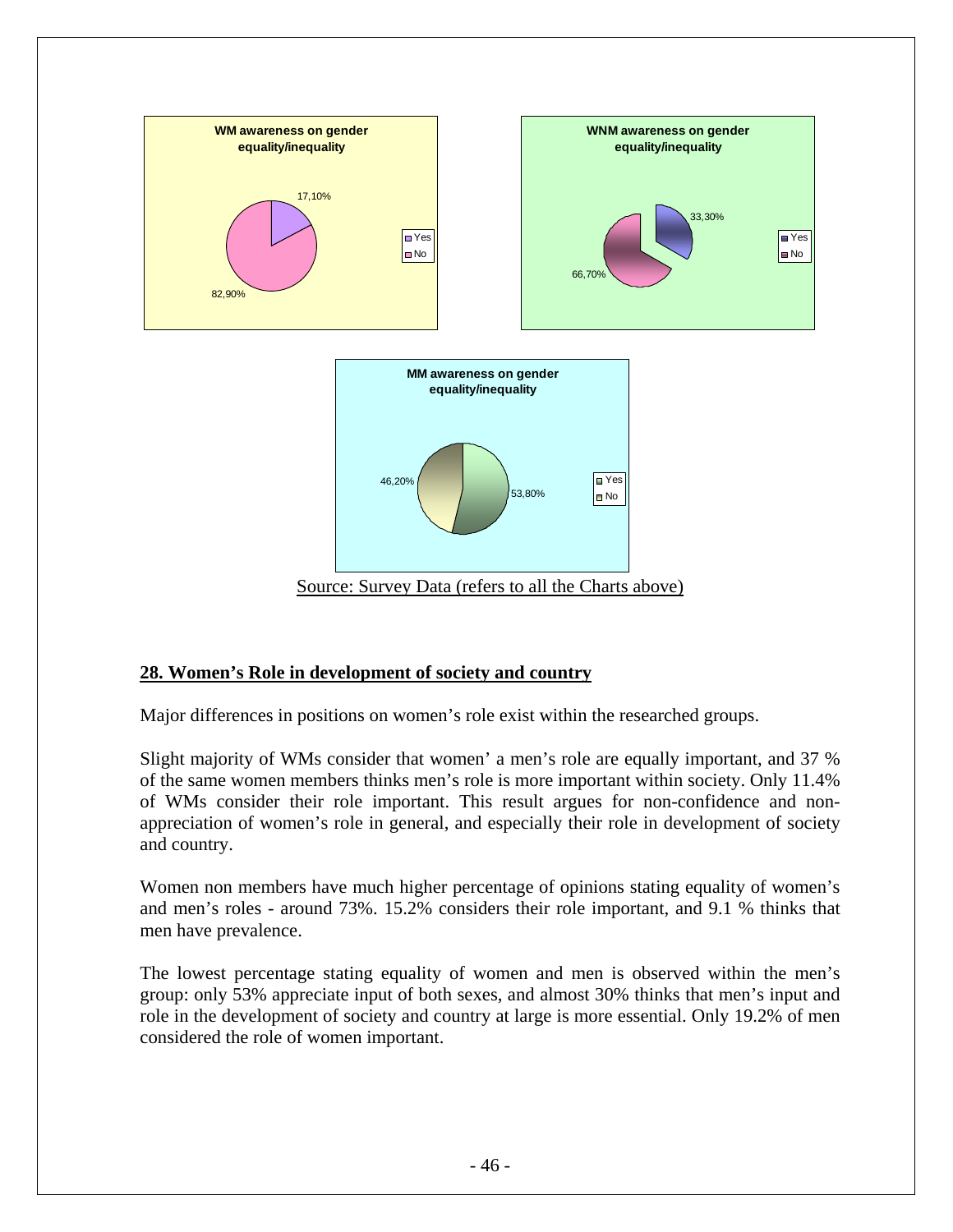

# **29. Self esteem and Self-realization**

## **29.1. Self-esteem**

Men members feel fully appraised for their work and skills (96%), while only 66-68% of women can agree with them. 14.3% of women members and 18.2% of women non members feel partly appreciated.

The rest of women feel themselves appraised in the family, but not at the workplace 8.6- 15.2%). This option is more frequent within the women non members.

Among the women members there are also small groups that feel do not appreciated or appreciated at the workplace, but not in the families.

Interestingly enough women non members did not mention any of these options in their answers despite mentioning similar opinions non-officially during the face-to-face meetings and post-interview discussions.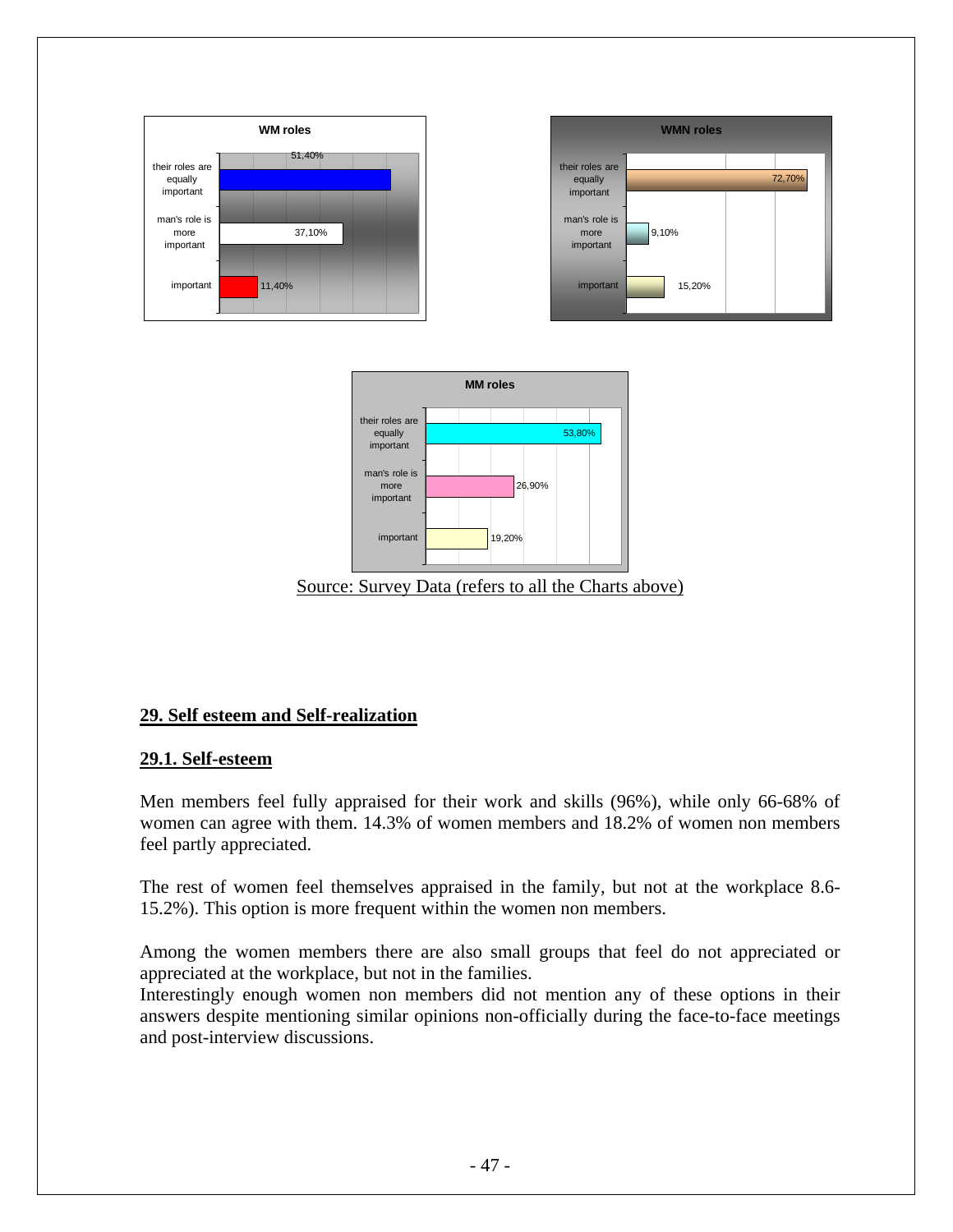

Source: Survey Data (refers to all the Charts above)

### **29.2. Self-realization**

48.5 % of women non members and almost 43% of women members think of themselves as self -realized, i.e. those who fully realized their potential.

24.2 – 25.7% of women do not think being self-realized, and 27 - 31% has mentioned feeling themselves as partially self-realized.

In comparison to women, the vast majority of men feel themselves self-realized, and only 19% consider themselves partially realized.

*This difference is another proof with regards to women's low self-esteem and selfappreciation which gives very close percentage distribution between women members and non members.*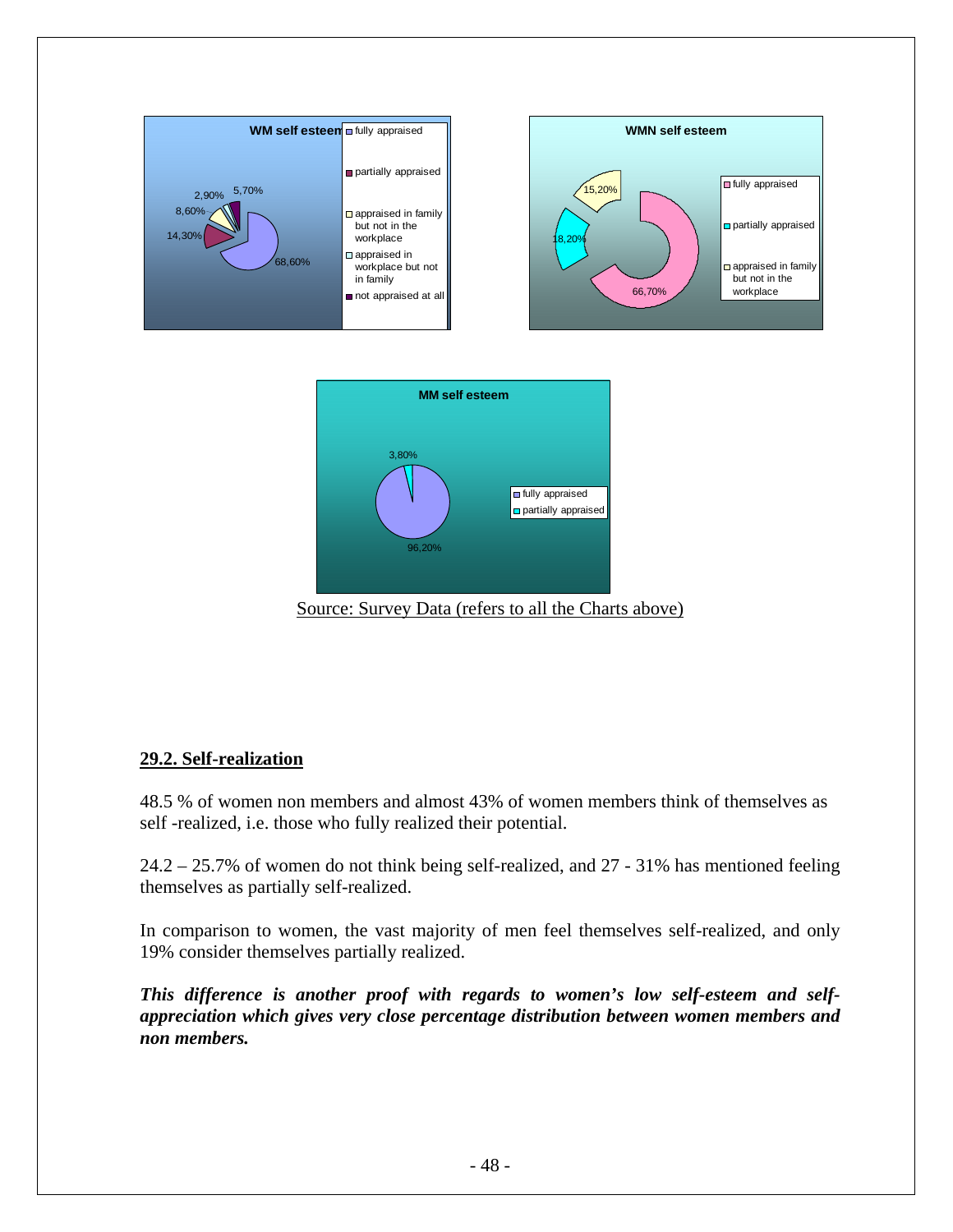



Source: Survey Data (refers to all the Charts above)

### **30. Skills Wanted**

The following skills were mentioned as lacking by the researched groups.

Women members have mentioned *communication* as the most wanted skill: negotiation and management skills were mentioned as a second necessity. Strategic decision-making was the third most popular demand among the women members.

Women non members also named *communication s*kills as the most demanded ones. Leadership and negotiation were mentioned as  $2<sup>nd</sup>$  and  $3<sup>rd</sup>$  popular respectively. A low percentage of women in this group have mentioned demand for management skills.

*Leadership* was named the most popular skill among men: management and communications were named as  $2<sup>nd</sup>$  and  $3<sup>rd</sup>$  most popular ones among them.

Chart A. Percentage of desirable skills' distribution for women members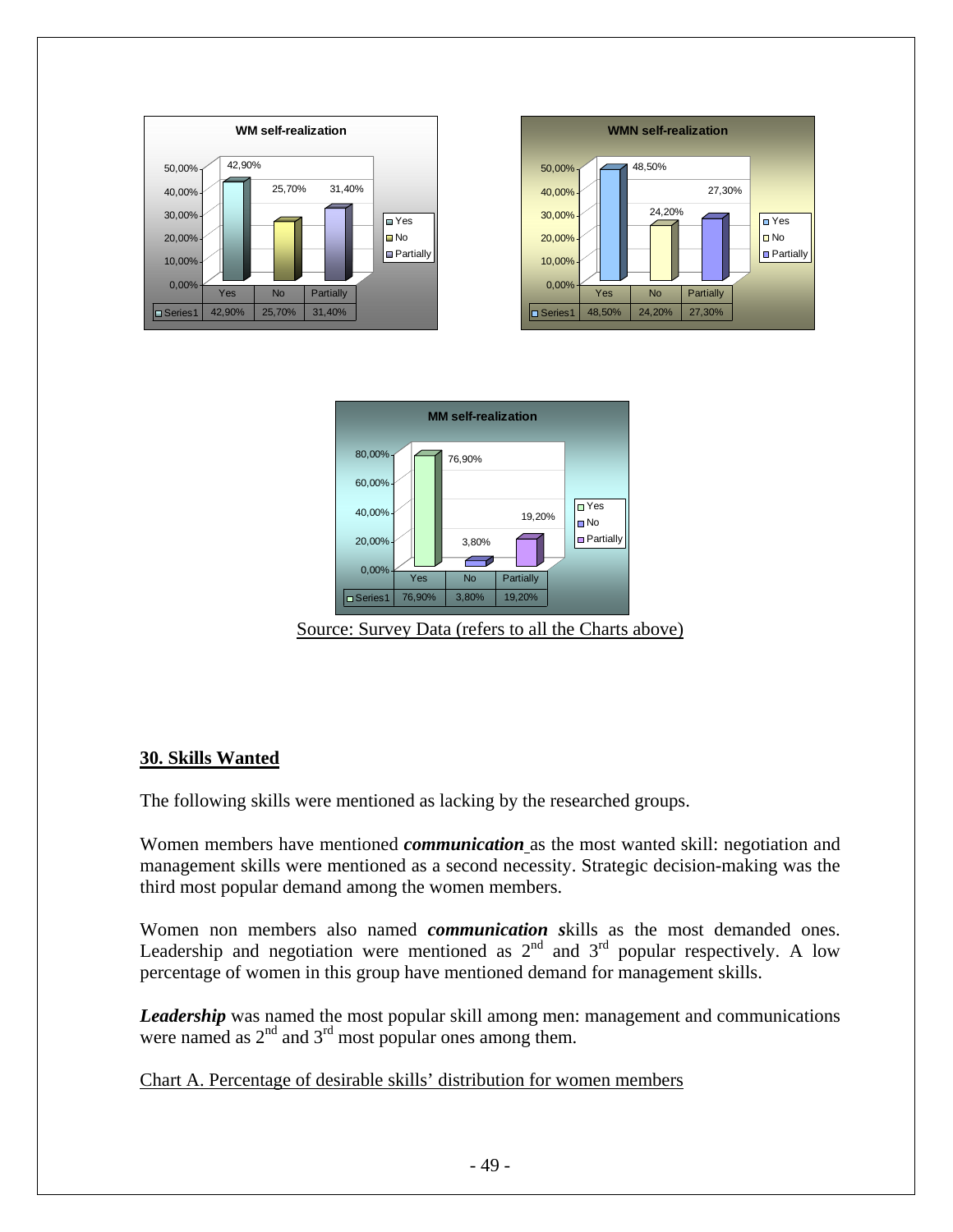

## Chart B. Percentage of desirable skills' distribution for women non -members



Chart C. Percentage of desirable skills' distribution for men members



Source: Survey Data (refers to all the Charts above)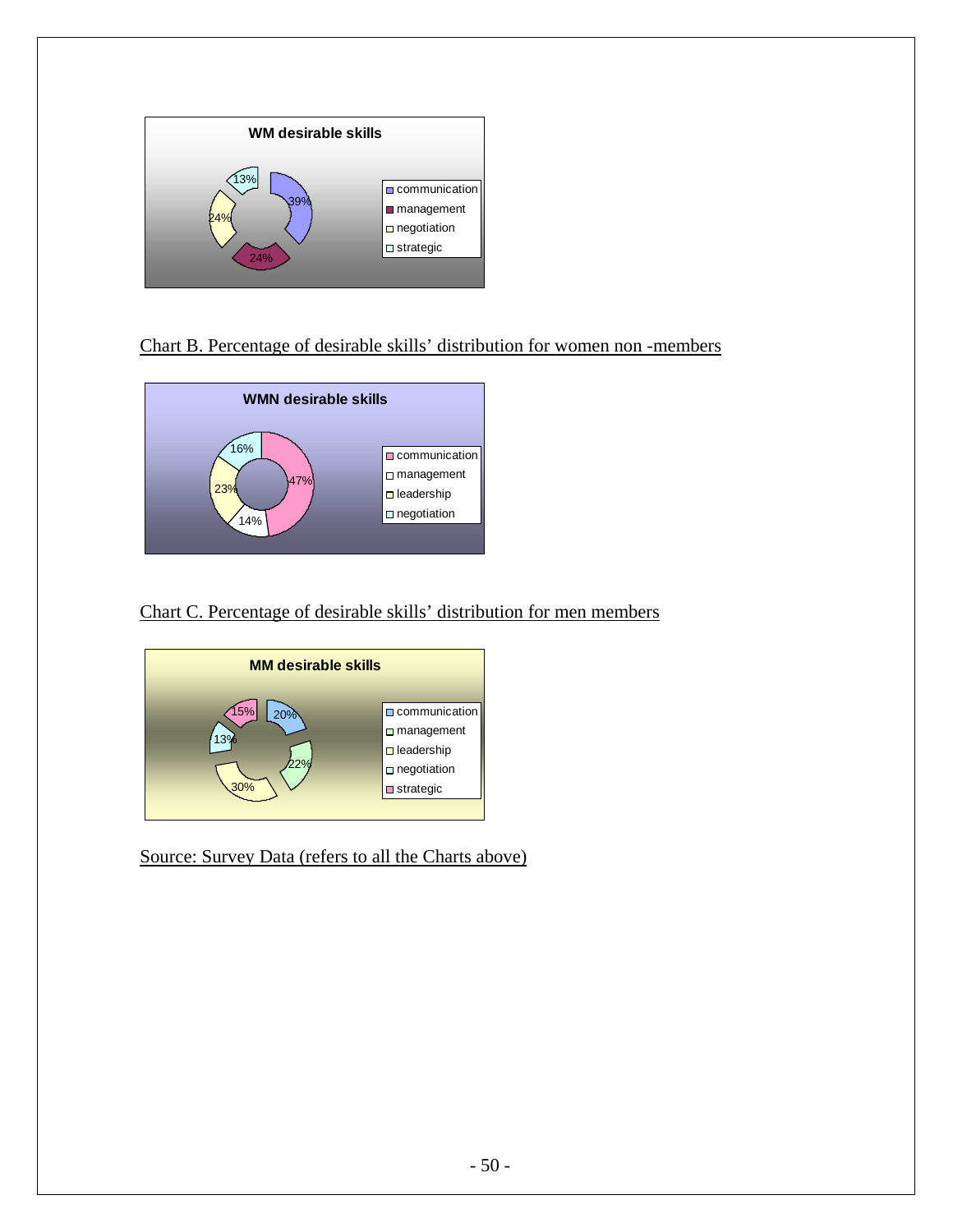## **31. Gender Analysis of Demographic Data**

## **31.1. Member Women**

The results of the study show that the majority of the inquired *women members* under the *18- 24 and 25-44 age groups possess secondary education*: they are mainly involved in household and unpaid farm activities like *planting, gardening, orchards, animal husbandry*. As to their marital status, the *majority got married at the age of 16-20*, the second popular age of marriage being 21-25.

The age of marriage for women members under 45-64 age group is 16-20, 25 and more. The majority has secondary education, only three out of 35 possess higher education. They are also involved in household activities in the fields of gardening, orchards, planting, and animal husbandry. However some of the member women also share the farm management duties with their husbands.

As to their participation in FAA activities, the prevailing mood is passive which is conditioned by the heavy workloads and time scarcity of rural women.

#### **31.2. Non-member women**

*14 out of 33 of non-member women* under *18-24 and 25-44 age groups possess secondary education,* another 5 women have only partial secondary education. Almost all of them are married *the most common age of marriage being that of 16-20*. Most of the women under 45-64 and more have secondary education only three of them possessing higher education.

*Non-member women are involved only in their household and farm activities*. The most common reason for their non-participation in FAA is current FAA membership of their husbands and other members of their families. They also state *double burden and time scarcity* as vital obstacles for their participation in FAA events, activities, discussions, etc.

Touching the issue of their equal rights and opportunities within their families and community, non-member women share the same view with member women with regards to public participation and women's role within the family and society which affirms the existence of traditional stereotypes on gender issues within Armenian rural society.

Among women members 4 state employees were observed, the rest being involved mainly in non-paid work in various agricultural sectors such as crops, orchards, gardening, processing, animal husbandry etc.

Non member women are 4 state employees were observed as well who simultaneously are involved in farm work of different sectors as well as in non-paid jobs in their household plots.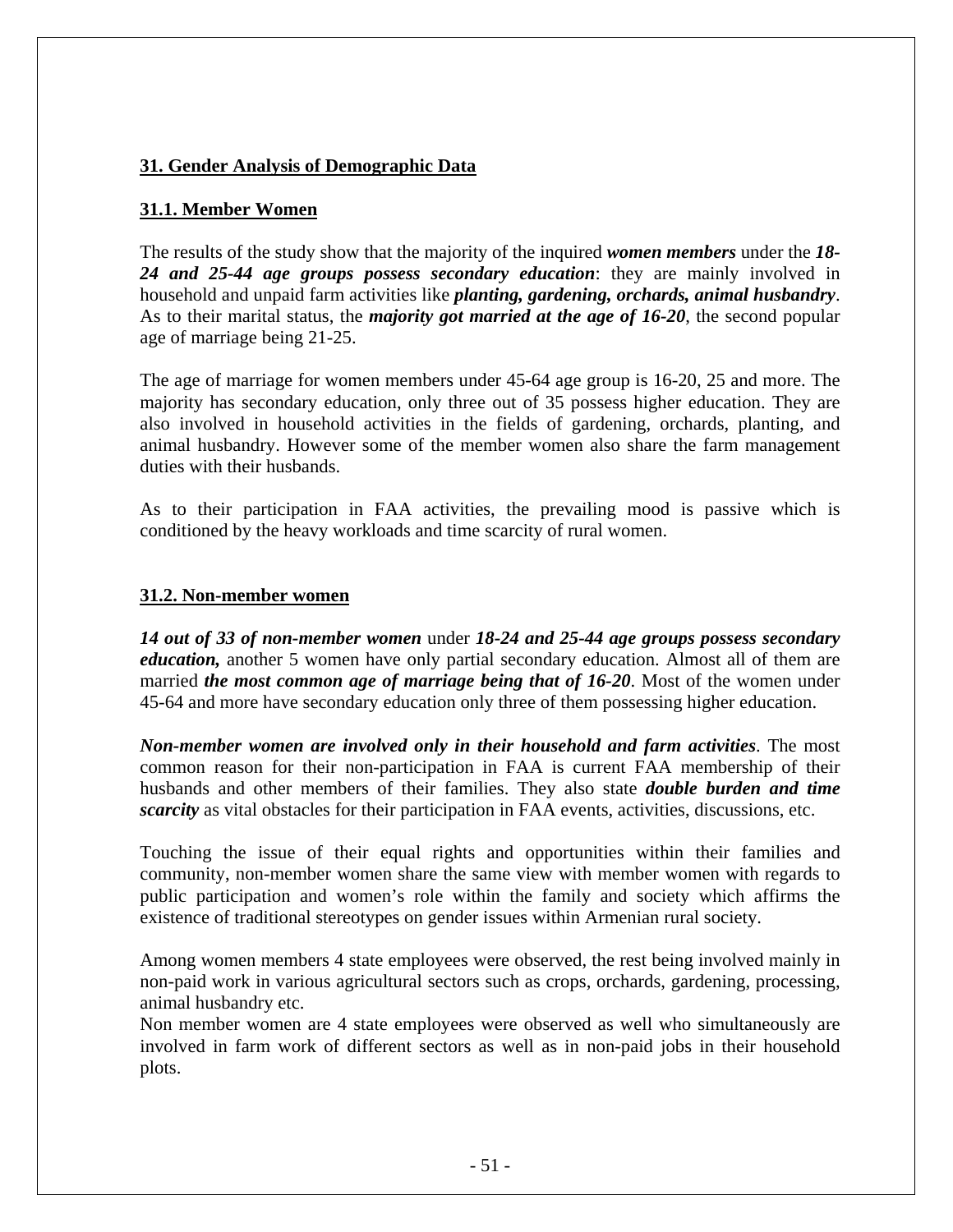Men members are occupied both with paid and non-paid jobs in a range of agricultural spheres- planting, gardening, processing, agricultural services, household plot, animal husbandry. Among them 3 state employees are observed.

## **32. Time Distribution among Women and Men**

Majority of women members spend most of their time on household management while most of the women non members most of their time is busy with paid work at other households. Paid work at other households has taken the second priority in time schedule of women members. Household management is the second large scale task in the time schedule of women non members.

The third priority in both groups of women is given to free time: however, mentioning household management option most of the women had in mind all the house/ household related tasks, which include daily responsibilities like kitchen, cleaning, child care, etc. Cooking, cleaning and child care take the  $4<sup>th</sup>$  priority in women's time schedules within both women groups.



### Source: Survey data

In comparison to women men spend most of their time on household management and paid work too, however, all other tasks like cooking, cleaning, washing, child care, etc. are absent from their time schedules opening possibilities and free time for public participation.

### **33. FAA Local Managers' Attitude to Women's Participation**

*As managers of local FAA branch offices' interest to active involvement of women in decision-making and participation in FAA is present and managers' attitude is quite positive.* One of the major causes mentioned by managers encouraging women's participation is called "women's high sense of discipline and responsibility." Managers consider their involvement will ease organization of FAA activities, can raise effectiveness of the working process and, overall, will play positive role in FAAs' further promotion.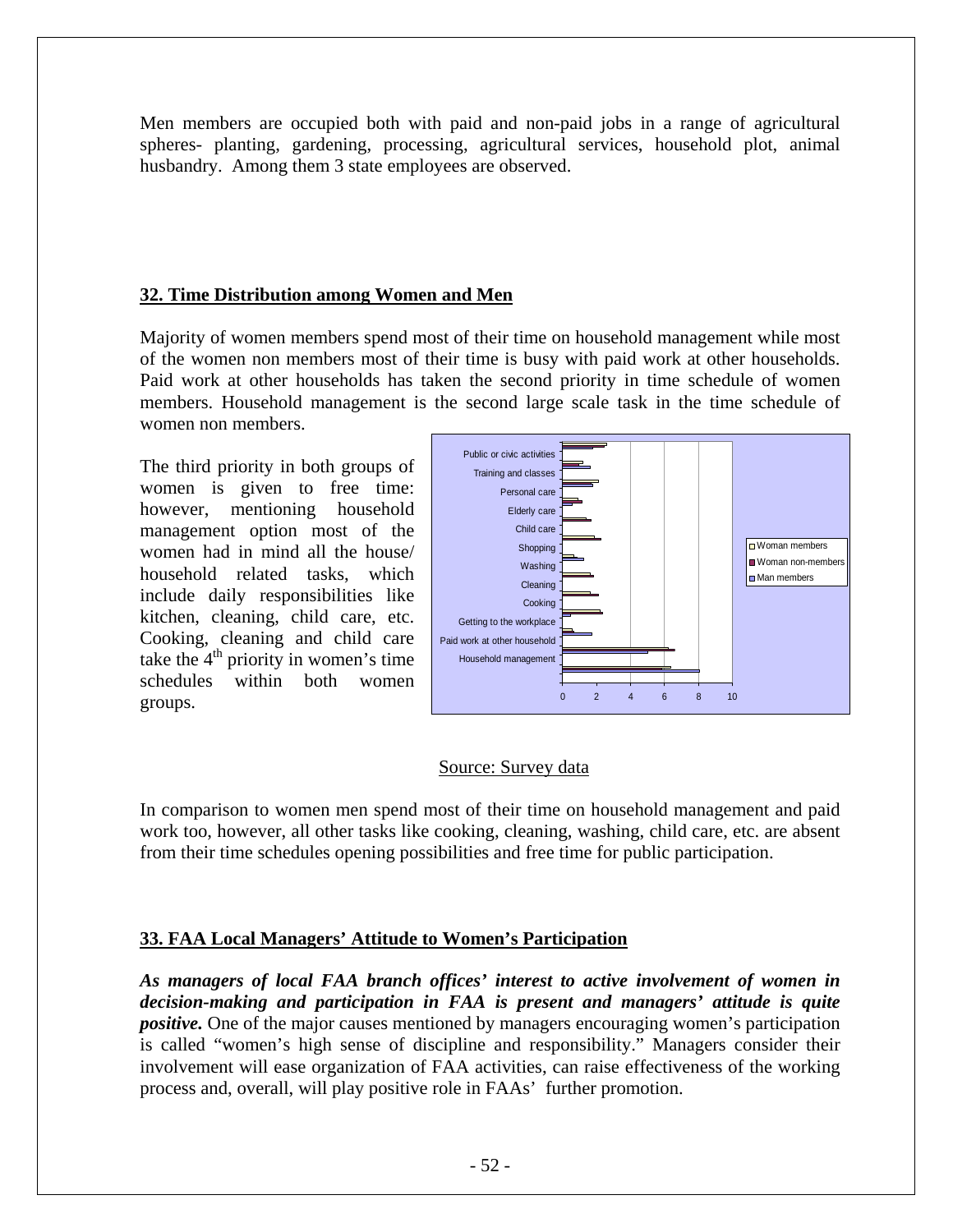#### **Steps to encourage women's participation:**

- involvement of wives of migrant workers that left the country looking for employment
- information dissemination on FAA activities

Organization of meetings has been mentioned as a special measure encouraging women's participation. However, many women during face-to-face meetings mentioned that FAA is not known to them, and that no special measures are being taken to attract/interest women to participate in FAA.

Majority of managers mentioned 2 main results after women join FAA:

- increase of efficiency
- rapid organization of work

However, many women despite being FAA members are not currently active and do not express their opinions even while participating in discussions.

*Traditional mentality, workloads, time scarcity* are mentioned by local branch managers to be the main reasons for women's non-participation. Currently, participation of women is temporary or permanent during FAA activities, though managers' opinions did not coincide with the study findings which argue for passive participation of women.

### **34. Governments' View on Issues of Rural Women's Participation**

The issue of women's participation, their under-representation in the local self government bodies and on the top decision-making positions complement to the rural women's passive participation in FAA and other farmer organizations and on community level.

According to the Ministry of Agriculture expert Ms. Anahit Jilavyan, who is also member to inter-governmental working group on UN CEDAW, time –burden of women in general, and especially time burden among rural women, lot's of manual work done on the daily basis, isolation of the regions and farming households, absence of child-care facilities and other social services, and, most importantly, absence of awareness on their rights, legal frameworks and women's right protection mechanisms on local level devise but do not complete the whole situation of rural women in Armenia.

Thus increasing their role in the society, first of all on the community level and within farmer's organizations can assist to the formation of self-sustainable, organized and active community in the regions where women and men will enjoy benefits of partnership. In order to be able to create favorable environment for equal participation and partnership, women and men should accept the notion of gender equality working in a team with each other. Major capacity and skill building in this area is needed: special projects targeting women's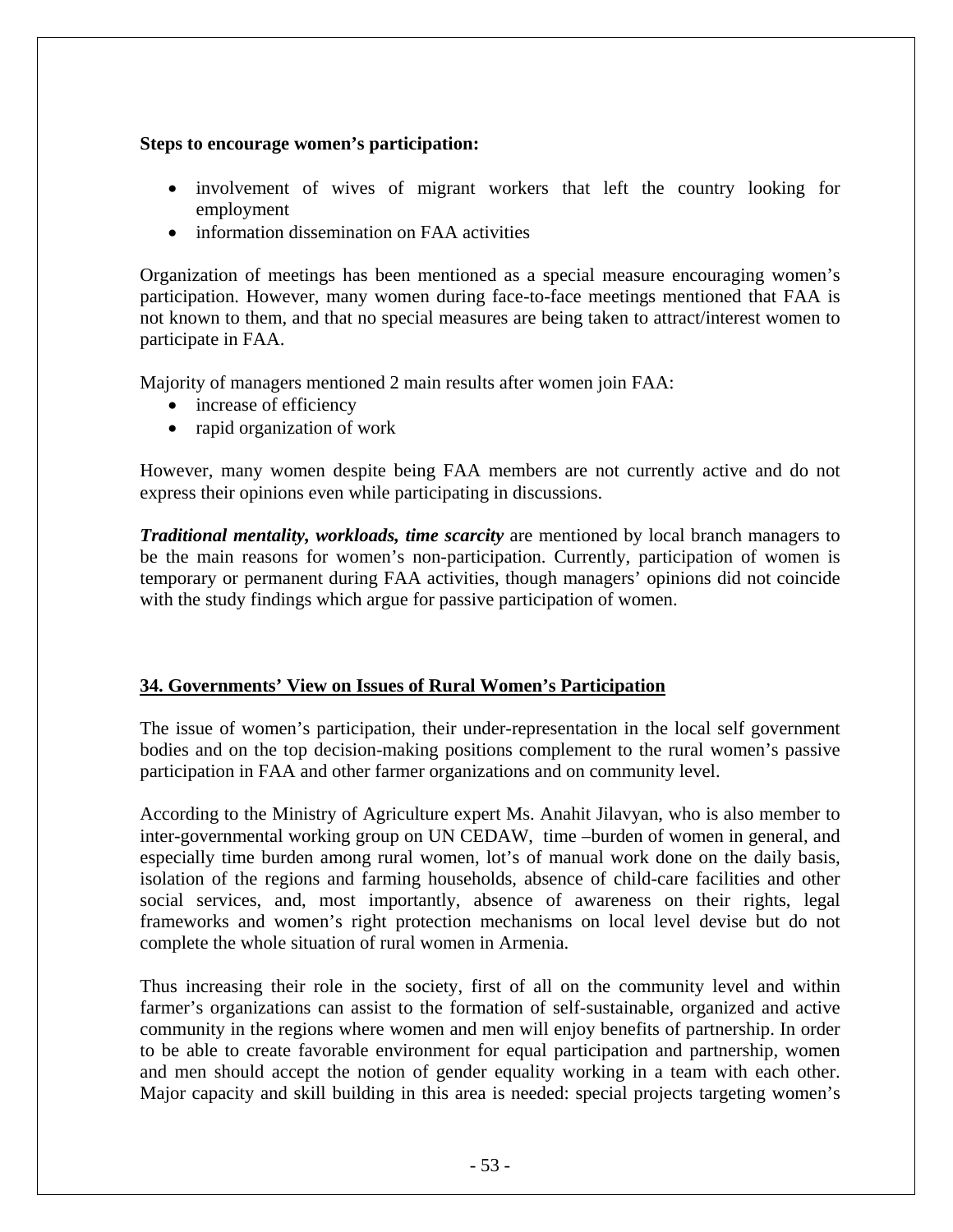participation, capacity-building and development of women entrepreneurship are those necessary measures which can help overcome isolation and poverty, and create preconditions for sustainable development within the regions.

## **35. Summary of Findings**

- *1. Low rate of personal income and absence of paid employment makes rural women extremely dependent, limits their possibilities for further advancement, vocational training/education and employment: extreme poverty, low incomes coupled with lack of infrastructure significantly hinders women's access to social, health care services and facilities.*
- *2. Women FAA members are more independent in their households, and have three times more influence and initiative as compared with women non members.*
- *3. Men has given quite a modest place to women as decision-makers regarding financial resources – around 11% only which means that women's status as an equal partner is not perceived. The role of women as decision-makers in the family with regards to property, financial assets and their management is quite low and is not viewed by men seriously.*
- *4. Women's membership and participation in the public life plays significant role with regards to their status in the family and their role as individual decision-makers. Women from the non members group have shown significant dependency on man's role in the family coupled with acknowledgement of the men as main decisionmakers. Almost half of the non member women see the men's role as the most significant vis-à-vis the household management. Only 12,1% of women non members make decisions regarding the household themselves.*
- *5. To enable more favorable environment for rural women's participation it's necessary to start working with men and men's attitudes making them more gender-sensitive, advocating for women's equal rights and opportunities, as well as use the team-work approach and trainings/simulations targeting inclusion of women as equal decisionmakers.*
- *6. Women, especially non members, are not specifically informed about FAA events, or upcoming discussions, agendas, issues. In comparison to the women, men are free*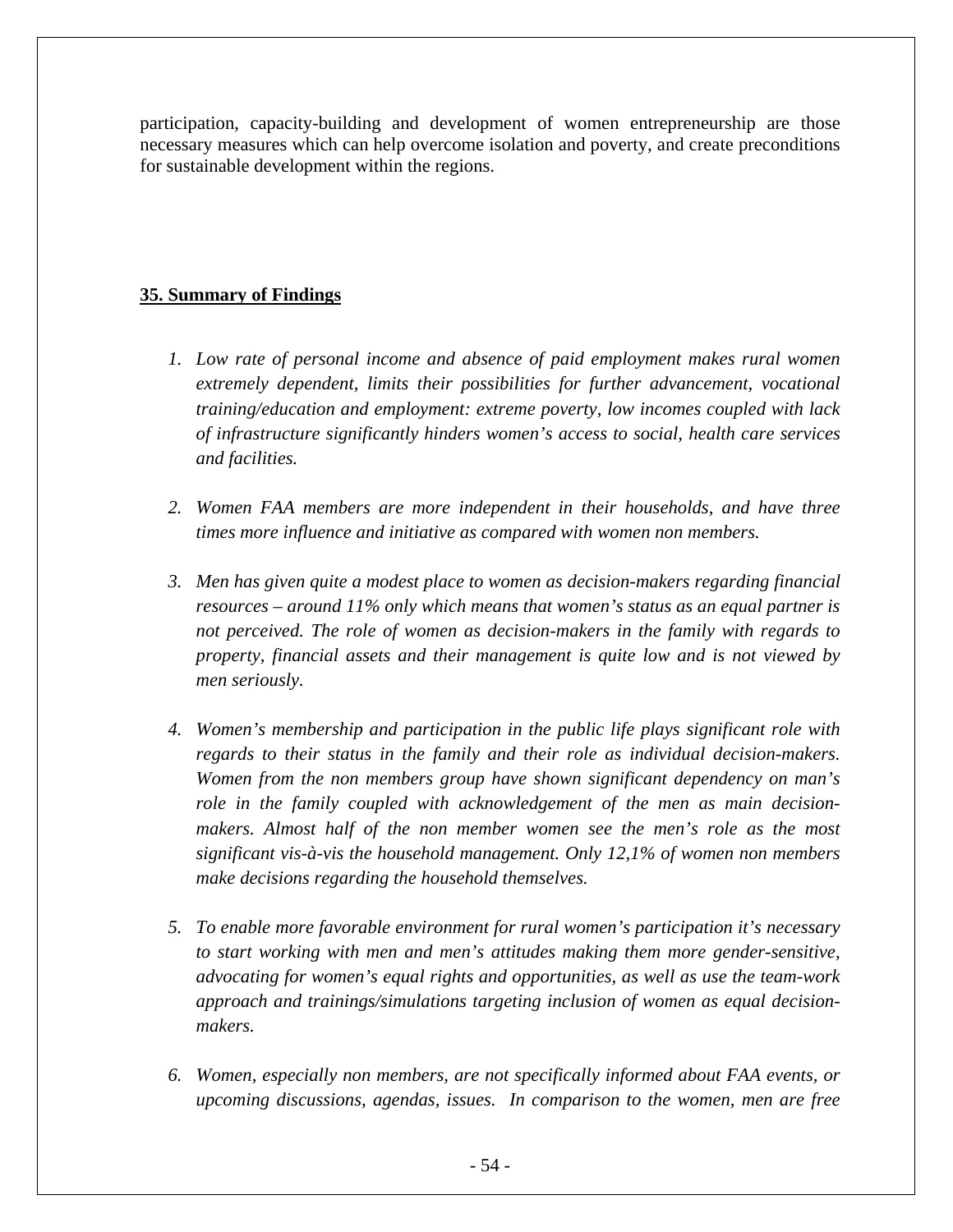*from the housework which also plays a decisive role for high percentage of men's participation. No flexible schedules are arranged for general meetings which will allow women to be present and balance their workloads freeing some time for participation, events, trainings, consultancy, etc. provided by FAA.* 

- *7. Women pointed on constrained behavior during the meetings which makes one think on stereotypical attitudes and non-attractive environment for women's participation. Men are public figures whose participation to the public life and community decisionmaking is considered to be natural, while "women's place is the house" attitudes exist in the whole rural community: this observation was received from majority of women and was confirmed with data received from both female and male participants of the study.*
- *8. The first most popular cause for non-participation was family problems, i.e. identifiable negative attitude of husband or other family members to the issue of participation. The second prevalence in the answers of non-member women has been given to the cause of non-confidence for women's participation because of the lack of relevant skills.*
- *9. Around half of the member and non member women consider themselves denied for equal rights and opportunities with men: this opinion is even more frequent within the women members and makes 48, 6%.*
- *10. During the face-to-face meetings women were not even sure what property do they owe: they consider men's property to be theirs too, but in case there was a need for decision-making with regards to that property, most of the women would give the power of decision-making to men. Thus, their right to ownership is formal, and even guaranteed under the national/international law, is not being used or implemented in reality.*
- *11. Non equal status of women members is confirmed by their limited access with regards to management/access to assets, agricultural production, financial resources/income, as well as land/property ownership. Around 20% of women members mentioned that decision-making powers and property/asset related decisions traditionally belong to the men which speaks about existence of strong stereotypical thinking on the role of*  women and men within the society and existence of adequate rights and models of *"expected behavior" in studied communities.*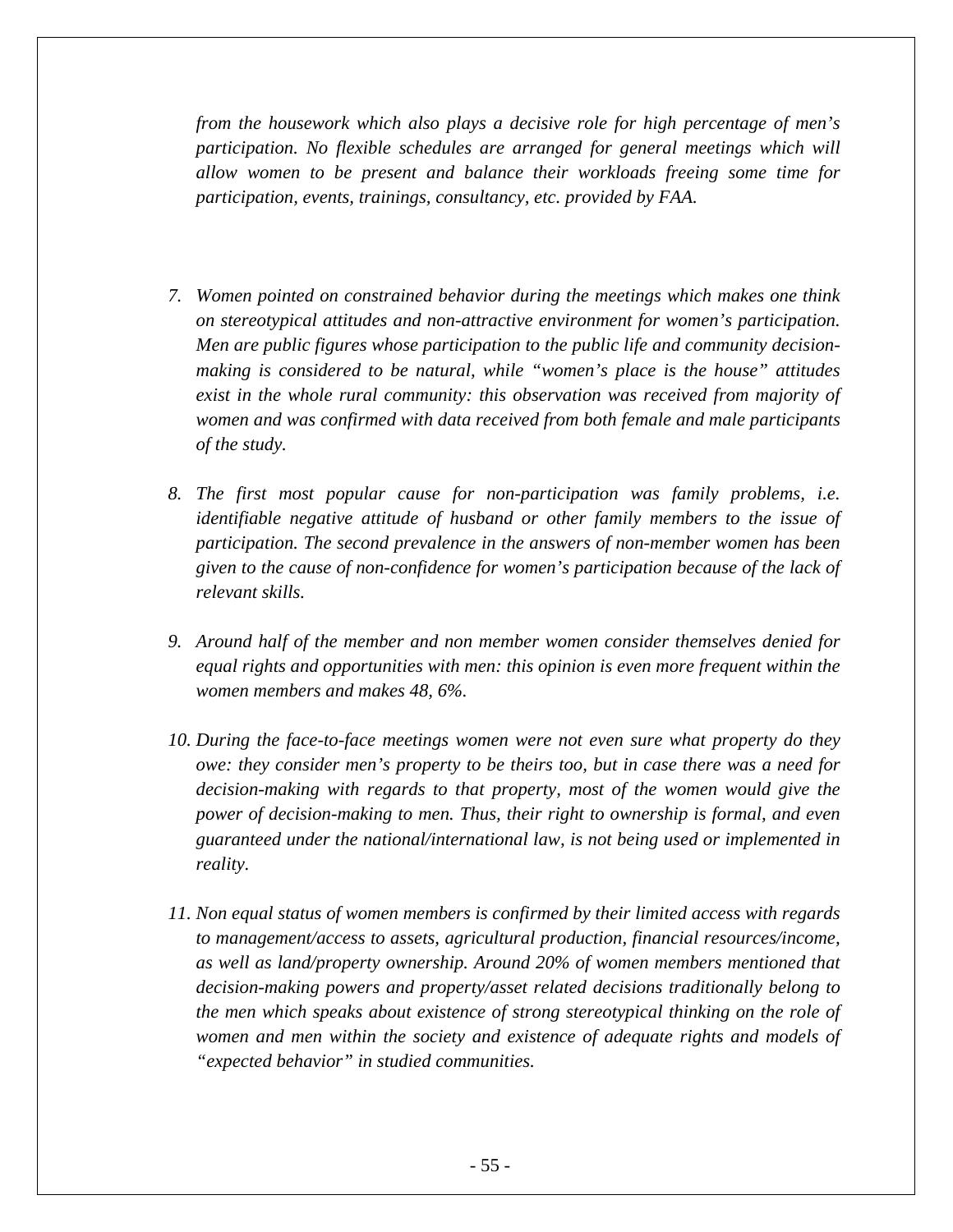- *12. To improve the situation of women major information/public awareness campaign on human rights, gender equality, mechanisms for participation and community mobilization, as well as capacity-building trainings are needed both for women and men of the mentioned rural communities. These measures would help to enable the passive sector of rural population and would stimulate participatory decision-making within communities and within FAA.*
- *13. Majority of women and men did not have idea on gender equality, principles of equal rights and opportunities, as well as strongly differentiate women's and men's role within the rural community. No awareness exists on causes of discrimination and gender inequalities within their communities. This issue needs major capacitybuilding and awareness raising since both groups had very fuzzy understanding of gender, gender quality, women's rights and in general, human rights implementation mechanisms. Also, not a single person mentioned any national or international mechanisms or institutions preventing gender inequalities or promoting gendersensitive strategies on national, regional or international levels.*
- *14. Managers of local FAA branch offices are interested to active involvement of women in decision-making and participation in FAA is present and managers' attitude is quite positive however no specific actions are being undertaken to encourage women's participation in FAA.*

#### **36. Action Plan**

#### **Sensitization of the FAA**

- 1. Gender sensitization of the FAA Head office, its stuff, management through Gender mainstreaming and sensitization trainings, simulations, tools for gender analysis targeting analysis of FAA work plans,
- 2. Elaboration of gender strategy for FAA activities,
- 3. Gender assessment and analysis of the needs of female/male staff, their needs, current human, technical and financial resources available to ensure gender sensitization of FAA works, projects and activities, especially within the regions of Ararat, Armavir and Vayots Dzor,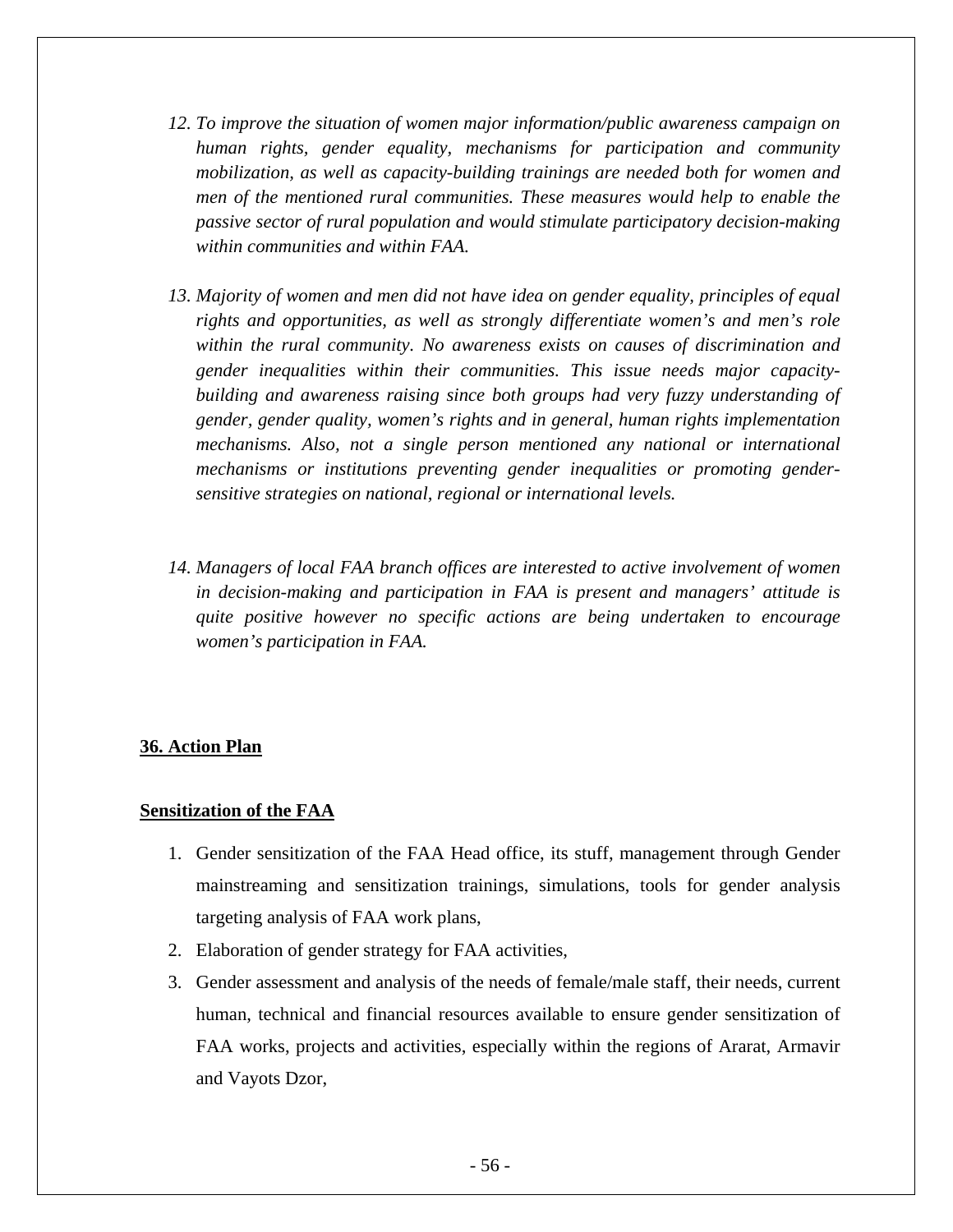- 4. Appointment of gender focal points within the head office and local FAA structures/organizations both on the central and local levels,
- 5. Establishment of the local Women Initiative Groups within the local rural communities and farmer co-operatives, including women members and non members,
- 6. Provision of capacity-building trainings and round-table discussions on gender awareness, women rights, women's leadership, as well as practical skills enabling women's community participation,
	- o Gender awareness and gender mainstreaming polices and practices
	- o Human rights focusing women's rights and development
	- o Participation, leadership, community-mobilization
	- o Computer skills including internet
	- o Practical skills enabling women's community participation, including management, organizational skills, and strategic decision-making

#### Targeted Measures

- 1. Create live network of rural women from the FAA branches based on Women Initiative Groups in FAA co-operatives, including the Head office in Yerevan, local branches in Ararat, Armavir, and Vayots Dzor regions.
- **2.** Organize regular meetings of the Women Initiative Groups, experience exchange, public events**.**
- 3. In a team with gender focal points from the FAA, create local information portal for women farmers
- 4. Create enabling conditions for women to encourage their participation in FAA: namely
	- Assistance in creation of child care facilities
	- Flexible schedules for FAA women members to fit into the general meetings organized by FAA
	- Dissemination of information on FAA activities, services, and opportunities resulting from membership within the large community groups of women in the mentioned regions
	- Decrease FAA membership fees for women members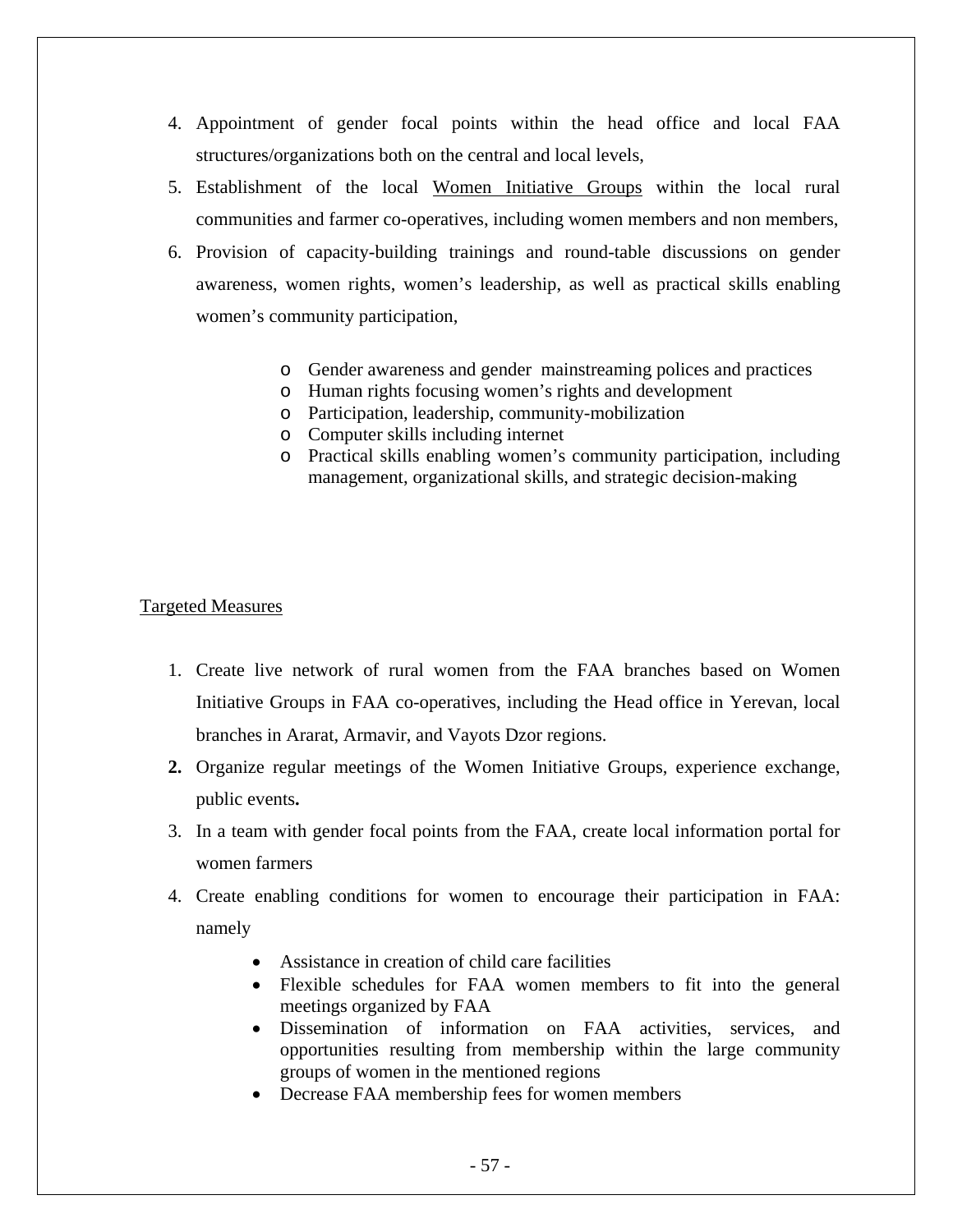- Give discounts for families which delegate their women representatives to participate in the FAA
- 5. Initiate discussions with rural women on the topics of FAA's possible assistance in farming, marketing of products, and making accessible women's access to education/vocational training, health care services, capacity-building.
- 6. Organize meetings, conferences, trainings, study tours and experience exchange with regional partners, including farmer organizations, donors, rural women's groups.
- 7. Organize FAA Rural Women's Annual Conference which will boost participation of women in FAA, will serve as a forum for discussion of projects, ideas, experiences.
- 8. Start fund-raising for establishment of 4 regional women development centers. Centers will provide regular capacity-building, information dissemination on women's rights and gender, women entrepreneurship, organization of craft shops as well as social and cultural events, and will serve as a discussion/training facility for local women.
- 9. Organize experience exchange with partner Farmer's organizations of Central/Eastern Europe and CIS to enable mutual co-operation projects on capacity-building.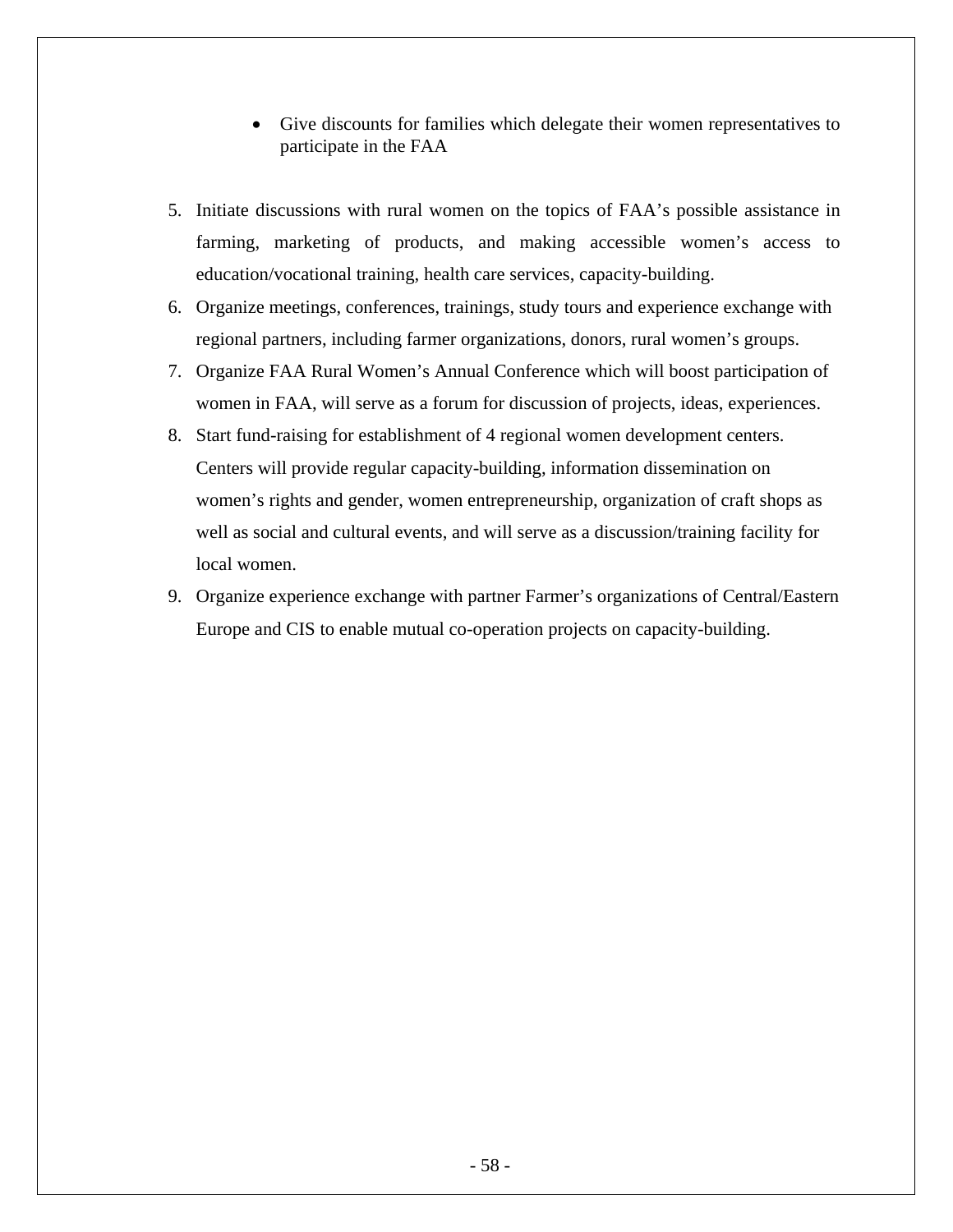#### **37. List of Literature**

- 1. *Seek and Ye Shall Find, Participatory Appraisals with a Gender Equity Perspective*, Lorena Aguilar, San Jose, C.R.: UICN: ABSOLUTO, 2.000.
- 2. *Women's Empowerment: Measuring the Global Gender Gap*, UNIFEM, Augusto Lopez-Claros, World Economic Forum, Saadia Zahidi, World Economic Forum
- 3. *Third Periodic Report of the Republic of Armenia under the UN CEDAW 2006* (unpublished), Source: Ministry of Agriculture of the Republic of Armenia
- 4. *Social Snapshot and Poverty in Armenia*, National Statistical Service, www. armstat.am,
- 5. *Statistical booklet "Women and Men in Armenia" 2006,* National Statistical Service, UNDP Armenia Gender and Politics Project in South Caucasus: Georgia and Armenia
- 6. *Labor Migration from Armenia in 2002-2005: A Sociological Survey of Households*, Summary of Findings, OSCE Office in Yerevan, 2005
- 7. *Armenian Pilot Time Use Survey*, National Statistical Service of the Republic of Armenia, Yerevan 2005
- 8. *2001 Migration Survey*, National Statistical Service of the Republic of Armenia
- 9. *En route to equality, A Gender Review of National MDG Reports 2005*, Bureau of Development Policy, UNDP
- 10. *IFAP Millennium Survey on Actions to Reduce Rural Poverty and the Role of Farmers' Organizations,* <http://www.ifap.org/develop/surveygen.html>
- 11. *The WB Participation Sourcebook,* Practice Pointers in Enabling the Poor to Participate, [www.worldbank.org](http://www.worldbank.org/)
- 12. *Empowering women Panchayat members, Handbook for master trainers using participatory approach,* Bandyopathyay, Amitava Mukherjee, Task Force of Panchayati Radj, Rajiv, Gandhi Foundation, New Delhi, 2006
- 13. *Women's Empowerment: Measuring the Global Gender Gap*, UNIFEM study
- 14. *Armenia's gender profile*, IFAD, www.ifad.org
- 15. *Armenia's Rural Economy: from transition to development,* Environmentally and Socially Sustainable Development Department, Europe and Central Asia Region, World Bank, 2005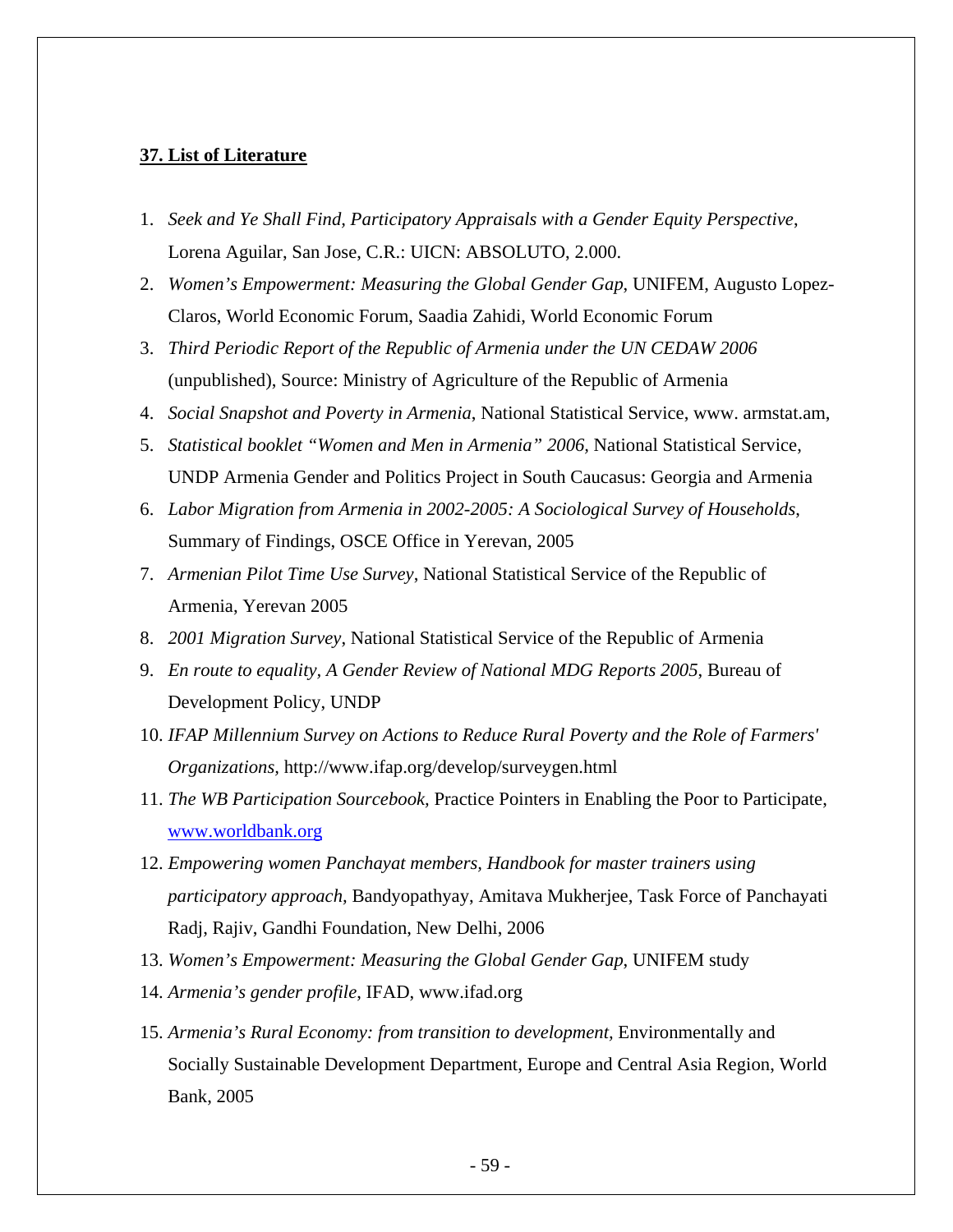- 16. *UNDP Gender Mainstreaming in Practice,* Handbook by Astrida Neimanis, the Regional Gender Programme of the United Nations Development Programme's Regional Bureau for Europe and the CIS (UNDP RBEC), Bratislava, Slovakia, http://www.undp.org/women/docs/RBEC\_GM\_manual.pdf
- 17. *Public Awareness Brochure on Gender and Women Rights*, by C. Smellie, N. Harutyunyan, A. Aghabalyan, UNDP Armenia, 2006
- 18. *An Assessment of Female Participation in Minor Irrigation Systems of Sri Lanka*, Working Paper, by Irna van der Molen, The Technology and Development Group, University of Twente, Enschede, the Netherlands and International Water Management Institute, 2001
- 19. Rural Women's Participation in Ireland, by M.Lally, FAO, ECA-WPW, 1998
- 20. Rural Women's Participation in Slovenia, by M. Mesl, FAO, ECA-WPW, 1998
- 21. *Overview of Socio-economic Position of Rural Women in Selected Central and Eastern European Countries – Bulgaria, Croatia, the Czech Republic, Estonia, Hungary, Latvia, Lithuania, Poland, Slovakia and Slovenia,* FAO report, Rome, 1996
- 22. *Women Entrepreneurship and Development: The Gendering of Microfinance in Nigeria,* Presented at the 8th International Interdisciplinary Congress on Women, 2002, Makerere University, Kampala-Uganda.
- 23. *How to reverse emigration?* Working paper, A. Yeghiazaryan (head of the research team), V. Avanesian, N. Shahnazaryan jointly with "Ameria" CJSC